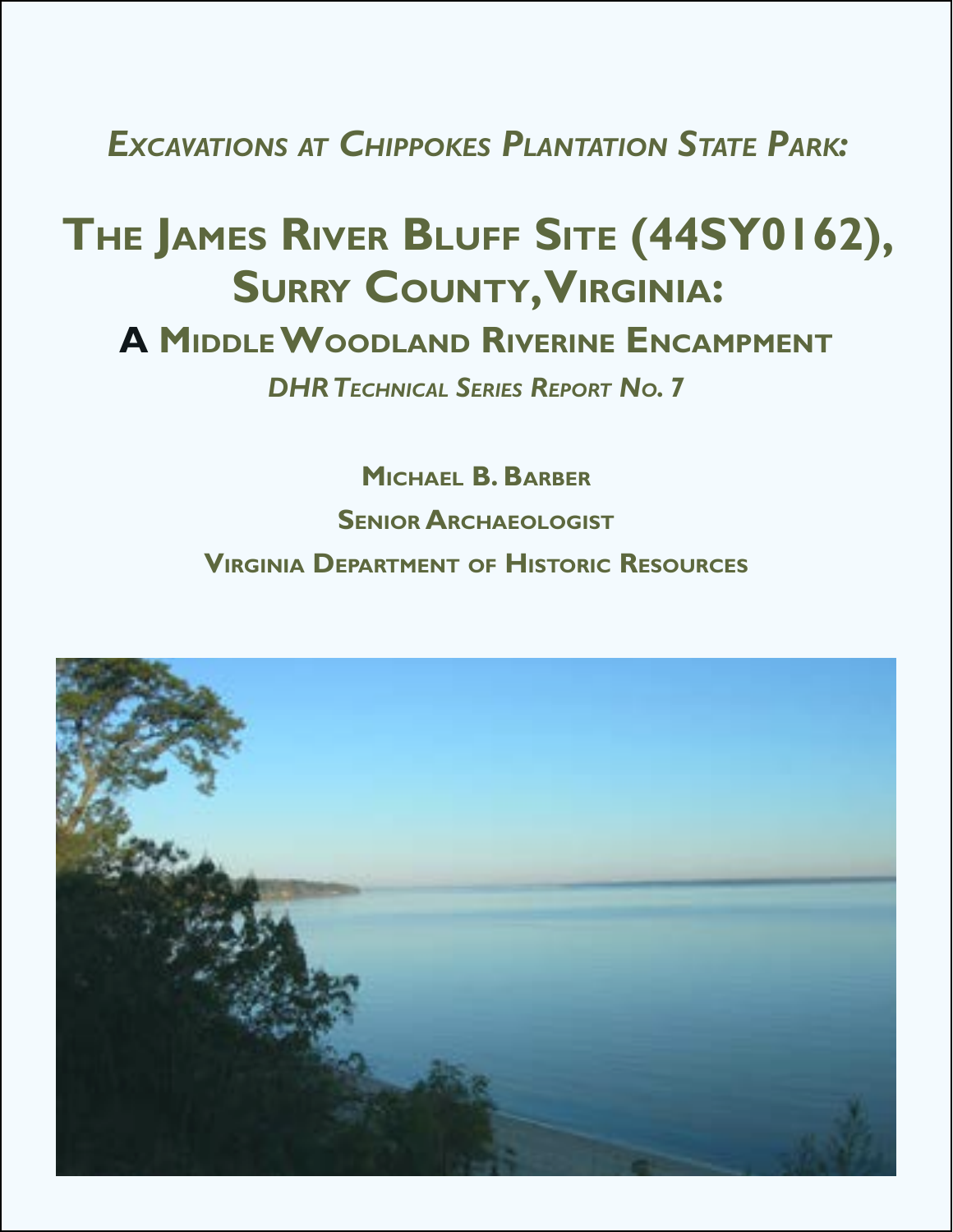## **Abstract**

Excavations at the James River Bluff Site (44SY0162) at Chippokes Plantation State Park in Surry County, Virginia, produced an assemblage of lithic and ceramic artifacts dating to the Middle Woodland period. Lithics were primarily produced from quartzite from river cobble beds but with a minority of quartz and jasper. Ceramics were dominated by Prince George pebble tempered wares with a minority of Mockley shell tempered pottery. Both were utilized during Middle Woodland times with Mockley Ware (300–900 AD) following the popularity of Prince George Ware (500 BC–AD 300). The James River Bluff site will be tested in order to determine dimensions, integrity, and function in addition to time of occupation.

Virginia Department of Historic Resources 2020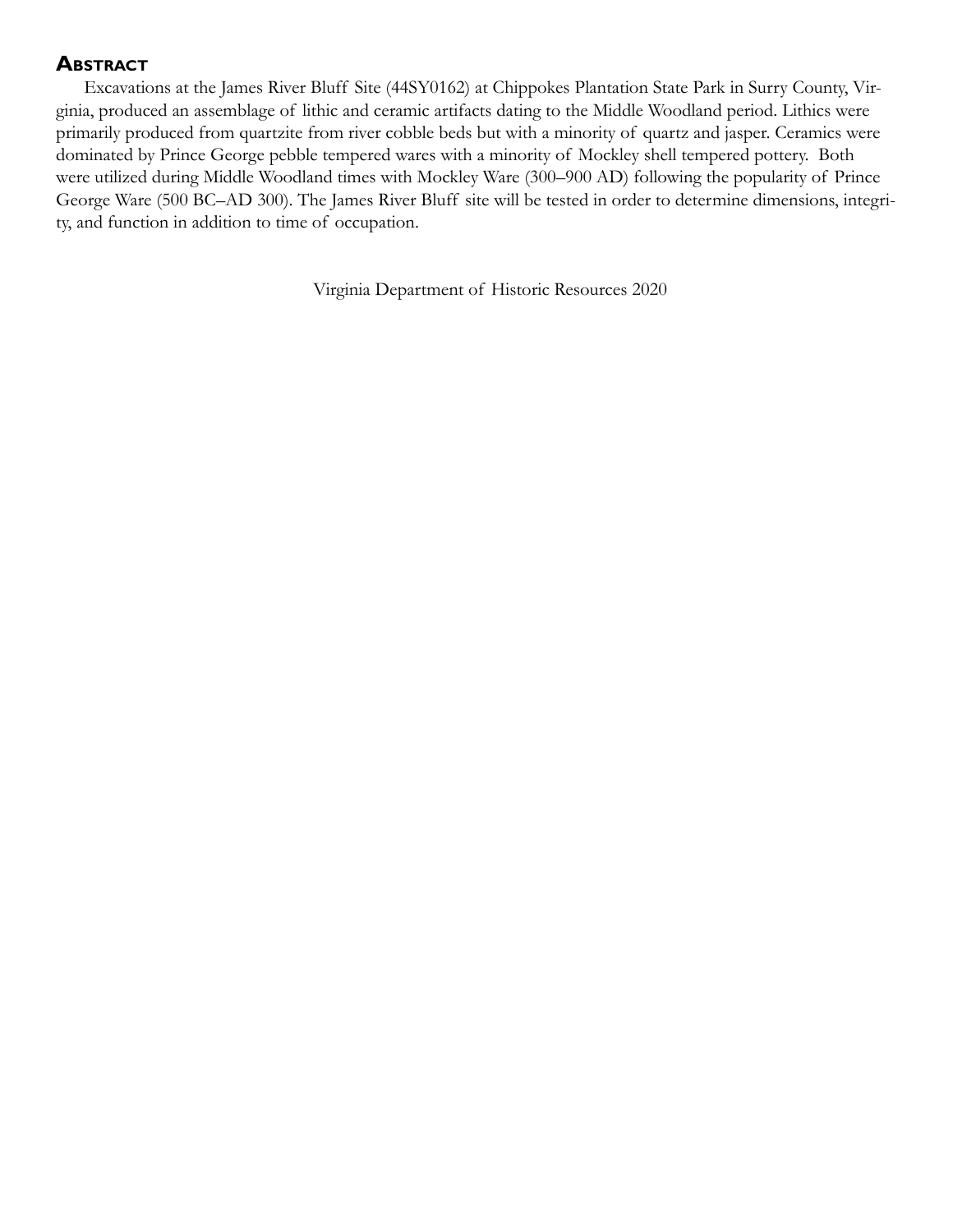## **Contents**

| <b>INTRODUCTION</b>                    | 4               |
|----------------------------------------|-----------------|
| <b>THE SITE</b>                        | 5               |
| <b>RESEARCH DESIGN</b>                 | 6               |
| <b>TESTING RESULTS</b>                 | 7               |
| <b>SHOVEL TEST PIT REGIME: RESULTS</b> |                 |
| <b>TEST UNIT EXCAVATIONS: RESULTS</b>  | 8               |
| LITHICS                                | 8               |
| <b>CERAMICS</b>                        | $\mathbf{I}$    |
| <b>SETTLEMENT PATTERNING</b>           | 12              |
| <b>CONCLUSION</b>                      | $\overline{14}$ |
| <b>REFERENCES CITED</b>                | 15              |
| <b>TABLES</b>                          | 18              |
| <b>APPENDICES</b>                      | 26              |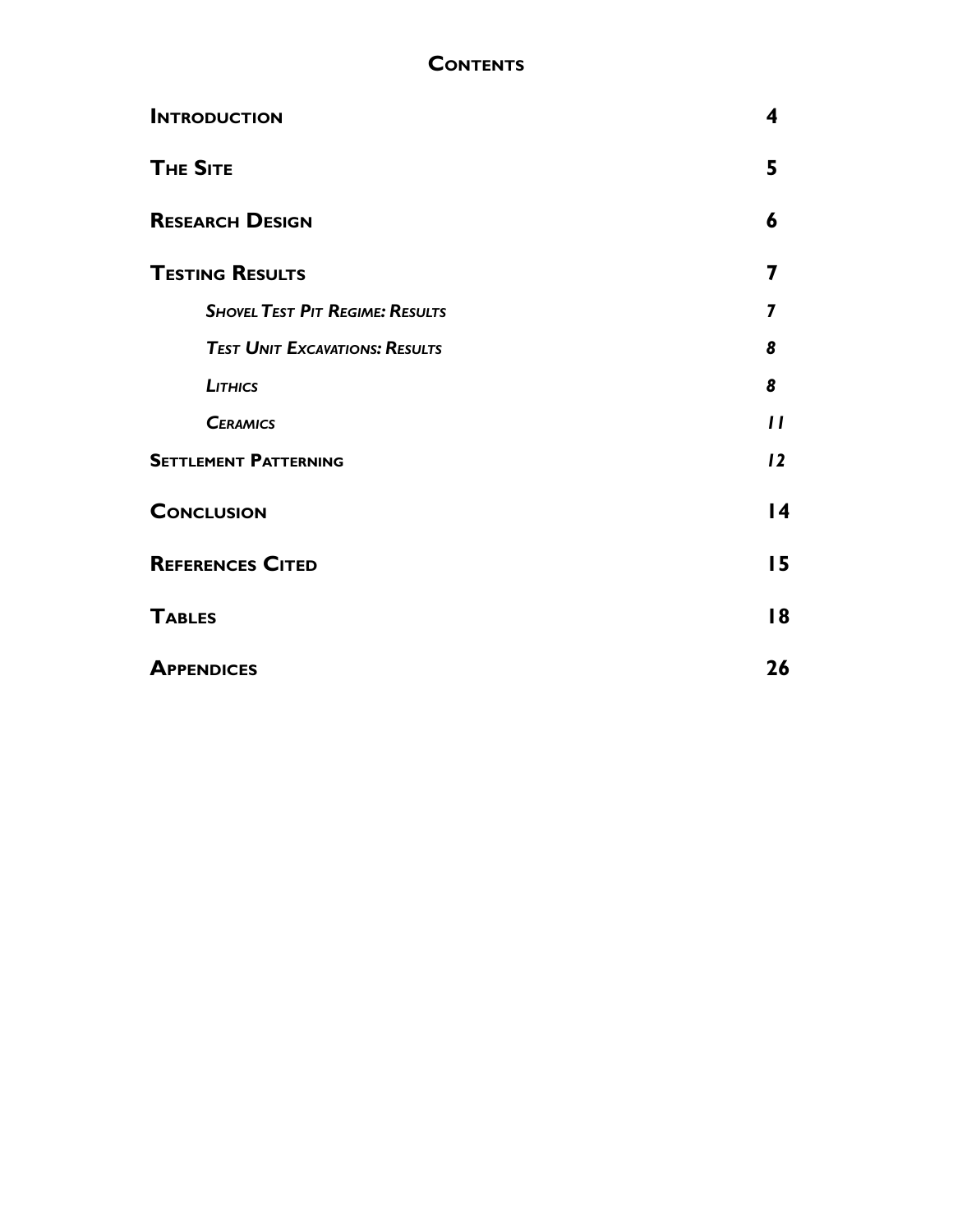## <span id="page-3-0"></span>**Introduction**

Chippokes Plantation State Park is located on the South bank of the James River in Surry County, Virginia. The Plantation is among the oldest working farms in the nation. Captain William Powell received a land grant for 550 acres along Chippokes Creek in 1619. In 1646, the plantation expanded to 1,403 acres. The centerpiece for the state park is the brick Italianate plantation house built in 1854 and open to the public. The National Park Service placed the plantation on the National Register of Historic Places in 1969 and the General Assembly created the state park in 1977 when it voted to create a foundation to establish, administer, and maintain the model farm. Chippokes Plantation retains an extensive array of original plantation outbuildings, slave quarters, and farm buildings. Its 28 recorded archaeological resources include a Native American Late Archaic camp, Woodland Period encampments, early 17<sup>th</sup> century dwelling sites, second half  $17<sup>th</sup>$  century colonial farm steads, second quarter 18<sup>th</sup> century domestic structures, and 19<sup>th</sup>  $/ 20<sup>th</sup>$  century farm related sites. This extensive array of archaeological resources provides both opportunities and challenges for management. Extensive interpretation is a component of park management including house tours, a Farm and Forestry Museum, and a visitor center as well as offering research opportunities of diachronic change through time. Management also retains a strong preservation element; with regard to sites, park officials have avoided adversely impacting them with projects, have protected them from natural erosion, and policed them

for illegal metal detecting and/or artifact collection.

In the spring of 2007, the Department of Historic Resources (DHR) approached the superintendent of Chippokes with the concept of pursuing an archaeological program at the park. As the park personnel were in tune with historic interpretation and had been involved with a DHR inventory survey in the 1980s, they enthusiastically supported archaeological testing of a site. In consultation with E. Randolph Turner, then DHR's Tidewater Regional Preservation Office Director, the work would focus on site 44SY0162, now referred to as the James River Bluff Site, a ceramic bearing site eroding into the river.

As DHR arranged for the excavations, it was recognized that the main body of the crew would be volunteers, either members of the Archeological Society of Virginia or participants in the federally-sponsored Passport in Time (PIT) program. The 44SY0162 testing was geared to satisfy the requirements of the Archeological Society of Virginia (ASV)/Council of Virginia Archaeologists (CoVA)/DHR Certification Program, which trains avocational archaeologists to understand, support, and implement archaeology in working with professionals. Passport in Time, a national program sponsored by the United States Department of Agriculture–Forest Service (USDA-FS), involves the public in aiding archaeological efforts on public lands. Embraced by the Bureau of Land Management and National Park Service, PIT is now partners in Virginia with DHR and the Department of Conservation and Recreation.



*Fig. 1. Location of James River Bluff Site (44SY1062), Surry County, Virginia.*

*4 Chippokes Plantation State Park: The James River Bluff Site (44SY0162)*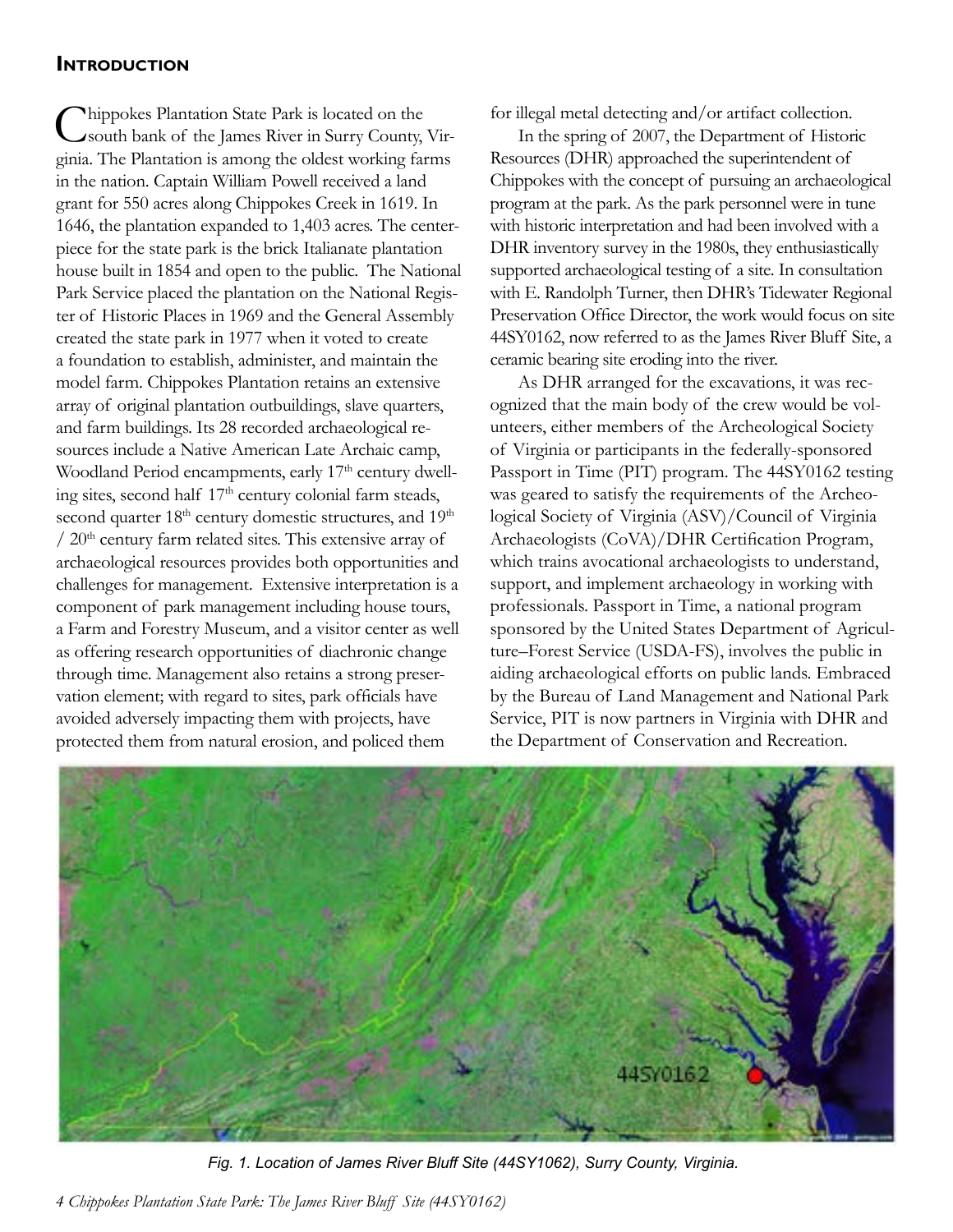<span id="page-4-0"></span>

*Location of site 44SY0162.*

## **The Site**

The James River Bluff Site is found in Chippokes Plan-<br>tation State Park on the south bank of the James River (Figs. 1 and 2). The site is located on an eroded promontory about 30' above the river and is flanked to the east by a marsh associated with Chippokes Creek (Fig. 3). To the



*Fig. 3. View of the James River from site 44SY1062, looking northeast.* supported.

west, the level landform gives way to a lesser unnamed drain which defined site boundaries. Overall, the site measures 200-feet N-S by 150-feet E-W along the river as determined by an STP (Shovel Test Pit) regime and follows the level landform. The James River Bluff site is on level terrain of 0–6 % slope. Soils are of the Uchee loamy fine sand, which is well drained but prone to erosion. At the time of site testing, vegetation was meadow-like for most of the site tending to an oak/pine forest at the margins. Fauna is typical of coastal plain region with white-tailed deer, turkey, small mammals and birds, fish, particularly anadromous species, of importance.

DHR recorded the site in 1986 during a DHR survey of Chippokes Plantation State Park. While not comprehensive, the survey recorded more than 40 sites in areas of high visibility

and/or probability for occupation. A DHR surveyor noted 44SY0162 was an area prone to prehistoric occupation and examined it along the eroding bluff. From this disturbed context, DHR recovered nine pot sherds, ten flakes, and one biface along 150 feet of the bluff river edge. The site was listed as a contributing site to the Chippokes Historic District. No further work was carried out on the site until October of 2007 when the DHR/ASV/DCR/USDA-FS field school convened.

> Site predictions pointed to an anticipated Middle Woodland occupation, most likely characterized by Mockley Ware (ca. AD 300–AD 900). DHR based this prediction on the presence of numerous sites of this period in the environs and in topographically similar landscapes with the most notable being the Maycock's Point site (44PG0040) ca. 20 miles upriver. While the James River Bluff site was not likely of the same magnitude of aggregation (permanently occupied base camp) (Barber 2016), the site was predicted to be a supporting exploitive camp during that time period. The hypothesis was close but not entirely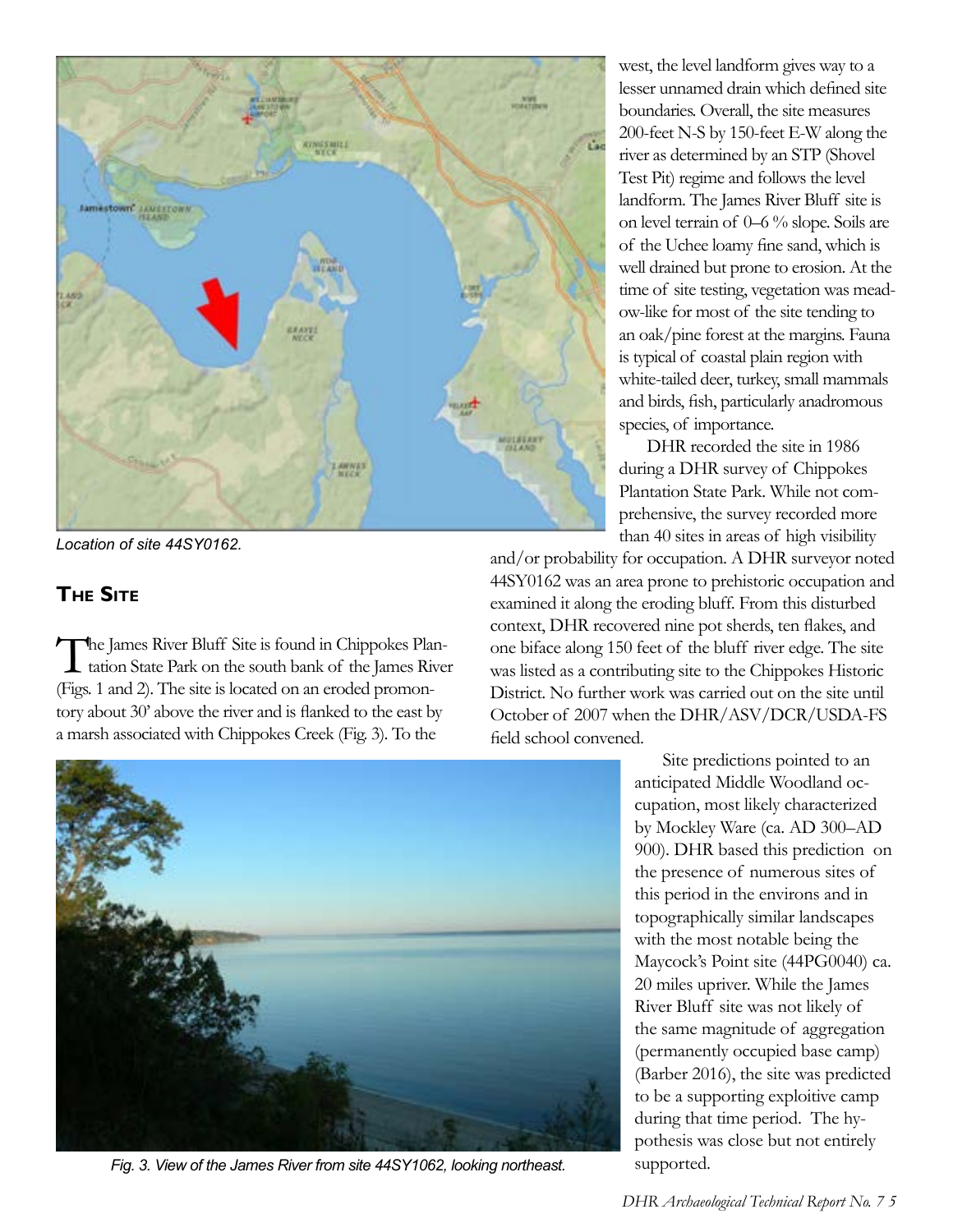## <span id="page-5-0"></span>**Research Design**

 $\mathcal{J}$  Tith little known concerning the site or its relation to the region, the research design called for determining basic data:

- 1. Time period of occupation;
- 2. Site boundaries;
- 3. Site function; and
- 4. Site integrity.

With the field school lasting less than a week, the work was geared to determine site boundaries during Days 1 through 3 through a Shovel Test Pit (STP) regime and to gain more refined data using formal 5-foot units



on Days 4 through 6. The STPs were placed at 25-foot intervals across the site on a measured grid system with a permanent benchmark at the edge of the wooded area (Figs. 4 and 5). STPs were 1-foot square and excavated into sterile subsoil with fill sifted through ¼-inch mesh. Artifacts were bagged according to soil stratigraphy but usually in two levels, an upper level organic A-horizon interfacing with the tan/yellow B-horizon subsoil. As time ran out in 2007, with some units not excavated to subsoil, work resumed the following year with a similar field school.



*Fig. 4. (iop left): James River Bluff Site (44SY0162): Laying the grid. Figs. 5 a, b, c (counter clockwise, top right): James River Bluff Site (44SY0162): Setting up transit and beginning excavations.*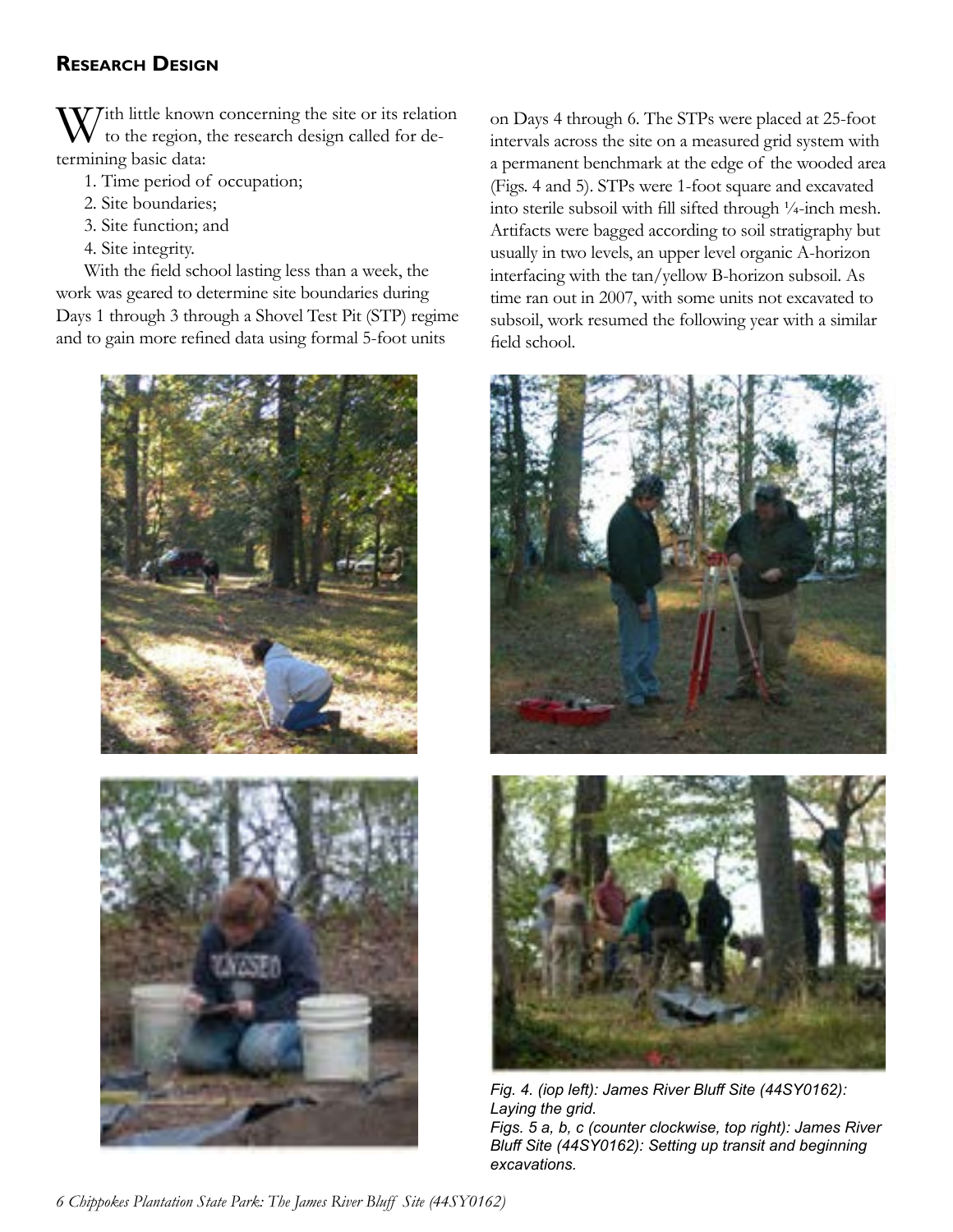## <span id="page-6-0"></span>**Testing Results**

#### *ShovelTest Pit Regime: Results*

A total of thirty-two one-foot square Shovel Test Pits (STPs) were excavated over the high bluff above the James River earlier designated 44SY0162 by the Virginia Department of Historic Resources (Fig. 6). With the distribution of positive and negative STPs coupled with the associated landforms, the site was determined to be 200 feet (NS) by 150 feet (EW) (Table 1). The highest distribution of artifacts was within 50 feet of the bluff edge and broadening slightly along the eastern edge drop off to Chippokes Creek. While no artifacts were noted on the beach below the site, it is likely that much of the site has eroded away over the last 2,000 years.

In all, 291 artifacts were recovered during the STP regime. Debitage included 227 pieces and accounted for 78.01% of the total (Table 1, Fig. 7). The vast majority of the debitage was quartzite (N=183 or 80.62% of the debitage) followed by quartz ( $N=40$  or 17.62%), and jasper (N=4 or 1.76%). Stone tool manufacture from local riverine deposits of quartzite cobbles is clearly one site function. Forty pottery sherds, a mix of shell and pebble/sand tempered, were also recovered. This indicates that the site was more than a lithic reduction station with other functions. The 27 pieces of fire-cracked rock also point to some longevity of occupation where hearths were utilized.

As the STPs were completed, the artifacts were examined and quantified in order to determine areas of highest frequency and, hence, areas of highest prehistoric activity. Three areas were selected for further testing based on artifact density: N75W158 (eastern unit), N100W140 (central unit), and (N106.7W83.5 (western unit). All were in close proximity to the bluff edge.

As the profiles from the STPs and Test Units were evaluated, it became apparent that the site had been plowed in historic times and that the vast majority of the cultural material was of a disturbed, plow zone nature. However, there remained a transition zone in several STPs at the interface of plow zone and subsoil that contained artifacts. Three areas of high concentration of artifacts were isolated and became the focus of more intense testing. In an examination of the STP assemblage, the site appeared to be more-or-less a single component occupation, which would enhance our overall ability to add to the understanding of the Middle Woodland period.



*Fig. 6. James River Bluff Site (44SY0162): STP and 5' Test Unit Placement (A=N106.7W83.5, B=N100W140, C=N75W158).*



*Fig. 7. James River Bluff Site (44SY0162): Example of recovered debitage.*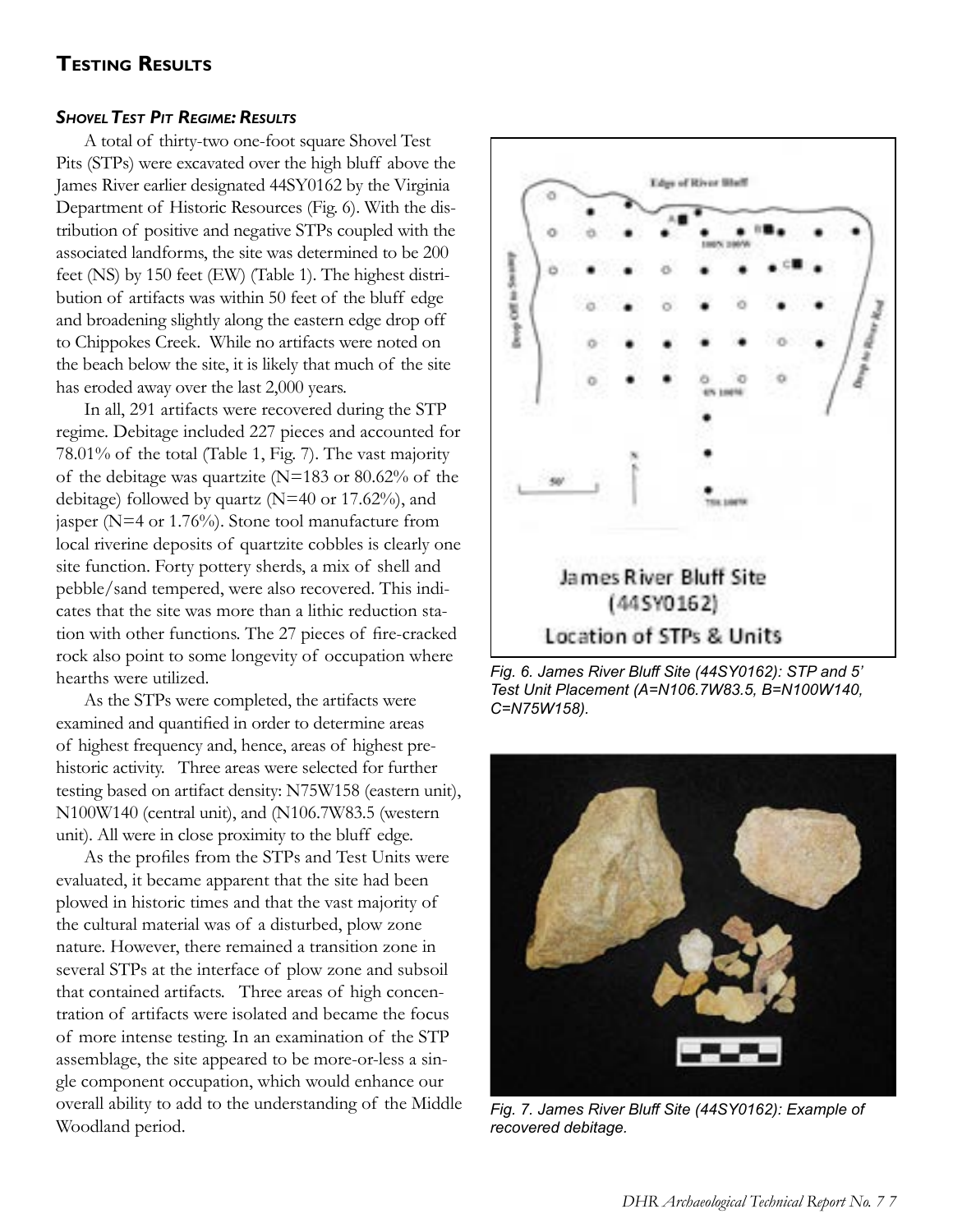#### <span id="page-7-0"></span>*Test Unit Excavations: Results*

Three 5 foot test units were selected for excavation based on artifact type and density of the STPs: N106.7W83.5 (A), N100W140 (B), and N75W158 (C). Each was excavated in three levels (Fig. 8):

Level 1 – AO Horizon, duff, dark brown loam

Level 2 – A Horizon, light brown loam

Level 3 – Transition zone, light brown with mottled yellow clay

Level 4 – B Horizon, yellow clay subsoil (not excavated).

Artifacts were bagged according to unit and level. Vertical control was maintained using a transit and established permanent benchmark. Formal tools and noteworthy artifacts were assigned numbers when identified (Table 2).

 Unit N75W158 was the easternmost 5-foot square excavated and was ca. 35 feet south of the bluff edge



*Fig. 8. James River Bluff Site (44SY0162): 5.0' unit profile.*

and 65 feet east of the road down to the river. Quartzite flakeage was numerous throughout with 794 pieces of waste debris collected (Table 3). This represents 47.04% of that recovered from the three units. Fifty-nine potsherds were recovered with a nearly even number of shell-tempered ( $n=29$ ) and pebble-tempered ( $n=30$ ) (Table 4). Fifty fire-cracked rocks were collected from the unit (Table 5). The most impressive aspect of the unit was the stone tool reduction area noted by the artifacts recovered. The "chipping cluster" contained hammerstones, large primary flakes, a tested quartz cobble, broken bifaces, an early stage biface, and two drill tips (Table 6).

The 5-foot unit N100W140 was placed in proximity to the bluff edge in the central area of the site. Of the overall debitage recovered from the units, 236 (13.98%) of the 1,688 total was from N100W140. Fire-cracked

rocks were also low in number at 25 (15.06%) of the 166 total. Shell-tempered ceramics dominated the unit with 17 (70.83%) of the 24 sherds recovered. It would appear that this unit was located outside the site's major activity areas.

Unit N106.7W83.5, the westernmost unit, was placed directly adjacent to the bluff edge. Placement was chosen due to a relatively high number of quartzite flakeage recovered from nearby STPs as well as a number of pot sherds eroding down the bank. As for quartzite reduction debris, 802 (47.39%) of 1,688 from the three squares were recovered from this unit. This unit was noteworthy for the recovery of two Late Woodland projectile points. The first was a small quartz triangular Hamilton point with a hinge fracture due to impact. The second was a small argillite isosceles triangular point typed as Clarksville. It was also the most productive for ceramics with 153 (64.83%) of the sherds recovered from the unit excavations. Of note, 133 (86.93%) of the 153 temper identified sherds were Prince George series. It is also the unit of highest number of Fire Cracked Rock (FCR) with 91 (54.82%) of the 166 recovered. By and large, the western unit, closest to the bluff edge was the most active for lithic reduction, ceramic use, and hearth construction.

#### *Lithics*

The total number of lithic artifacts recovered in the unit excavations rested at 1,709. Of this total, the vast majority (N=1,688; 98.77%) were stone tool production waste. Twenty-one (1.23%) were stone tools (Table 1). This in and of itself points to one of the primary site functions being flake stone tool manufacture. The local availability of quartzite river cobbles and the high-level bluff above the river underscored this function.

Of the 21 stone tools recovered, nine (42.86%) were chipped stone projectile points or fragments. Hunting as subsistence maintenance was also a site function with the ceramics, discussed later, as the food preparation mode. Other stone tools recovered included four (19.05%) hammerstones (also indicative of knapping), four (19.05%) bifaces (mostly non-descript), three (14.29%) drill bits, and one (4.76%) cutting tool or knife. With the exception of the four sandstone hammerstones, the majority of the stone tools were manufactured from quartzite. Exceptions were one quartz and one oolitic quartzite Lamoka projectile point, one quartz Hamilton projectile, one argillite Clarksville projectile point, and one quartz biface. The remaining tools were made of local quartzites.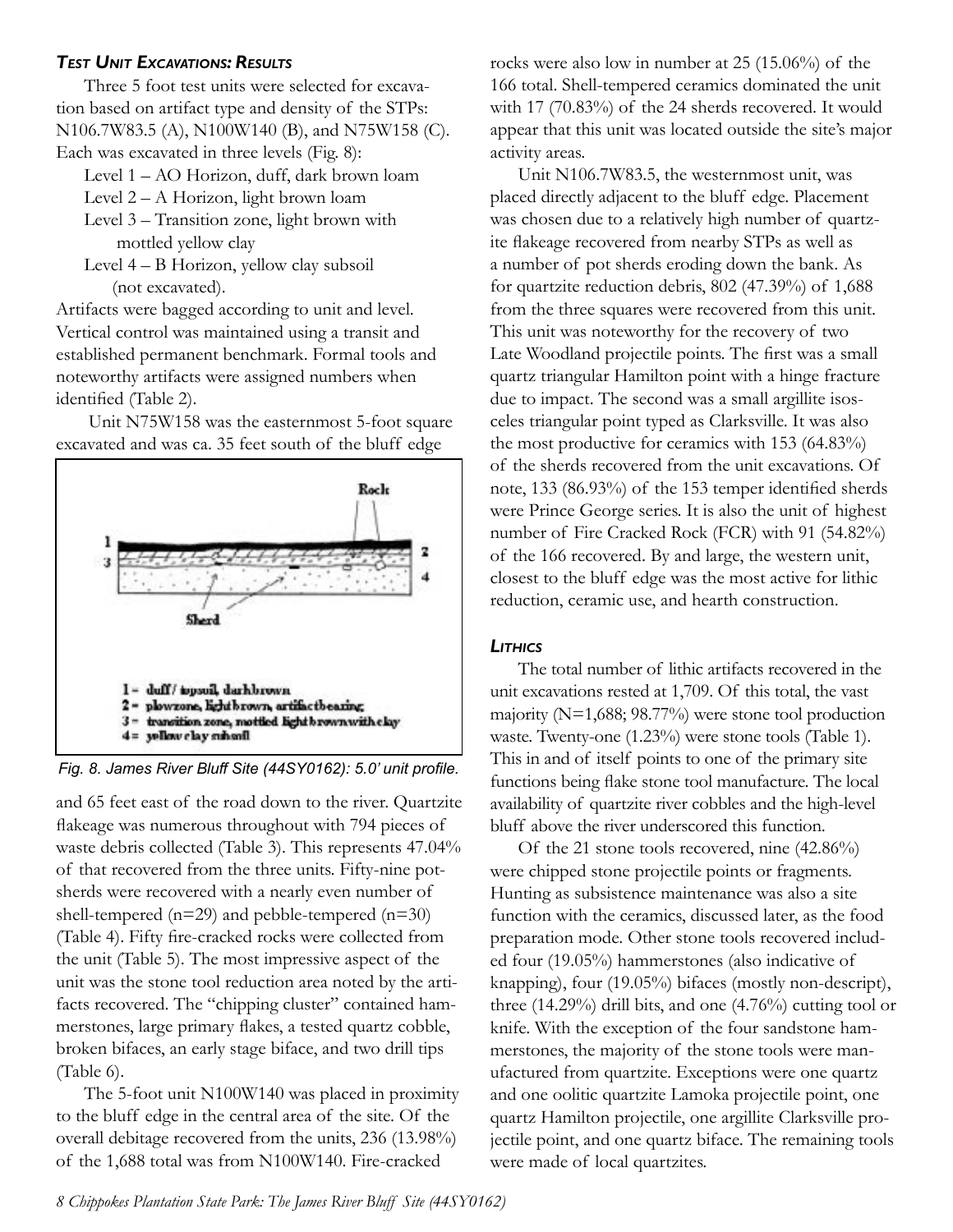Of the projectile points, chronology ranged from Late Archaic (2 Lamoka), Middle Woodland (3 medium to large triangles), and Late Woodland (1 Clarksville and 1 Hamilton) (Fig. 9). One of the Late Archaic points was manufactured from quartz with the second of oolitic quartzite. Quartz is available in cobble form in the James while oolitic quartzite finds it source on the east side of the Blue Ridge near Fredericksburg (DHR n.d.). The shallow side-notched Lamoka points date in the range of 2500 – 1500 BC. While stone tool production on-site was one function, the site was most likely that of an ephemeral encampment involved with seasonal hunting, fishing, and gathering.



*Fig. 9. James River Bluff Site (44SY0162): Projectile points and biface (top row: Clarksville; middle row: Yadkin, untyped, Yadkin; bottom row: biface, Lamoka, Lamoka.)*

The Middle Woodland occupation is much more substantial, when viewed with the recovered ceramics, and was a more permanent occupation but still associated with seasonally available resources with hunting of importance. It was during this period that most of the tool production took place. Triangle projectile points made their first appearance on the Virginia coastal plain at ca. AD 200-300 (Carole L. Nash, personal communication) based on Geier's (1983) work at Skiffes Creek. Two of the three triangular points from Chippokes are relatively large, thin and well made with a flattened

biconvex cross-section and fit well into the Yadkin typology (equivalent of the Levanna point to the north). As with Coe's (1964:45) description, the points "appear to have been made by pressure flaking. The flake scars were small, narrow, and well controlled. The edges are even and symmetrical." Although flake curvature is not present, points this thin are usually the result of core and flake reduction. The Yadkin points have been dated to AD 300–1300 in Virginia (DHR n.d.). Stewart (1992) indicates that triangular points are consistently associated with Prince George ceramics and may date as early as AD 330 (McLearan and Mouer 1989). The third point is a medium triangle with a thicker cross section and is difficult to type due to a knapping flaw resulting in a hump on one face. The appearance of triangular projectile points is often equated with the advent of the bow and arrow. While not the topic of discussion here, such an innovation, replacing the atlatl, would have had far-reaching effects in hunting success, environmental exploitation systems, social status, and hunting strategies.

Two projectile points, the Clarksville and the Hamilton, date to the Late Woodland period. Clarksville is dated to AD 1400–1700 while Hamilton, like Caraway points, is more problematic but most likely dates in the range of AD 1200–1700 (Barber 2019). During Late Woodland times, limited seasonal forays took place away from the major horticultural villages and/or towns with small camps, such as 44SY0162, established in the hinterlands. The interpretation is that, at European Contact, the Chippokes area formed a buffer zone between the Quiyoughcohanocks to the west and the Warraskoyacks to the east (Laird and Devlin 2008:12). If this extended back in time into the prehistoric Late Woodland period, one would expect only short-term ephemeral sites within the buffer zone.

In all 1,688 pieces of debitage were recovered (Table 2). As the soil was sifted through  $\frac{1}{4}$ -inch mesh hardware cloth, no attempt was made to recover small retouch tertiary flakes. Not surprisingly, the predominant lithic used at the site was quartzite, a stone found in the form of river cobbles at a distance upstream. All tolled, quartzite was comprised of 1,361 pieces of debitage, 80.63% of the sample. This was followed by quartz, also available in river cobble form with 240  $(14.22\%)$  pieces, jasper with 67  $(3.97\%)$ , and another category of chert, chalcedony, and basalt with 20  $(1.18\%)$  pieces.

In this analysis, nodule fragments, chunks, and primary flakes are equated with hard hammer primary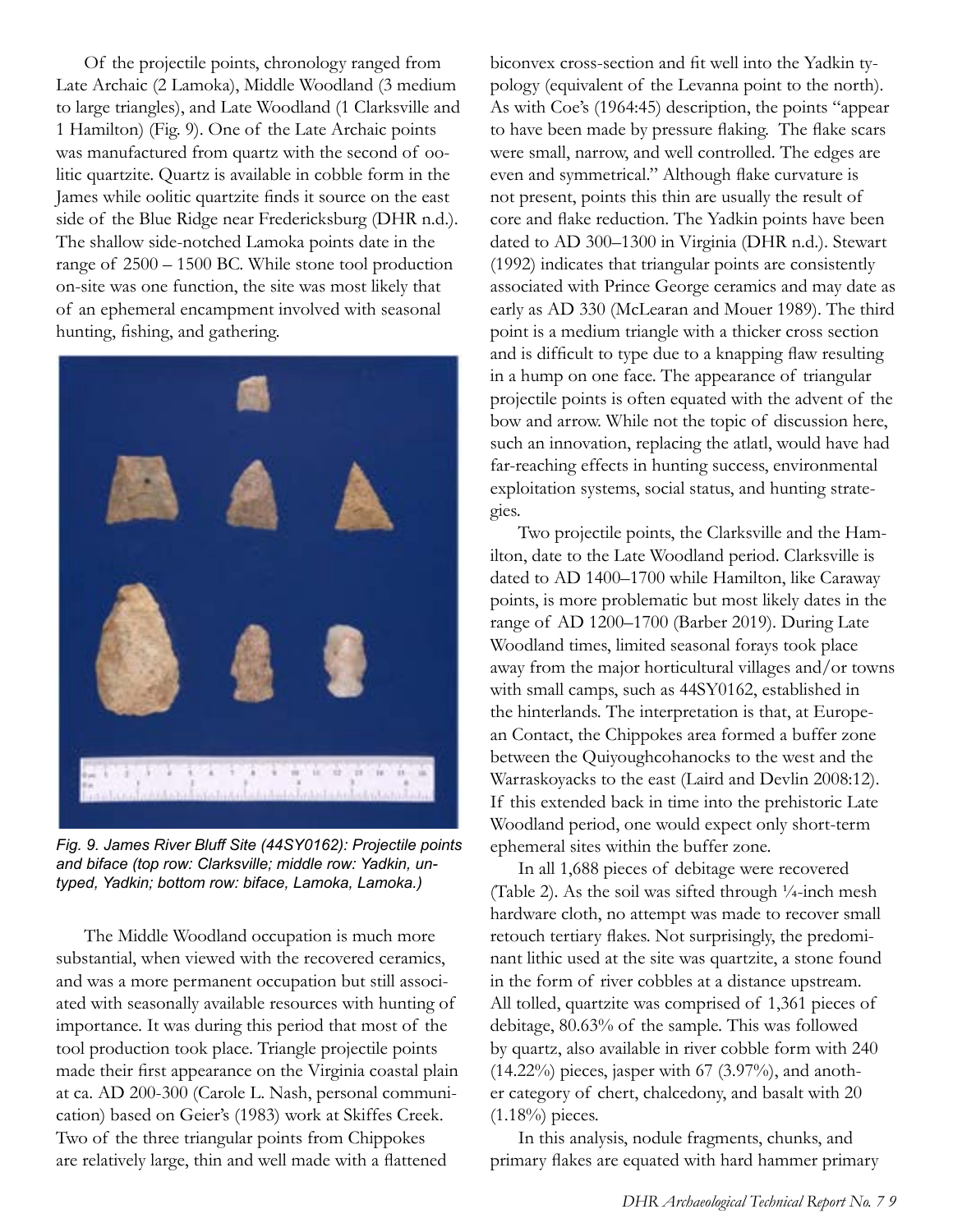reduction. This first stage of lithic reduction is involved in general shaping of the tool. Secondary reduction is a more refining thinning stage usually associated with soft hammer (antler, wood, or bone) reductions. This carries the tool to the final edge straightening and pressure flaking producing tertiary flakes. Looking at the overall assemblage for quartzite debitage, the breakdown is as follows: nodules (N=10; 0.73%), chunks (N=30; 2.20%), primary flakes (N=294; 21.60%), and secondary flakes ( $N=1,027; 75.46\%$ ). If one considers hard hammer reduction versus soft hammer thinning, the percentages are roughly 25% to 75% or a 1:3 ratio. The presence of cortex is relatively low and found only 68

of the primary flakes and 16 of the secondary flakes for a total of 84 flakes or 5.00% of the total. This low frequency argues for cobble testing and trimming off site with final shaping (primary flakes) and thinning



*Fig. 11. James River Bluff Site (44SY0162): Artifacts from Chipping Cluster.*



*Fig. 10. James River Bluff Site (44SY0162): Feature 1: Chipping Cluster.*



*10 Chippokes Plantation State Park: The James River Bluff Site (44SY0162)*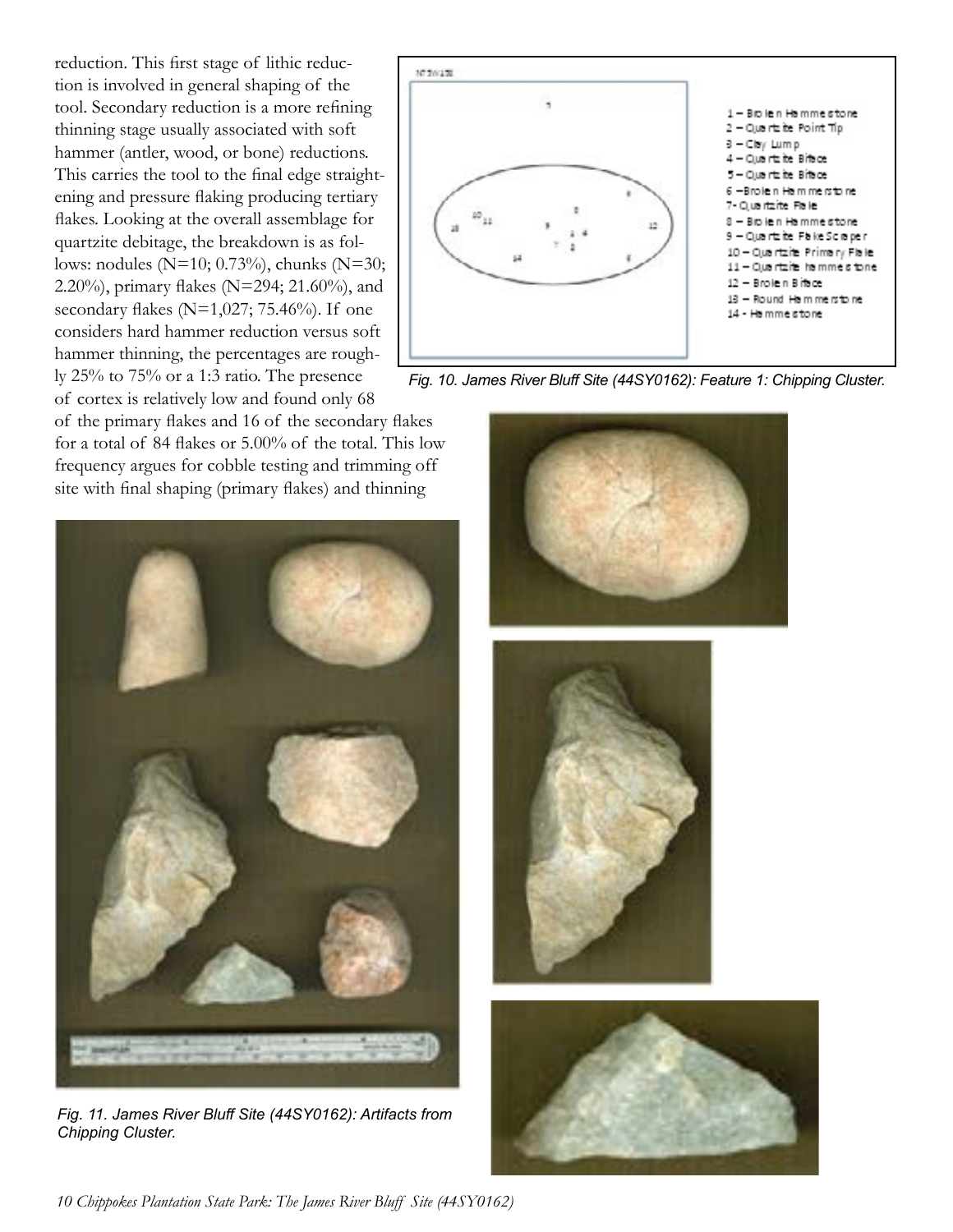<span id="page-10-0"></span>(secondary flakes) on-site. The general "flatness" of the flake assemblage also suggests that preform blanks were trimmed elsewhere and preform blanks were transported back to the site (Michael Johnson 2008, personal communication). Pecora (2001:173-176) describes this as a "lithic transport juncture" where a certain stage of reduction is reached and the lithic transport elsewhere for later reduction when needed. He points to the work of Binford (1979) with the Nunamuit Eskimo where the lithic material was reduced for easy transport but not to the point that would limit possible reduction outcomes. This is what is seen at the James River Bluff site where the cobbles were shaped elsewhere and transported to the site for later reduction into specific needed tool types, from the level of the general to the reduced level of specific.

Distribution of debitage is uneven across the site with 794 (47.04%) pieces of debitage from the Eastern Unit, 92 (5.45%) from the central unit, and 802 (47.51%) from the Western Unit. This is indicative of differing activity areas over time. The Eastern Unit (N75W158) proved to be one area heavily involved in lithic reduction. Beyond the high number of waste material recovered, a roughly 3-foot cluster near the center of the unit produced three sandstone hammerstones, one broken sandstone hammerstone, three very large quartzite primary flakes (core), two late-stage quartzite bifaces likely broken in production, and one early stage quartzite biface fragment (Figs. 10 and 11). This cluster of artifacts represents a knapping station with portions of the tool kit, production units, and waste debris.

#### *Ceramics*

The 44SY0162 excavations produced 253 potsherds with 181 being identified by both temper and surface treatment. Sherds smaller than 12.5 mm in length were not included in the study and a number of sherds had eroded surfaces that could not be related to surface treatment. Of the 181 sherds, 39 (21.55%) were shell tempered with 21 cord-marked and 18 net impressed. The remaining 142 (78.45%) sherds were rolled pebble and sand tempered with 49 cord marked and 93 net impressed. It would appear that net impressed was the preferred surface treatment seen on 111 (60.77%). If one includes the eroded surface and the other category sherds in the final tally, 72 (28.46%) of the assemblage was shell-tempered with 181 (71.54%) pebble and sand tempered.

The sand and pebble-tempered Prince George Ware made up ca. 75% of the sherds recovered (Fig.



*Fig. 12. James River Bluff Site (44SY0162): Prince George Series Sherds.*



*Fig. 13. Distribution of Prince George Ware (Egloff and Potter 1982:103)*

12). First identified by Evans (1955), it is a ceramic with large amounts of large sized (2–5 cm) pebble inclusions. As noted above, surface treatments are usually net impressed with a roughly 1/3 cord marked. The sherds are also prone to contain sand and have a tan color. Prince George Ware is a Middle Woodland I pottery dating to 500-550 BC–AD 300 (DHR 2020, Egloff and Potter 1982). Distribution is limited to the coastal plain of the James and York Rivers (Fig. 13). Its distribution does not cross the fall line to the west. Hence, it can be seen as a fairly local ware with a circumscribed territory.

The shell tempered ceramics fall into the Mockley Ware series and are a common type on the James River coastal plain and northward into Maryland (Fig. 14). Mockley Ware is shell tempered, usually net or cord impressed with smoothed interior (Egloff and Potter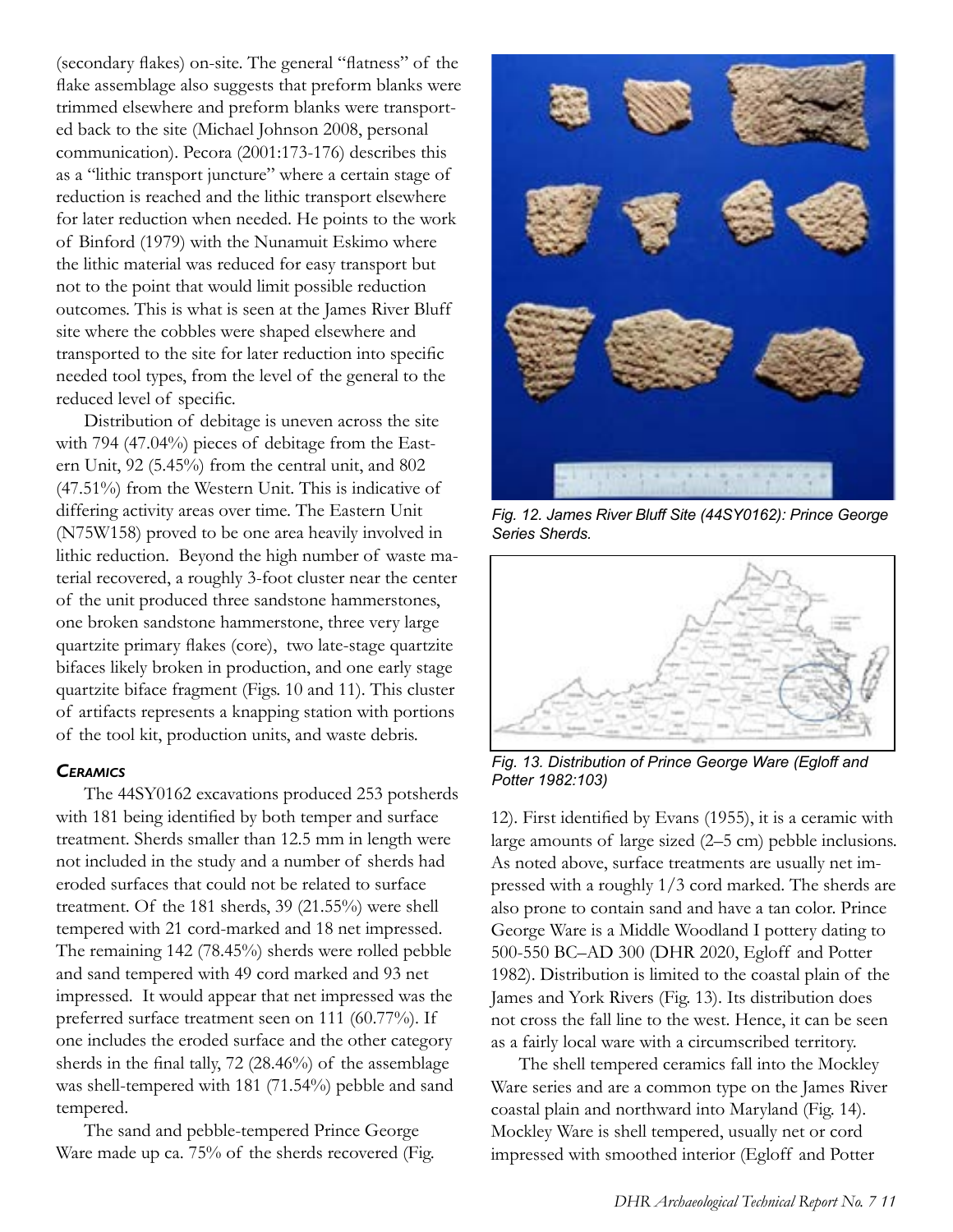<span id="page-11-0"></span>1982). It was first identified by Evans (1955) as part of the Chickahominy Series as Potts Net Impressed and Roughened and Chickahominy Cord Marked (Egloff and Potter 1982). The term "Mockley" was first used by Stephenson et al. (1963) at the Accokeek Creek site. At 44SY0162, the ceramics are of a medium-fine clay, not particularly well fired and friable, with crushed shell inclusions marked by flat to angular cavities in the sherds due to leaching. Three rim sherds were recovered: one net impress straight rim; one smoothed surface, straight with finger pinching on lip rim; and one cord marked, slightly excurvate, slightly expanded rim. Due to the large amount of shell leaching and relatively poor firing of the assemblage, it can be determined to be of the early Middle Woodland (Egloff, personal communication). As the dates for Mockley are in the range of ca. AD 300–AD 900, the examples from 44SY0162 probably date ca. AD 300–AD 500. The James River Bluff sherds compare favorably with those recovered from the same time period at the Great Neck site (44VB0007) in Virginia Beach with the exception of more sand in the mix at Great Neck (Egloff 2019, Hodges 1998). Based on the recovered ceramic assemblage, the major occupation at 44SY0162 was from 550 BC to AD 500.

#### **Settlement Patterning**

As Stewart (1992:2) has reported, the Middle Woodland Period has been divided into two basic phases for the coastal plain: "one associated to Popes Creek and related ceramics and dating from the first half of the period 500 BC to AD 200 (often referred to as Middle Woodland I), and one dating after AD 200 and linked with Mockley and Mockley-like ceramics (Middle Woodland II) (Gardner 1982, Gleach 1988, McLearan and Mouer 1989, Opperman 1980, and Stewart 1987). The end of Middle Woodland II is usually seen as AD 800-900 (Egloff and Potter 1982). Along the James and York River drainages, Middle Woodland I begins at 550 BC and extends until AD 300 with Middle Woodland II beginning at AD 300 and extending until AD 900. While Pope's Creek ceramics do not come into play at the James River Bluff site, its occupation can be seen as the beginning of Middle Woodland I at AD 550, making the transition into Middle Woodland II, and ending at ca. AD 500. The Prince George ware marked the Middle Woodland I occupation and is often interpreted as representing the resident population when the influx of Algonkian shell tempered Mockley ware appeared. As pointed to by Gallivan (2011:289), Dent (1995:235)



*Fig. 14. James River Bluff Site (44SY0162): Mockley Series Sherds.*

referred to this period as one of "technological homogenization" with Mockley, first competing with local wares, and then overwhelming them. Although there is some debate as to whether the local populations adopted the ware or did Mockley come with migrating population, there is agreement that Mockley dominated with local wares falling into disuse. Although the transition is made, the hallmarks of Middle Woodland II have yet to develop and, initially at least, little is seen to have changed except replacement grog in ceramics, from pebble to crushed shell. In a localized context, this may mark the date where the extensive utilization of shellfish and anadromous fish runs overwhelmed the local need for isolated hunting encampments. By the same token, 44SY0162 could be interpreted as a foraging encampment associated with larger aggregation sites along the James such as Maycock's Point (44PG0040) upstream (Barber 2005) and the Great Neck site (44VB0007) downstream near the mouth of the James (Hodges 1998). Custer (1986:166) alludes to this settlement pattern developing during the Early Woodland in the estuarine environments of the Chesapeake Bay and continuing through the end of the Middle Woodland. The change in temper from pebble and sand to shell may be seen as a more concentrated focus on the riverine and estuarian environments. Shell tempering might be a symbolic change in recogni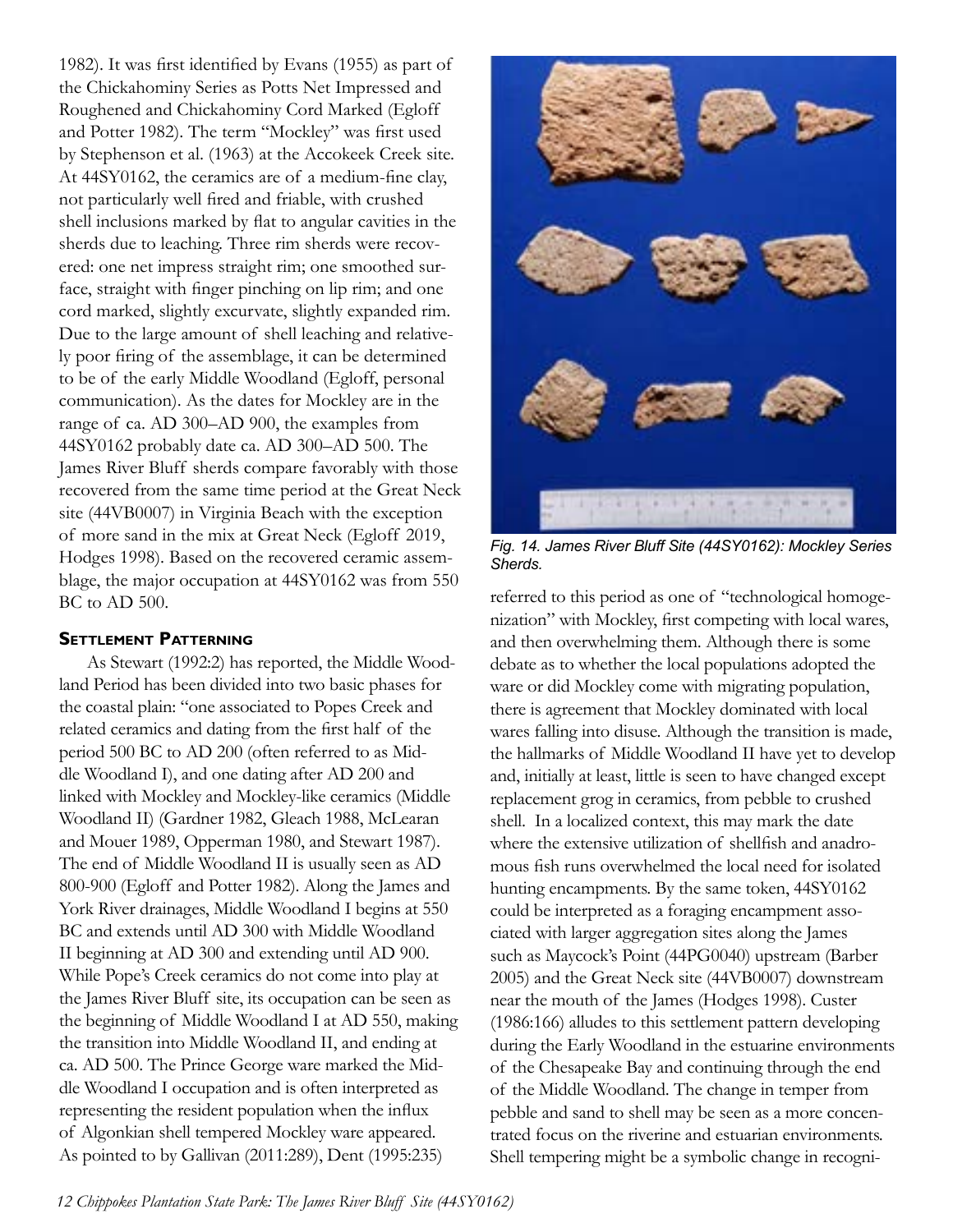tion of the importance of such locales.

What is seen at 44SY0162 is a basic Archaic-like, hunter and gatherer life style. The social organization likely remained at the band level with normal population aggregations at 25 to 50 people. A seasonal round would have been followed, exploiting local resources as they became available. While there may have been some storage of foods against the biotic ebb of winter, there is no evidence of it at the site. 44SY0162 is situated in an ecotone with access to a variety of resources. The elevated site is found next to a marsh, which could provide duck potato and tuckahoe, tubers that could be eaten with traces identified in the Middle Woodland II component at Maycock's Point (Barber 2005). Adjacent to the river, fish, shellfish, turtles, and, most importantly anadromous fish, would have been available and were identified later in the Middle Woodland (Barber 2005). Finally, land access would have made the terrestrial flora and fauna available including white-tailed deer, turkey, and nut and seed crops. Although these procurement activities probably took place at 44SY0162 at some level, the artifact make-up at the site only document the activities of stone tool reduction, some processing with drills, hunting, and limited food processing with ceramics and FCR. While some associated evidence would have been perishable, the stone tool assemblage suggests a limited range of activities.

At a regional and temporal level, the James River Bluff site marks a portion of the settlement pattern for Middle Woodland I, that of a sporadically visited procurement camp. As such, it was one of many either associated with the seasonal round or visited as a "subseasonal rotation between a complex of sites rather than the traditionally viewed seasonal round (Bowden 2001)" as quoted by Carole L. Nash (personal communication). In either case, the site was likely occupied by a low population for a short time period over many years. It may have provided a short stopover on the way from Point A to Point B. In any case, it does not rival the larger aggregation base camps as outlined by Blanton and Pullins (2004), even though it is on the major waterway, or as seen at the later Middle Woodland II semi-sedentary or sedentary at the Maycock's Point site (Barber 1982, McLearen 1992). As with all band level societies, due to group exogamy, it was necessary for the bands to come together for the exchange of mates, material culture, and information. A site which may be approaching this,

44HN203 on the Chickahominy River, was a 60-foot diameter area with a small storage pit, a hearth, and a living floor (Pullins and Schuldenrein 1993).

As presented by Blanton (1992), the regional distribution of Prince George Ware is limited to the James River from the inter-coastal plain to the fall line and north past the York River, almost to the Rappahannock. This distribution, if representative of the polity, is quite limited when compared to the later broad-based distribution of the Middle Woodland Mockley Ware over the entire coastal plain from the North Carolina border to New Jersey. Such a Middle Woodland I territoriality denotes a smaller, less complex network with less mobility and exchange systems. This is reflected in the stone tool technologies with Middle Woodland I using triangular projectile points made of local quartzites with Middle Woodland II incorporating large lanceolate points made of exotic materials such as argillite, rhyolite, and jasper.

One of the cultural hallmarks of Middle Woodland II sites along the James River is the accumulation of substantial shell middens, in the brackish to freshwater areas, made up of freshwater clams *Elliptio complanata*. This is extremely evident at the Maycock's Point site (44PG40) 25 miles upstream on the James River. In an erosional study, it was determined that seven shell middens dating to the late Middle Woodland were present (Barber and Madden 2006). At least one midden tested in the 1970s was in excess of 6 feet in depth (Barber 2005, Opperman 1992). This shellfish exploitation does not begin until Middle Woodland II. While the distribution of oysters and freshwater clams may have varied due to salinity differences associated with sea level rise, this risk reduction strategy was not a part of the Middle Woodland I system.

During Middle Woodland I times, social complexity seems to be limited as well. While the Maycock's Point Middle Woodland II site has been interpreted as a major, possibly sedentary, base camp with the rise of big men, no such evolution is noted during Middle Woodland I. The presence of Abbott Zone Incised pottery, a Mockley variant, was seen as indicative of feasting events with particular individuals rising to a position of power based on conspicuous consumption (Makin 2019). Mockley Zone Incised ceramics do not appear until the latter portion of Middle Woodland II, and the beginnings of Middle Woodland II was marked by the appearance of Mockley ceramics but little else to portend things to come.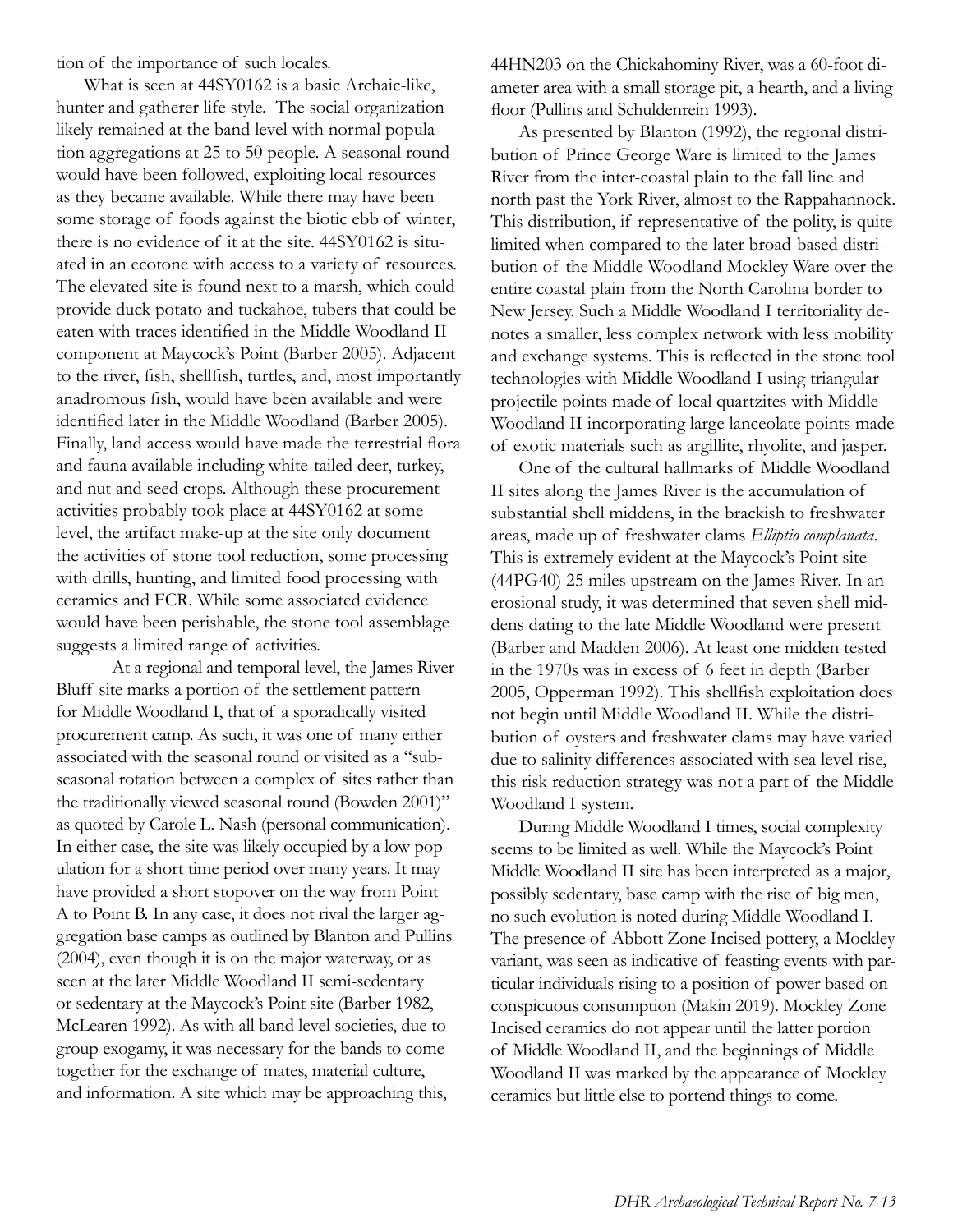## <span id="page-13-0"></span>**Conclusion**

The James River Bluff Site was utilized as a tempo-**1** rary encampment from 550 BC to AD 500. The site marks the transition from Middle Woodland I (550 BC to AD 300) to Middle Woodland II (AD 300–AD 900). As such, the localized pebble/sand tempered Prince George ceramics gave way to shell tempered Mockley ware. However, 44SY0162 was abandoned

prior to the true hallmarks of the later Middle Woodland. It is here posited that the amazing cultural events of Middle Woodland II and the Mockley ceramic users never occurred at 44SY0162. These were earlier times with a lower population density, a smaller region and world view, lesser social ambitions, and nary a clue to Abbott Zone Incised ceramics.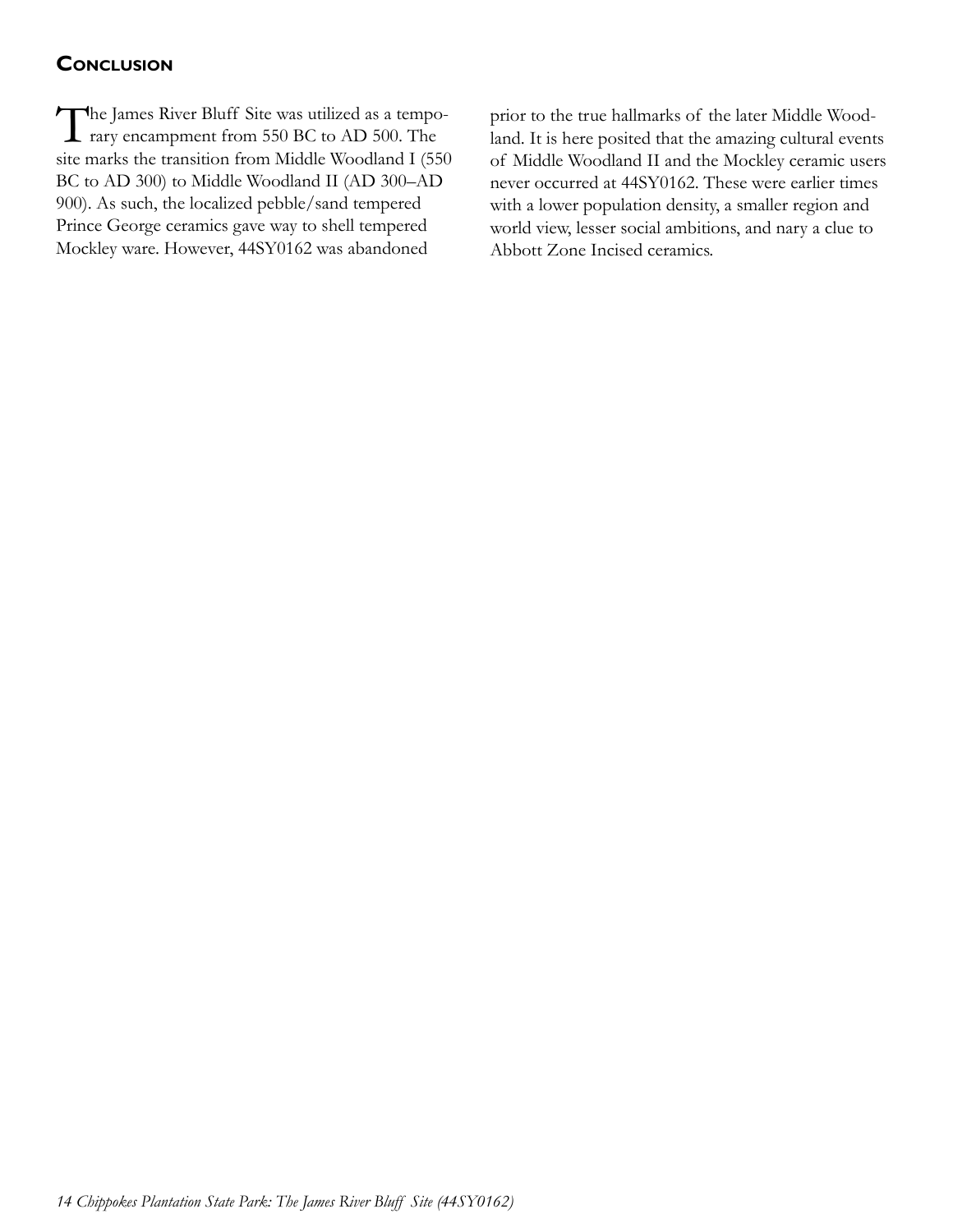## <span id="page-14-0"></span>**References Cited**

Barber, Michael B.

- 1982 The Vertebrate Faunal Utilization Pattern of the Middle Woodland Mockley Ceramic Users: The Maycock's Point Shell Midden Site, Prince George County, Virginia. Paper presented at the Annual Meeting of the Middle Atlantic Archaeological Conference, Rehoboth Beach, Delaware.
- 2005 The Vertebrate Faunal Analysis of Material Recovered from a Maycock's Point Shell Midden, 44PG40, Prince George County, Virginia. On file with Virginia Department of Historic Resources, Richmond.
- 2016 Excavations at Maycock's Point (44PG0040), Prince George County, Virginia: A Middle Woodland II Sedentary Site. Paper presented at 46th Middle Atlantic Archaeological Conference, Ocean City, MD, March 10.
- 2019 Chapter 4 Wade Site (44CH0062) Lithic Analysis. In *The Wade Site Excavations at 44CH62 The Randy K. Wade Site 2000-2019,* pp. 195-208, Longwood Institute of Archaeology, Longwood University, Farmville, Virginia.

## Baber, Michael, and Michael J. Madden

2006 The Maycock's Point (44PG40) Beach Collection: The Implications of Controlled Survey in a Disturbed Context Or Time and Tide Wait for No Man. *Quarterly Bulletin of the Archeological Society of Virginia*, Vol. 61, No. 2, pp. 61-81, Richmond.

## Binford, Lewis

1978 *Nunamuit Ethnoarchaeology*. Academic Press, New York.

Blanton, Dennis B.

1992 Middle Woodland Settlement Systems in Virginia. In *Middle and Late Woodland Research in Virginia: A Synthesis*, Special Publication No. 29, Archeological Society of Virginia, pp. 65-96, Richmond.

Blanton, Dennis B., and S. C. Pullins

2004 Middle Woodland Settlement and Environment in the Chisel Run /Powhatan Creek Drainage. On file with Virginia Department of Transportation, Richmond.

Bowden, Bradley

2001 Inter-Riverine Prehistoric Settlement Patterning in the Richmond Area: Alternative Research Methods and Comparative Data. Paper presented at the Annual Meeting of the Middle Atlantic Archaeological Conference, Ocean City, Maryland.

## Custer, Jay

- 1986 Prehistoric Use of the Chesapeake Estuary: A Diachronic Perspective. *Journal of the Washington Academy of Science*, Vol. 76, No. 3, pp.161-172, Washington DC.
- 1989 *Prehistoric Cultures of the Delmarva Peninsula.* University of Delaware Press, Dover.

## Department of Historic Resources (DHR)

Accessed: 9-8-20: https:dhr.virginia.gov/division-of-archaeology-collections/projectile-points-lithic -types/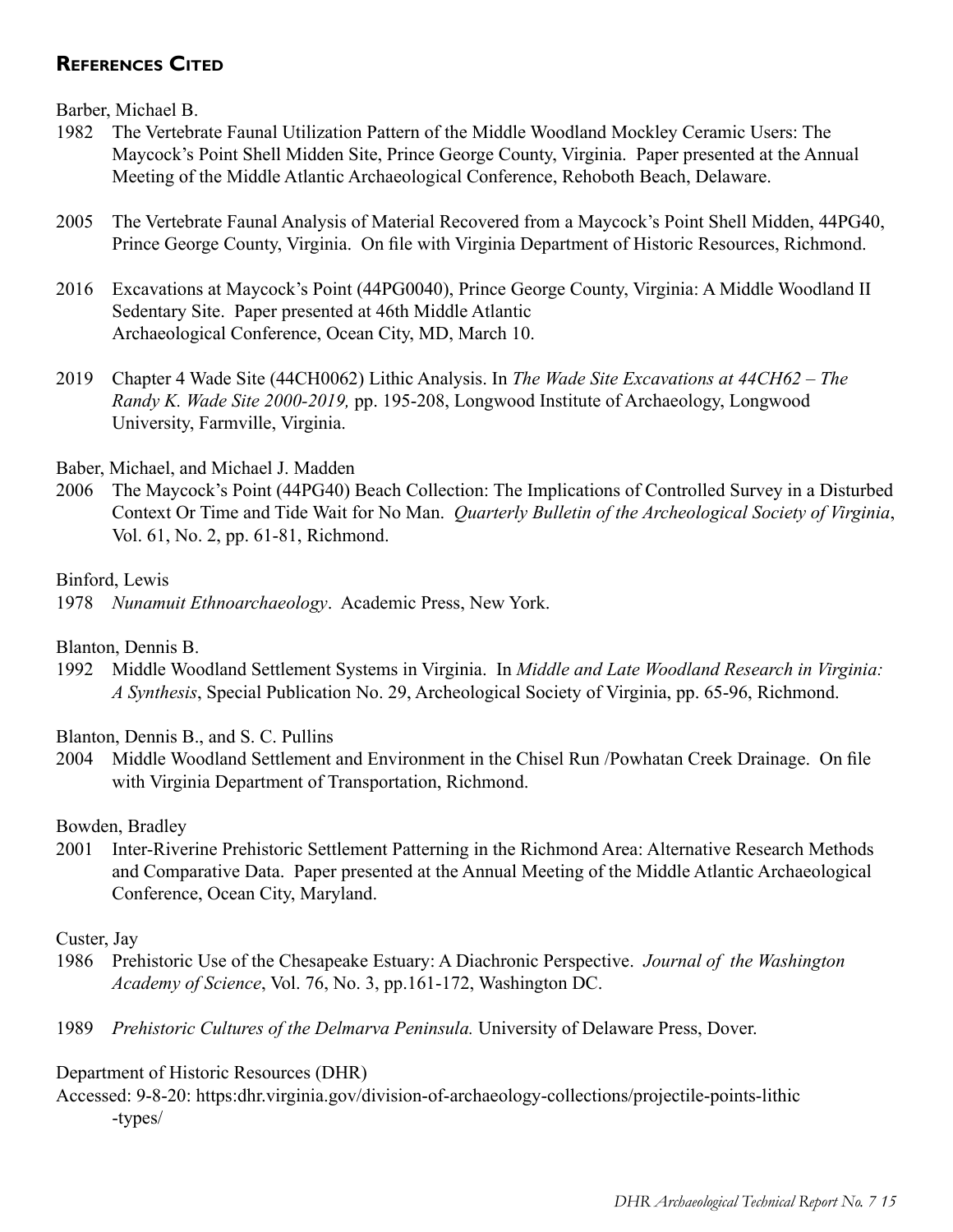2019 Ceramics from the Great Neck Site (44VB0007), Virginia Beach. In The Great Neck Site (44VB0007), Virginia Beach, Virginia: Revisited 2015 - 2016, M.B. Barber and M. Clem, Virginia Department of Historic Resources, pp. 12-17, Richmond.

Egloff, Keith T., and S R. Potter

1982 Indian Ceramics from Coastal Virginia. *Archaeology of Eastern North America,* Vol. 10, pp. 95-117.

#### Dent, R. Joseph

1995 *Chesapeake Prehistory: Old Traditions, New Directions.* Interdisciplinary contributions to Archaeology, Plenum Press, New York.

#### Evans, Clifford

1955 A Ceramic Study of Virginia Archaeology. Smithsonian Institution, Bureau of American Ethnology, *Bulletin* 160, Washington DC.

## Gallivan, Martin D.

2011 The Archaeology of Native Societies in the Chesapeake: New Investigations and Interpretations. *Journal of Archaeological Research*, September, Vol. 19, No. 3, pp.281-325.

#### Gardner, William M.

1982 Early and Middle Woodland in the Middle Atlantic: An Overview. In *Practicing Environmental Archaeology: Methods and Interpretations,* R. W. Moeller (ed), American Indian Archaeological Institute, Occasional Paper 3, pp. 53-86, Washington, Connecticut.

#### Gleach, Frederick W.

1988 A Rose by Any Other Name: Questions on Mockley Chronology. *Journal of Middle Atlantic Archaeology,* Vol. 4, pp. 85-98.

## Hodges, Mary Ellen N.

1998 *Native American Settlement at Great Neck Report on VDHR Archaeological Investigations of Woodland Components at Site 44VB7, Virginia Beach, Virginia, 1981-1987.* Virginia Department of Historic Resources, Richmond.

## Makin, D. Michael

2019 Zone-Decorated Pots at the Hatch Site (44PG51): A Late Woodland Manifestation of an Ancient Tradition. Unpublished MA thesis, Department of Anthropology, College of William and Mary, Williamsburg, Virginia.

#### McLearan, Douglas

1992 Virginia's Middle Woodland Period: A Regional Perspective. In *Middle and Late Woodland Research in Virginia: A Synthesis*, T. R. Reinhart and M. E. N. Hodges (eds), Special Publication No. 29, pp. 39- 64, Archeological Society of Virginia, Richmond.

## McLearan, Douglas C., and L. D. Mouer

1989 Middle Woodland Typology and Chronology in the Lower James River Valley, Virginia. Paper presented at the annual meeting of the Middle Atlantic Archaeological Conference, Rehoboth Beach, Delaware.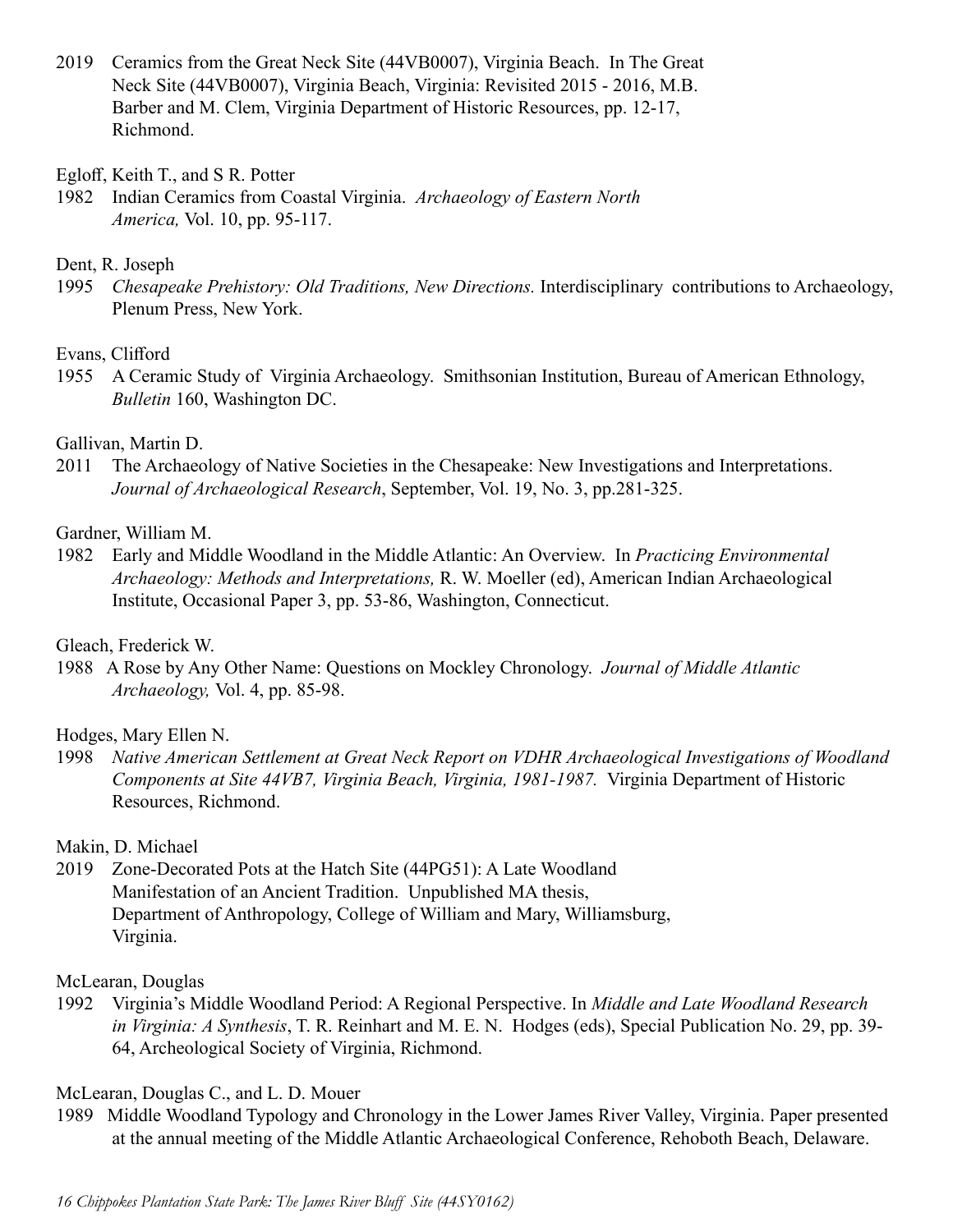Opperman, Antony F.

- 1980 A Study of Prehistoric Ceramics from Maycock's Point, Virginia. Unpublished Senior Thesis, Department of Anthropology, College of William and Mary, Williamsburg, Virginia.
- 1992 Middle Woodland Subsistence at Maycock's Point, Prince George County, Virginia. Unpublished MA Thesis, University of Tennessee, Knoxville.

Pecora, Albert M.

2001 Chipped Stone Tool Production Strategies and Lithic Debitage Patterns. In *Lithic Debitage: Content Form Meaning*, W. Andrefsky (ed.), pp. 173-191, The University of Utah Press, Salt Lake City.

Potter, Stephen R.

1993 *Commoners, Tribute, and Chiefs: The Emergence of Complex Chiefdoms in the Potomac Valley*. University Press of Virginia, Charlottesville.

Pullins, Stevan, and J. Schudenrein III

1993 Archaeological Data Recovery for Mitigation of Adverse Effects to Site 44HN203, Associated with the VNG Mechanicsville to Kingsmill Lateral Pipeline, Hanover County, Virginia. On file with Virginia Department of Historic Resources, Richmond.

Stephenson, Robert L., A. L. Ferguson, and H. G. Ferguson

1963 The Accokeek Creel Site: A Middle Atlantic Seaboard Culture Sequence. *Anthropological Papers* No. 20, Museum of Anthropology, University of Michigan, Ann Arbor.

Stewart, R. Michael

- 1987 Catharsis: Comments on Thurman's Coastal Plain Synthesis. *Journal of Middle Atlantic Archaeology,*  Vol. 3, pp. 111-124, Bethlehem, Connecticut.
- 1992 Observations on the Middle Woodland Period of Virginia: A Middle Atlantic Perspective. In *Middle and Late Woodland Research in Virginia: A Synthesis*, T. R. Reinhart and M.E.N. Hodges (eds), Special Publication No. 29, pp.1-38, Richmond.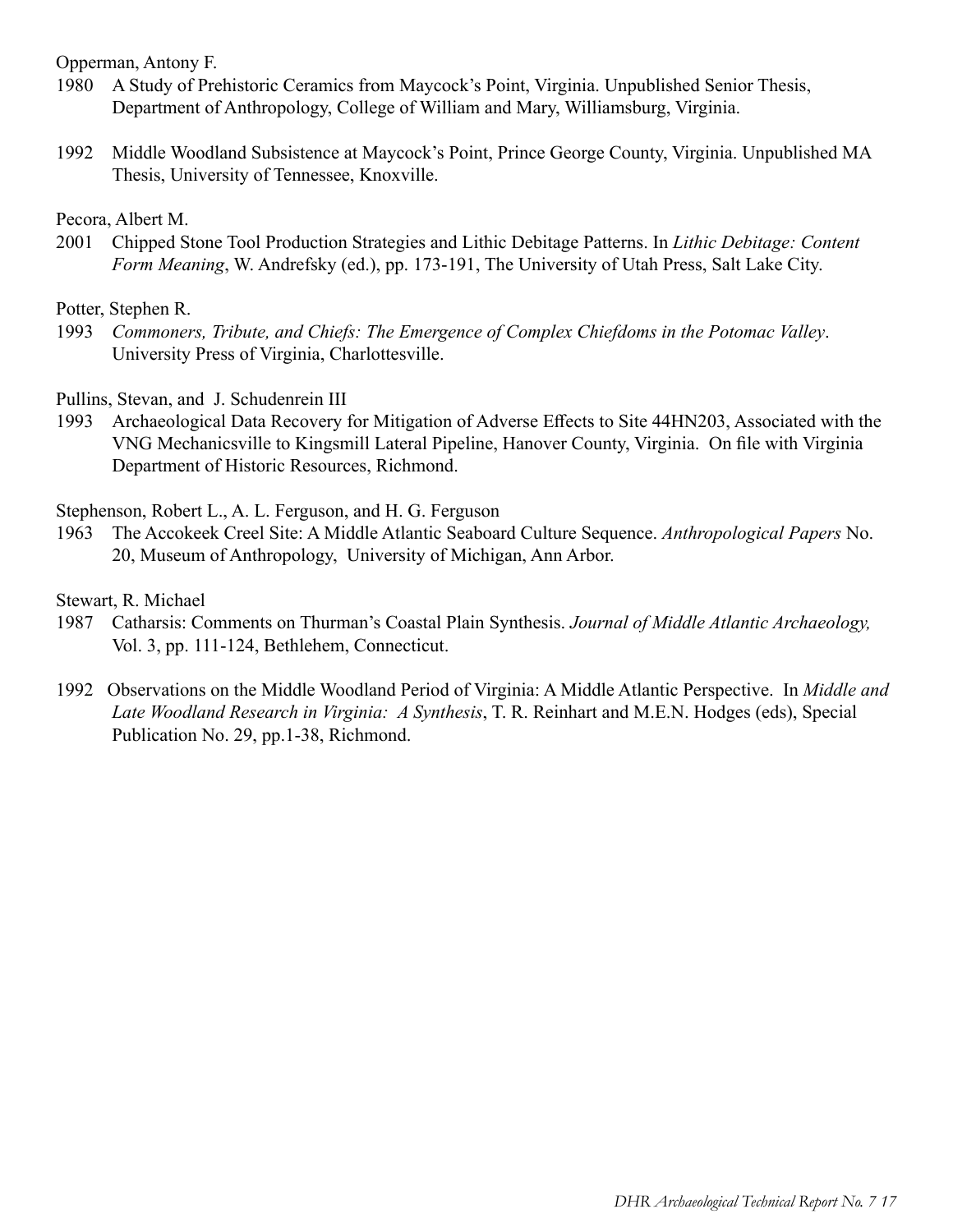## <span id="page-17-0"></span>**Tables**

## **Table 1. James River Bluff Site (44SY0162), Surry County, Virginia: Distribution of Artifacts Recovered in STPs by Broad Typology of Material and/or Function.**

| <b>STP</b>     | Quartzite      | Quartz                   | Ceramic         | <b>FCR</b>     | <b>Other</b>    | <b>Total</b>     |
|----------------|----------------|--------------------------|-----------------|----------------|-----------------|------------------|
| <b>N0W50</b>   |                |                          |                 |                |                 | $\boldsymbol{0}$ |
| <b>N0W75</b>   |                |                          |                 |                |                 | $\boldsymbol{0}$ |
| <b>N0W100</b>  | $\mathbf{1}$   |                          | $\overline{2}$  | $\mathbf{1}$   |                 | $\overline{4}$   |
| <b>N0W125</b>  | $\overline{3}$ |                          |                 |                |                 | $\overline{3}$   |
| <b>N0W150</b>  |                |                          |                 |                |                 | $\mathbf{0}$     |
| <b>N0W175</b>  | 15             |                          |                 | $\overline{2}$ |                 | 17               |
| <b>N25W50</b>  |                |                          |                 |                |                 | $\boldsymbol{0}$ |
| N25W75         | $\mathbf{1}$   | $\overline{2}$           |                 |                |                 | $\overline{3}$   |
| <b>N25W100</b> | 14             | $\overline{2}$           |                 | $\mathbf{1}$   |                 | 17               |
| N25W125        | $\overline{4}$ | $\mathbf{1}$             |                 |                |                 | 5                |
| N25W150        | $\mathbf{1}$   |                          |                 |                |                 | $\mathbf{1}$     |
| N25W175        | 9              |                          | $\mathbf{1}$    |                | $1\overline{i}$ | 11               |
| <b>N50W50</b>  |                |                          |                 |                |                 | $\boldsymbol{0}$ |
| <b>N50W75</b>  | 1              |                          | 10              | 1              |                 | 12               |
| <b>N50W100</b> | $\overline{3}$ |                          | $\overline{3}$  | $\mathbf{1}$   |                 | $\overline{7}$   |
| N50W125        | $\overline{2}$ |                          |                 |                |                 | $\overline{2}$   |
| N75W25         |                |                          |                 |                |                 | $\boldsymbol{0}$ |
| <b>N75W50</b>  |                |                          |                 |                |                 | $\boldsymbol{0}$ |
| N75W75         |                |                          |                 |                |                 |                  |
| N75W100        | $\overline{2}$ |                          |                 |                | $1\,\mathrm{i}$ | $\overline{3}$   |
| N75W125        |                | $\overline{4}$           | $\mathbf{1}$    | 5              | $\mathbf{1}$    | 11               |
| N75W150        | 27             | $\overline{3}$           | 13              | $\overline{4}$ |                 | 47               |
| <b>N75W200</b> | 5              |                          |                 |                |                 | 5                |
| N100W0         |                |                          |                 |                |                 | $\mathbf{0}$     |
| N100W25        |                |                          |                 |                |                 | $\boldsymbol{0}$ |
| N100W50        | 10             |                          |                 | 6              | 1 <sub>h</sub>  | 17               |
| N100W75        | 37             | $\overline{\mathcal{A}}$ | $\mathbf{1}$    | $\overline{3}$ |                 | 45               |
| N100W100       |                | $\mathbf{1}$             |                 |                | 1 <sub>i</sub>  | $\overline{2}$   |
| N100W125       | 10             | $\overline{5}$           | $\overline{2}$  |                |                 | 17               |
| N100W150       | 29             | 12                       |                 | $\overline{3}$ | 1 on            | 45               |
| N100W175       | $\overline{7}$ | 6                        | $\overline{2}$  |                |                 | 15               |
| N100W200       | $\overline{2}$ |                          |                 |                |                 | $\overline{2}$   |
|                |                |                          |                 |                |                 |                  |
| <b>Total</b>   | 183            | 40                       | 35 <sub>1</sub> | $27\,$         | 6               | 291              |

 $j =$  jasper; h = hammerstone fragment; on = ochre nodule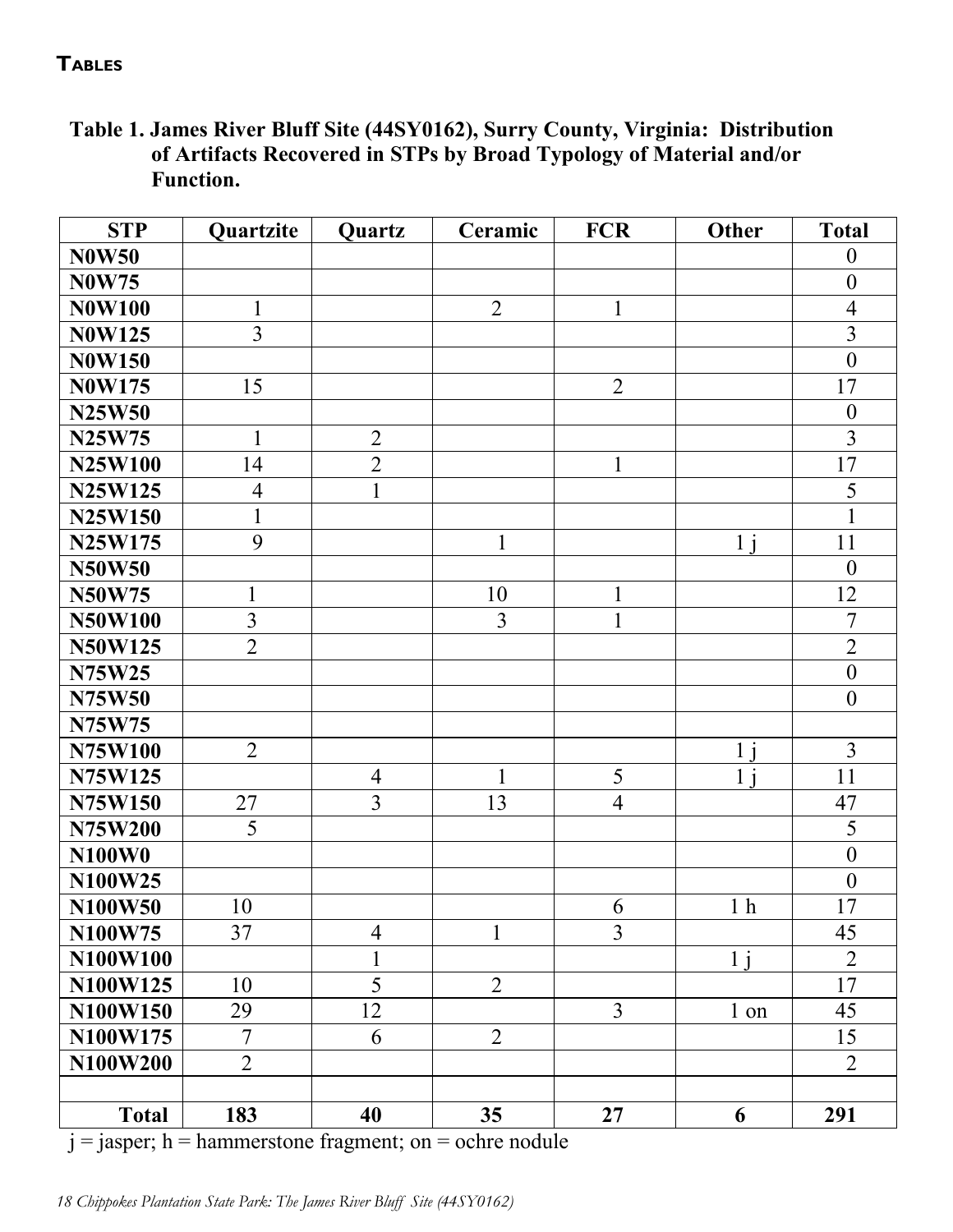| Comments<br>x-section      |          | Distal end blunted, exhausted<br>biconvex | Middle Woodland medium<br>Triangle<br>biconvex | Middle Woodland large<br>good craftsmanship<br>triangle,<br>flattened |              | Base broken off, possibly<br>Shouldered<br>biconvex |                  | Broken at mid-point, battered at<br>one end<br>â | With cortex, unused core<br>ã | Possibly projectile point base<br>ã | Tested for quality<br>å | With cortex<br>n'a   | broken at mid-point, exhausted<br>Remnant, battered at one end,<br>n/a | With cortex, striking platform,<br>classic primary flake<br>$\frac{a}{a}$ | River cobble, oval w/ pecked<br>wear on both ends, one face<br>cracked, one face flaked off<br>ã | Early stage biface fragment,<br>broken in manufacture<br>biconvex | Two battered ends, soft<br>flat river cobble<br>material<br>ã | Broken off, twist wear, use wear<br>taper to distal end<br>biconvex | Broken off, twist wear, use wear<br>to distal end<br>biconvex | Broken basal end, late stage or<br>Complete<br>biconvex |            | Poor quality material, no good<br>edges, thick<br>biconvex |             |
|----------------------------|----------|-------------------------------------------|------------------------------------------------|-----------------------------------------------------------------------|--------------|-----------------------------------------------------|------------------|--------------------------------------------------|-------------------------------|-------------------------------------|-------------------------|----------------------|------------------------------------------------------------------------|---------------------------------------------------------------------------|--------------------------------------------------------------------------------------------------|-------------------------------------------------------------------|---------------------------------------------------------------|---------------------------------------------------------------------|---------------------------------------------------------------|---------------------------------------------------------|------------|------------------------------------------------------------|-------------|
| Blade                      |          | Straight                                  | Excurvate                                      | Straight                                                              |              | excurvate,<br>serrated                              |                  | $\frac{3}{4}$                                    | na                            | ã                                   | å                       | ã                    | n'a                                                                    | ã                                                                         | ă                                                                                                | ã                                                                 | $\frac{2}{12}$                                                | Tapered                                                             | Tapered                                                       | ã                                                       |            | Excurvate                                                  |             |
| Base                       |          | exeurvate                                 | straight                                       | incurvate                                                             |              | ã                                                   |                  | ã                                                | platform<br>Striking          | ã                                   | ã                       | platform<br>Striking | $\frac{3}{10}$                                                         | platform<br>Striking                                                      | ã                                                                                                | ã                                                                 | n'a                                                           | ã                                                                   | ã                                                             | $\frac{a}{a}$                                           |            | exeurvate                                                  |             |
| н                          |          | 9.68                                      | 10.70                                          | 723                                                                   |              | 7.62                                                |                  | 20.32                                            | 31.48                         | 12.50                               |                         | 12.22                | 21.06                                                                  | 19,40                                                                     | 31,29                                                                                            | 15.13                                                             | 14.63                                                         | 6.04                                                                | 6.44                                                          | 7.46                                                    |            | 17.14                                                      |             |
| ≥                          |          | 19.61                                     | 23.79                                          | 33.93                                                                 |              | 18.60                                               |                  | 38.87                                            | 72.11                         | 25,42                               |                         | 37.40                | 26,60                                                                  | 67.01                                                                     | 51.79                                                                                            | 50,40                                                             | 36.36                                                         | 9,60                                                                | 10,36                                                         | 32.22                                                   |            | 28,88                                                      |             |
| ↵                          |          | 35.22                                     | 31.37                                          | 50 est                                                                |              | 35.32+                                              |                  | 60.02                                            | 108.96                        | 17.52                               |                         | 63.66                | 35.24                                                                  | 52.11                                                                     | 73.28                                                                                            | 24.33                                                             | 33.70                                                         | 22.28                                                               | 15.41                                                         | 16.54                                                   |            | 41.27                                                      |             |
| Color                      |          | white                                     | prey                                           | brown                                                                 |              | Kauf                                                |                  | reddened                                         | grey                          | rod                                 | reddened                | grey                 | white                                                                  | kas                                                                       | brown                                                                                            | grey.                                                             | white                                                         | red                                                                 | Susk                                                          | kazê                                                    |            | white                                                      |             |
| Lithic<br>Type             |          | quartzite                                 | quartzite                                      | quartzite                                                             |              | quartzite                                           |                  | sandstone                                        | quartzite                     | quartzite                           | quartzite               | quartzite            | sandstone                                                              | quartzite                                                                 | sandstone                                                                                        | quartzite                                                         | sandstone                                                     | quartzite                                                           | quartzite                                                     | quartzite                                               |            | quartz                                                     |             |
| Type                       |          | Lamoka                                    | Triangle                                       | Yadkin                                                                |              | n'a                                                 |                  | n'a                                              | n'a                           | ã                                   | n'a                     | ã                    | n/a                                                                    | ã                                                                         | n'a                                                                                              | ã                                                                 | n'a                                                           | n'a                                                                 | ã                                                             | n'a                                                     |            | na                                                         |             |
| Function                   |          | proj point                                | proj point                                     | proj point                                                            |              | proj point<br>blade                                 |                  | hammer<br>stone                                  | primary<br>flake              | biface frag                         | cobble<br>mer           | primary<br>flake     | hammer<br>stone                                                        | primary<br>flake                                                          | hammer<br>stone                                                                                  | biface                                                            | hammer<br>stone                                               | drill bit                                                           | drill bit                                                     | biface                                                  |            | biface                                                     |             |
| Provenience/<br>Artifact # | N75W158L | ÷                                         | e.                                             | m                                                                     | N75W158 L2.1 | $\cong$                                             | e4<br>N75 W15812 |                                                  | ÷                             | m.                                  | ٠                       | r-                   | $^{\circ}$                                                             | $\tilde{=}$                                                               | Ξ                                                                                                | 73                                                                | $\mathbf{r}$                                                  | z                                                                   | 5                                                             | $\tilde{e}$                                             | I/100MW140 |                                                            | N106.7W83.5 |

## **Table 2. James River Bluff Site (44SY0162), Surry County, Virginia: Stone Tools by Excavation Unit.**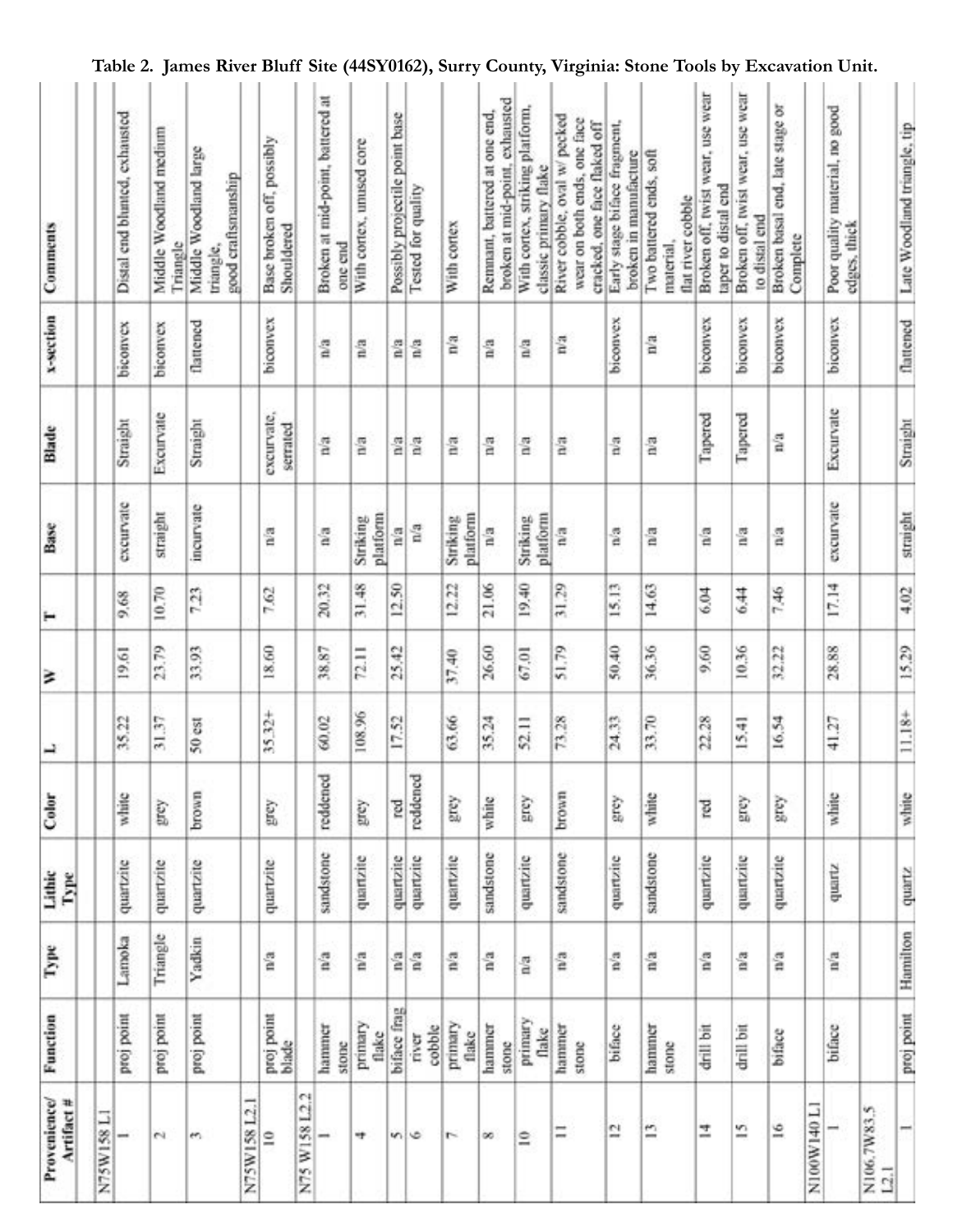## **Table 2. Continued**

| broken off - hinge fracture | Isosceles triangle, extensive<br>resharpening, broken base | Middle Woodland, thin, almost<br>Eared | Small fragment only |                     | Tip broken off, base and<br>Ground<br>notches | Tear-drop shaped, poor<br>wear on one edge<br>material, | Twist wear, secondary flake,<br>flake curvature remains |
|-----------------------------|------------------------------------------------------------|----------------------------------------|---------------------|---------------------|-----------------------------------------------|---------------------------------------------------------|---------------------------------------------------------|
|                             | biconvex                                                   | flattened                              | n'a                 |                     | biconvex                                      | bienvex                                                 | <b>COINCX</b><br>Plano-                                 |
|                             | Exeurvate                                                  | Straight                               | $\mathbb{R}^2$      |                     | Excurvate                                     | Excurvate                                               | n/a                                                     |
|                             | 晋<br>ŝ                                                     | straight                               | n'a                 |                     | excurvate                                     | excurvate                                               | 즐                                                       |
|                             | 7.12                                                       | 5.60                                   | 3.48                |                     | 12.34                                         | 12.64                                                   | 3,96                                                    |
|                             | 23,26                                                      | 26.26                                  | 8.59                |                     | 19,20                                         | 37.00                                                   | 21.62                                                   |
|                             | 24.12                                                      | 31.64                                  | 10.74+              |                     | 32.86                                         | 59.77                                                   | 26.17                                                   |
|                             | grey                                                       | brown                                  | kaiã                |                     | white                                         | vellow                                                  | iai                                                     |
|                             | argillite                                                  | quartzite                              | quartzite           |                     | quartz                                        | quartzite                                               | quartzite                                               |
|                             | Clarksvil                                                  | Yadkin                                 | n/a                 |                     | Lamoka                                        | $\mathbf{n}^{\prime}$ a                                 | f,                                                      |
|                             | proj point                                                 | proj point                             | din 1d ford         |                     | proj point                                    | knife                                                   | flake drill                                             |
|                             |                                                            |                                        |                     | N106.7W83.5<br>L2.2 |                                               | ۴ă                                                      |                                                         |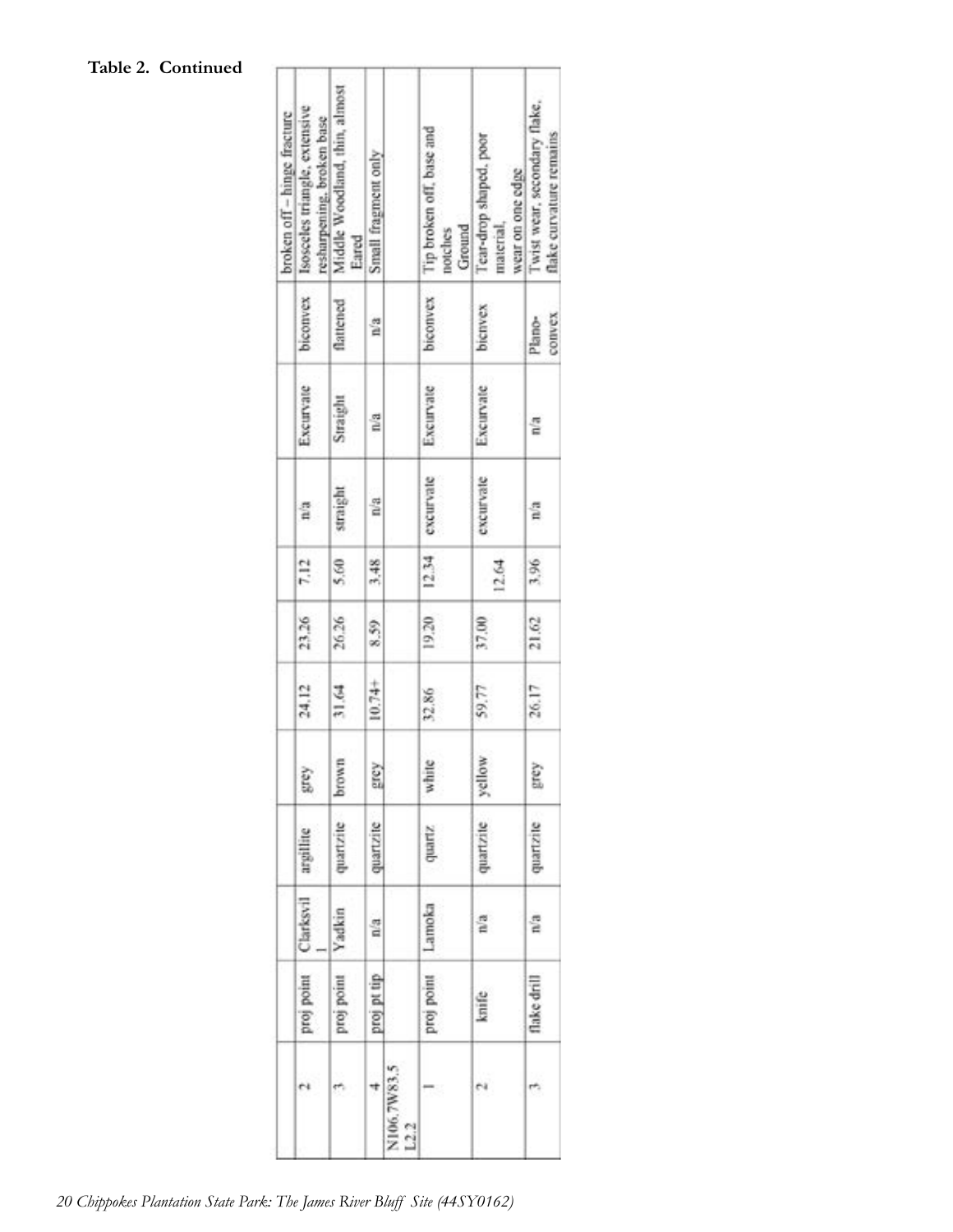| Provenience/Type | Quartzite      | <b>Quartz</b>           | <b>Jasper</b>  | Other          | <b>Total</b>   |
|------------------|----------------|-------------------------|----------------|----------------|----------------|
|                  |                |                         |                |                |                |
| N75W158 L 1      |                |                         |                |                |                |
| Nodule fragment  |                |                         |                |                |                |
| Chunk            | 3              | $\overline{4}$          | 8              |                | 15             |
| Primary flake    | 36             | 3                       |                | $\overline{3}$ | 42             |
| Secondary flake  | 131            | 19                      | 14             | $\overline{4}$ | 168            |
|                  |                |                         |                |                | <225>          |
| N75W158 L 2.1    |                |                         |                |                |                |
| Nodule fragment  | 9              |                         | $\mathbf{1}$   |                | 10             |
| Chunk            | 10             | $\overline{7}$          |                |                | 17             |
| Primary flake    | 47             | $\overline{5}$          | $\overline{2}$ |                | 54             |
| Secondary flake  | 294            | 23                      | 18             | 5              | 340            |
|                  |                |                         |                |                | <121>          |
|                  |                |                         |                |                |                |
| N75W158 L 2.2    |                |                         |                |                |                |
| Nodule fragment  |                |                         |                |                |                |
| Chunk            | $\overline{4}$ | 6                       | $\mathbf{1}$   | $\overline{2}$ | 13             |
| Primary flake    | 24             | $\overline{\mathbf{3}}$ | $\mathbf{1}$   |                | 28             |
| Secondary flake  | 88             | 12                      | 5              | $\overline{2}$ | 107            |
|                  |                |                         |                |                | <148>          |
| N100W140 L1      |                |                         |                |                |                |
| Nodule fragment  |                |                         |                |                |                |
| Chunk            | $\mathbf{1}$   | $\overline{3}$          | $\mathbf{1}$   |                | 5              |
| Primary flake    | 8              | 6                       |                |                | 14             |
| Secondary flake  | 24             | 9                       | $\mathbf{1}$   |                | 34             |
|                  |                |                         |                |                | $<$ 53>        |
|                  |                |                         |                |                |                |
| N100W140 L 2.1   |                |                         |                |                |                |
| Nodule fragment  |                | $\mathbf{1}$            |                |                | $\mathbf{1}$   |
| Chunk            | 1              | $\overline{3}$          |                |                | $\overline{4}$ |
| Primary flake    | 10             |                         |                |                | 10             |
| Secondary flake  | 9              | 11                      |                |                | 20             |
|                  |                |                         |                |                | <35>           |
|                  |                |                         |                |                |                |
| N100W140 L 3.1   |                |                         |                |                |                |
| Nodule fragment  | $\mathbf{1}$   |                         |                |                | $\mathbf{1}$   |
| Chunk            |                |                         |                |                |                |
| Primary flake    | 1              |                         |                |                | 1              |
| Secondary flake  | $\overline{2}$ |                         |                |                | $\overline{2}$ |

## **Table 3. James River Bluff Site (44SY0162), Surry County, Virginia: Debitage per 5.0' Unit by Material and Type.**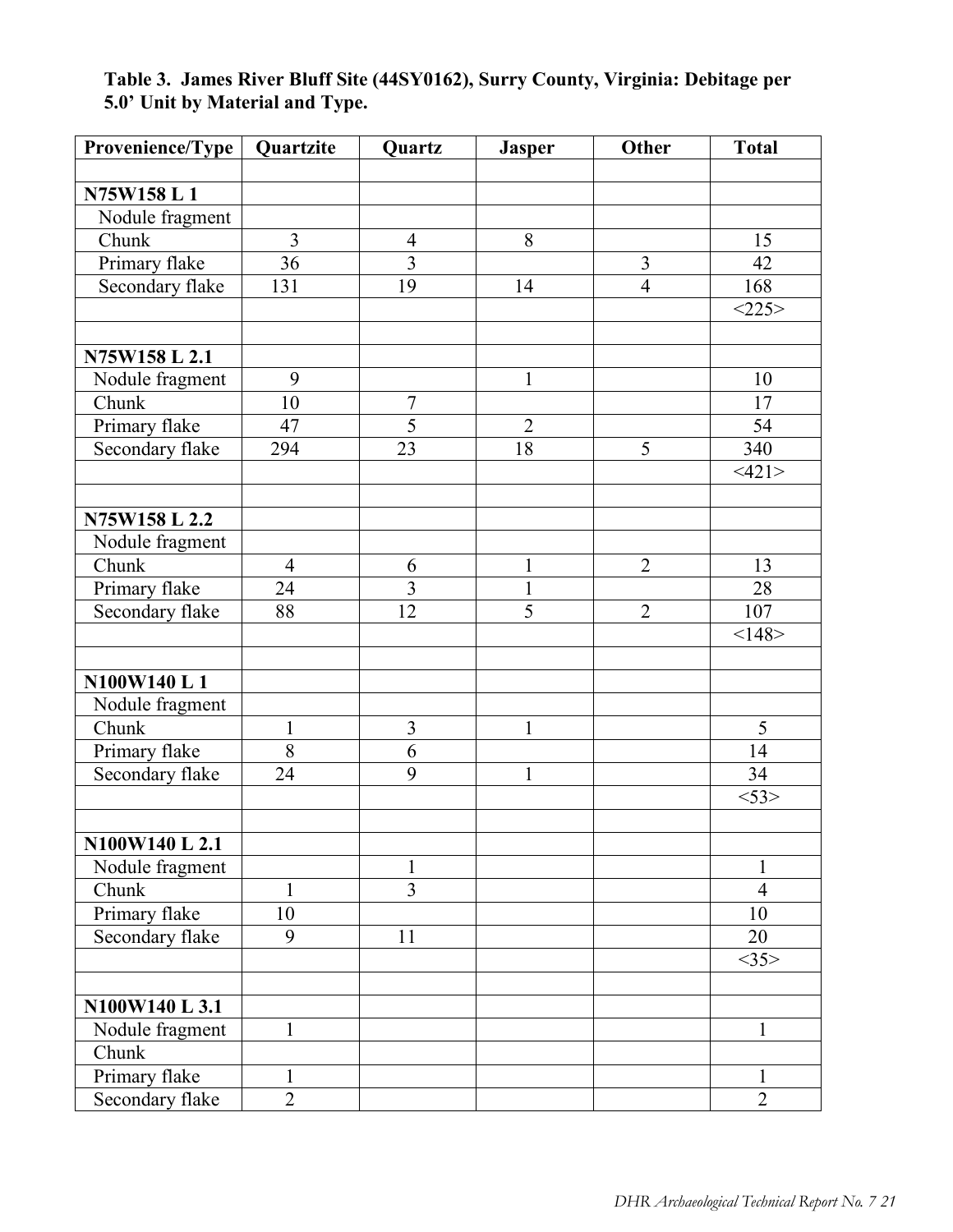## **Table 3 continued**

|                  |                |                |                |                | $<\!\!4\!\!>$  |
|------------------|----------------|----------------|----------------|----------------|----------------|
| N106.7W83.5 L 1  |                |                |                |                |                |
| Nodule fragment  |                |                |                |                |                |
| Chunk            | 3              | 1              |                |                | $\overline{4}$ |
| Primary flake    | 47             | 11             |                |                | 58             |
| Secondary flake  | 109            | 13             | $\overline{4}$ |                | 126            |
|                  |                |                |                |                | <188           |
|                  |                |                |                |                |                |
| N106.7W83.5      |                |                |                |                |                |
| L <sub>2.1</sub> |                |                |                |                |                |
| Nodule fragment  |                | 1              |                |                | 1              |
| Chunk            | 8              | 8              |                |                | 16             |
| Primary flake    | 85             | 25             | $\mathbf{1}$   |                | 111            |
| Secondary flake  | 242            | 30             | 5              | $\overline{2}$ | 279            |
|                  |                |                |                |                | $<$ 407>       |
|                  |                |                |                |                |                |
| N106.7W83.5      |                |                |                |                |                |
| L 2.1 Anomaly    |                |                |                |                |                |
| Nodule fragment  |                |                |                |                |                |
| Chunk            |                | $\mathbf{1}$   |                |                | $\mathbf{1}$   |
| Primary flake    | $\overline{2}$ |                |                |                | $\overline{2}$ |
| Secondary flake  | 8              | 1              |                |                | 9              |
|                  |                |                |                |                | <12>           |
|                  |                |                |                |                |                |
| N106.7W83.3      |                |                |                |                |                |
| $L$ 2.2          |                |                |                |                |                |
| Nodule fragment  |                | $\overline{3}$ |                |                | 3              |
| Chunk            |                | $\mathbf{1}$   | $\mathbf{1}$   |                | $\overline{c}$ |
| Primary flake    | 27             | 10             |                |                | 37             |
| Secondary flake  | 97             | 9              | $\overline{4}$ | $\mathbf{1}$   | 111            |
|                  |                |                |                |                | <153>          |
|                  |                |                |                |                |                |
| N106.7W83.5      |                |                |                |                |                |
| $L$ 3.1          |                |                |                |                |                |
| Nodule fragment  |                |                |                |                |                |
| Chunk            |                | $\mathbf{1}$   |                |                | $\mathbf{1}$   |
| Primary flake    | $\overline{7}$ | $\overline{3}$ |                |                | 10             |
| Secondary flake  | 23             | $\overline{7}$ |                | $\mathbf{1}$   | 31             |
|                  |                |                |                |                | <12>           |
| <b>Total</b>     | 1361           | 240            | 67             | 20             | 1688           |
|                  | 80.63%         | 14.22%         | 3.97%          | 1.18%          | 100.00%        |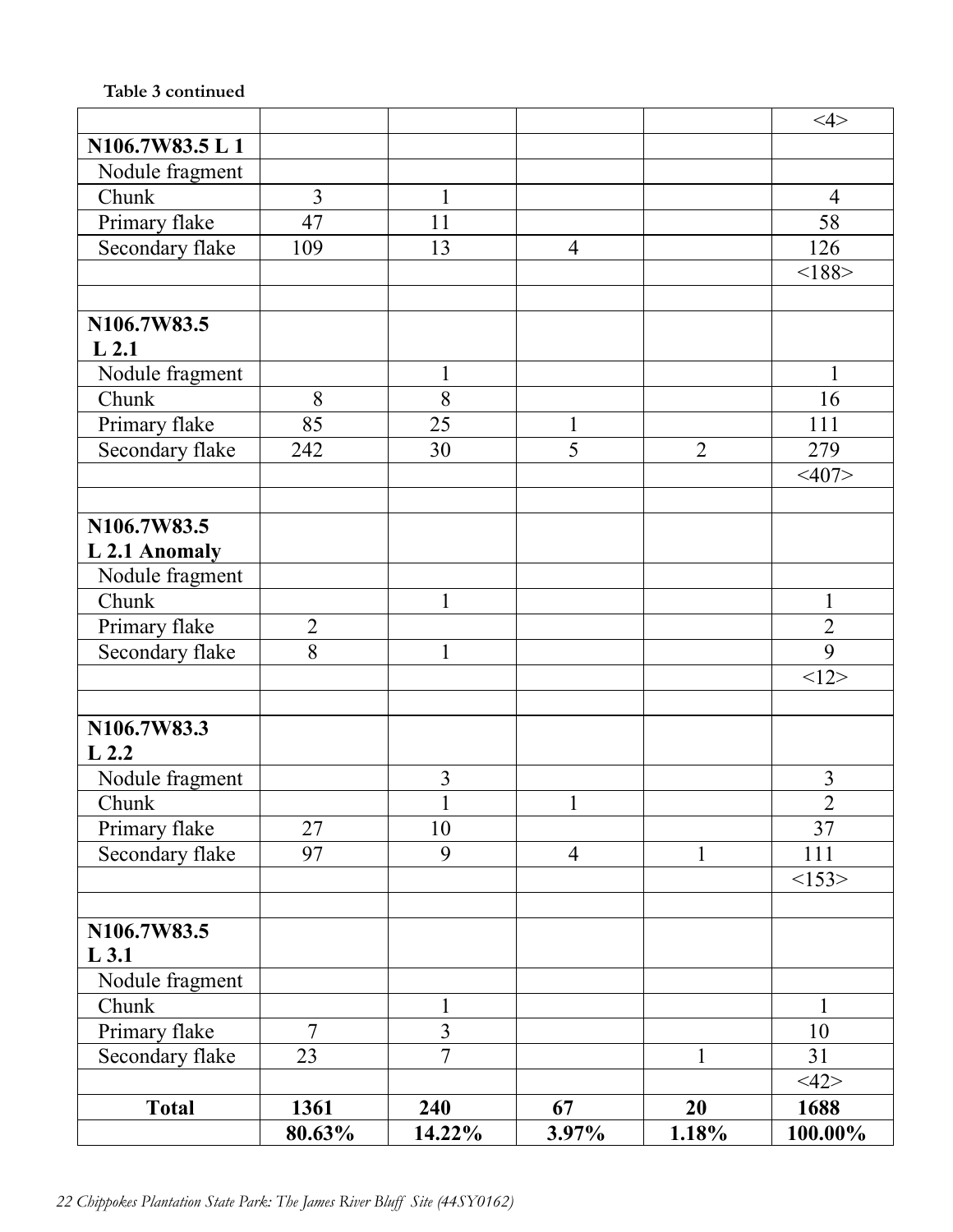| Provenience          | <b>Shell Tempered</b> | <b>Pebble Tempered</b> | <b>Total</b> |
|----------------------|-----------------------|------------------------|--------------|
|                      |                       |                        |              |
| N75W158L1            | 3                     | 3                      | 6            |
| N75W158L2            | 23                    | 19                     | 42           |
| N75W158L3            | 4                     | 7                      | 11           |
| <b>Total</b>         | 30                    | 29                     | 59           |
|                      |                       |                        |              |
| N100W140 L1          | 10                    | 5                      | 15           |
| N100W140 L2          | 6                     | $\overline{2}$         | 8            |
| N100W140L3           |                       |                        |              |
| <b>Total</b>         | 17                    | $\overline{7}$         | 24           |
|                      |                       |                        |              |
| N106.7W83.5 L1       | $\overline{2}$        | 20                     | 22           |
| N106.7W83.5 L2       | 5                     | 80                     | 85           |
| N106.7W83.5 L3       | 13                    | 33                     | 46           |
| <b>Total</b>         | 20                    | 133                    | 153          |
| <b>Overall Total</b> | 67                    | 169                    | 236          |
|                      | $(28.39\%)$           | $(71.61\%)$            | (100.00)     |

## **Table 4. James River Bluff Sit**e **(44SY0162), Surry County, Virginia: Distribution of Ceramics by Unit and Level.**

**Table 5. James River Bluff Sit**e **(44SY0162), Surry County, Virginia: Distribution of Fire-Cracked Rock by Unit and Level.**

| Provenience      | FCR#           | % Per Unit     | <b>Total Per Unit</b> |
|------------------|----------------|----------------|-----------------------|
|                  |                |                |                       |
| <b>N75W158L1</b> | 49             | 98             |                       |
| N75W158 L 2      |                | $\overline{2}$ |                       |
| N75W158L3        | 0              |                | 50                    |
|                  |                |                |                       |
| N100W140 L1      | 12             | 48             |                       |
| N100W140 L2      | 11             | 44             |                       |
| N100W140 L3      | $\overline{2}$ | 8              | 25                    |
|                  |                |                |                       |
|                  |                |                |                       |
| N106.7W83.5 L1   | 12             | 13.19          |                       |
| N106.7W83.5 L2   | 31             | 34.07          |                       |
| N106.7W83.5 L3   | 48             | 52.74          | 91                    |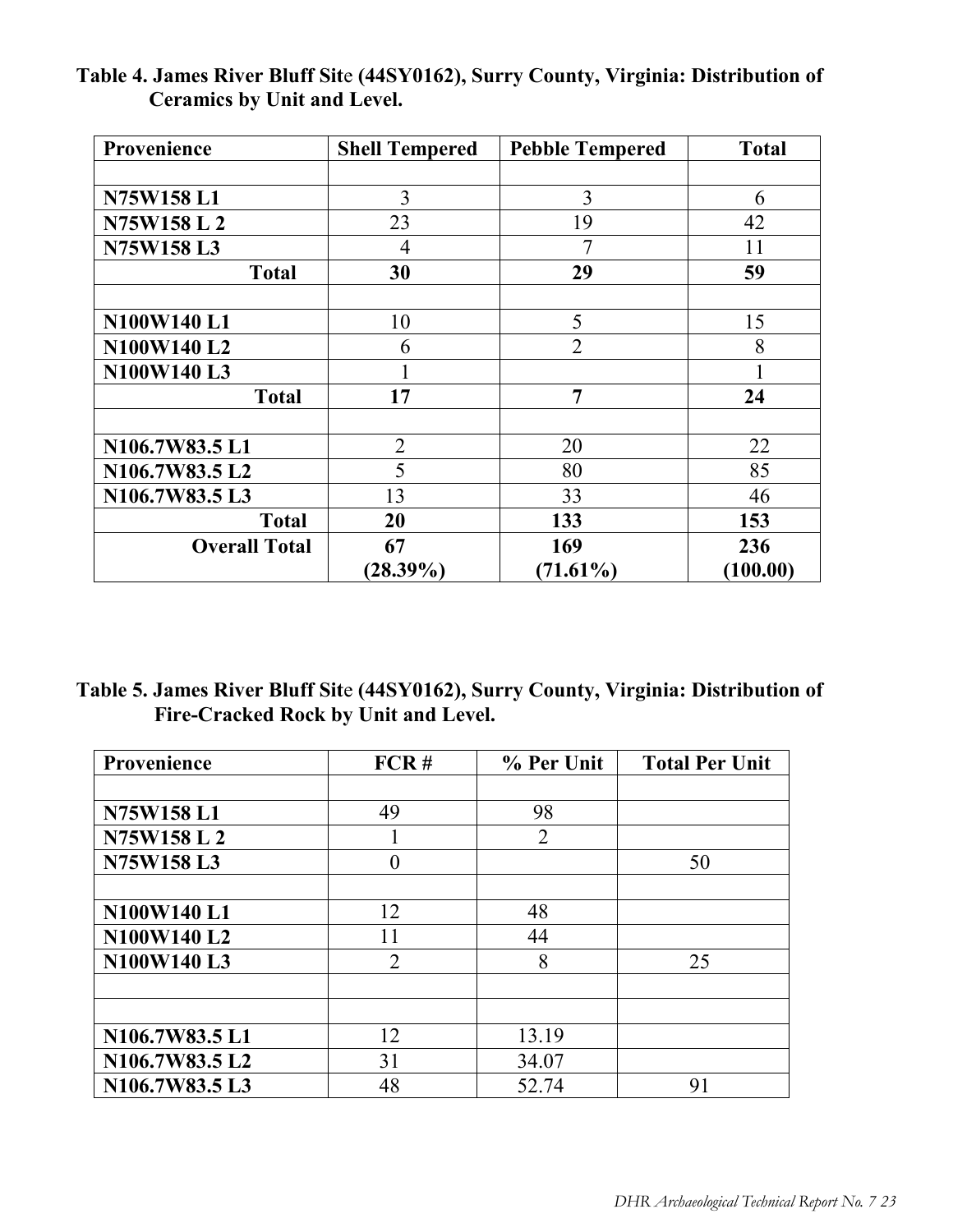**Table 6. James River Bluff Site (44SY0162), Surry County, Virginia: Stone Tools Recorded per Unit Excavation (F = identified in Field; L = identified in Lab).**

## **N75W158 L 1**

- Artifact #1 (F) Projectile point, poor quality quartzite with cemented crystals visible, Lamoka (Late Archaic), single side-notch with second side irregular straight edge, base slightly excurvate, distal end blunted, exhausted, robust biconvex cross-section; 35.22 mm L, 19.61 mm W, 9.68 mm T.
- Artifact # 2 (F) Projectile point, grey quartzite, medium Woodland triangle, thick and humped, slightly excurvate blade, straight base, irregular biconvex cross-section; 31.37 mm L, 23.79 mm W at base, 10.70 mm T.
- Artifact # 3 (F) Projectile point, grayish brown quartzite, Yadkin (Middle Woodland) large triangle, good craftsmanship, very thin, tip broken off, slightly incurvate thinned base, flattened biconvex cross-section; estimated 50 mm L, 33.93 mm W at base, 7.23 mm T.

## **N75W158 L 2.1**

Artifact  $\# 10$  (L) – 1 grey quartzite projectile point blade with base broken off, slightly serrated, blunt tip, possibly shouldered, biconvex cross-section; 35.32 mm L, 18.60 mm W, 7.62 mm T.

## **N75W158 L 2.2**

- Artifact  $\# 1$  (F) 1 sandstone hammerstone, broken at mid-point, battered at one end, reddened, oblong; 60.02 mm L, 38.87 mm W, 20.32 mm T.
- Artifact  $#4(F) 1$  large grey quartzite primary flake with striking platform with cortex, became unused core; 108.96 mm L, 72.11 mm, 31.48 mm T.
- Artifact  $# 5 1$  red quartzite biface fragment, probably broken in production, possibly proj. pt. base; 17.52 mm L, 25.42 mm W, 12.50 mm T.
- Artifact  $# 6$  Broken reddened quartz river cobble, tested for quality.
- Artifact #7 (F) 1 large grey quartzite primary flake with striking platform with cortex; 63.66 mm L, 37.40 mm, 12.22 mm T.
- Artifact  $\# 8$  (F) 1 sandstone hammerstone remnant, battered at one end, broken at mid-point and longitudinally, beat; 35.24 mm L, 26.60 mm W, 21.06 mm T.
- Artifact  $\#9$  (F) 1 fine-grained quartzite secondary flake
- Artifact  $\# 10$  (F) 1 large grey quartzite primary flake with one face cortex, striking platform intact, classic; 52.11 mm L, 67.01 mm W, 19.40 mm T.
- Artifact  $\# 11$  (F) 1 sandstone hammerstone, river cobble, oval with pecked wear at both ends and on both faces, one face cracked from use, one side flaked off; 73.28 mm L, 51.79 mm W, 31.29 mm T.
- Artifact  $\# 12$  (F) 1 grey quartzite early-stage biface fragment; 24.33 mm L, 50.40 mm W, 15.13 mm T.
- Artifact  $\#$  13 (F) 1 small sandstone hammerstone with 2 battered ends, soft material, flat river cobble; 33.70 mm L, 36.36 mm W, 14.63 mm T.
- Artifact  $\# 14$  (L) 1 red quartzite drill tip, broken off, twist wear, use wear taper to distal end; 22.28 mm L, 9.60 mm W, 6.04 mm T, 3.35 mm L of taper.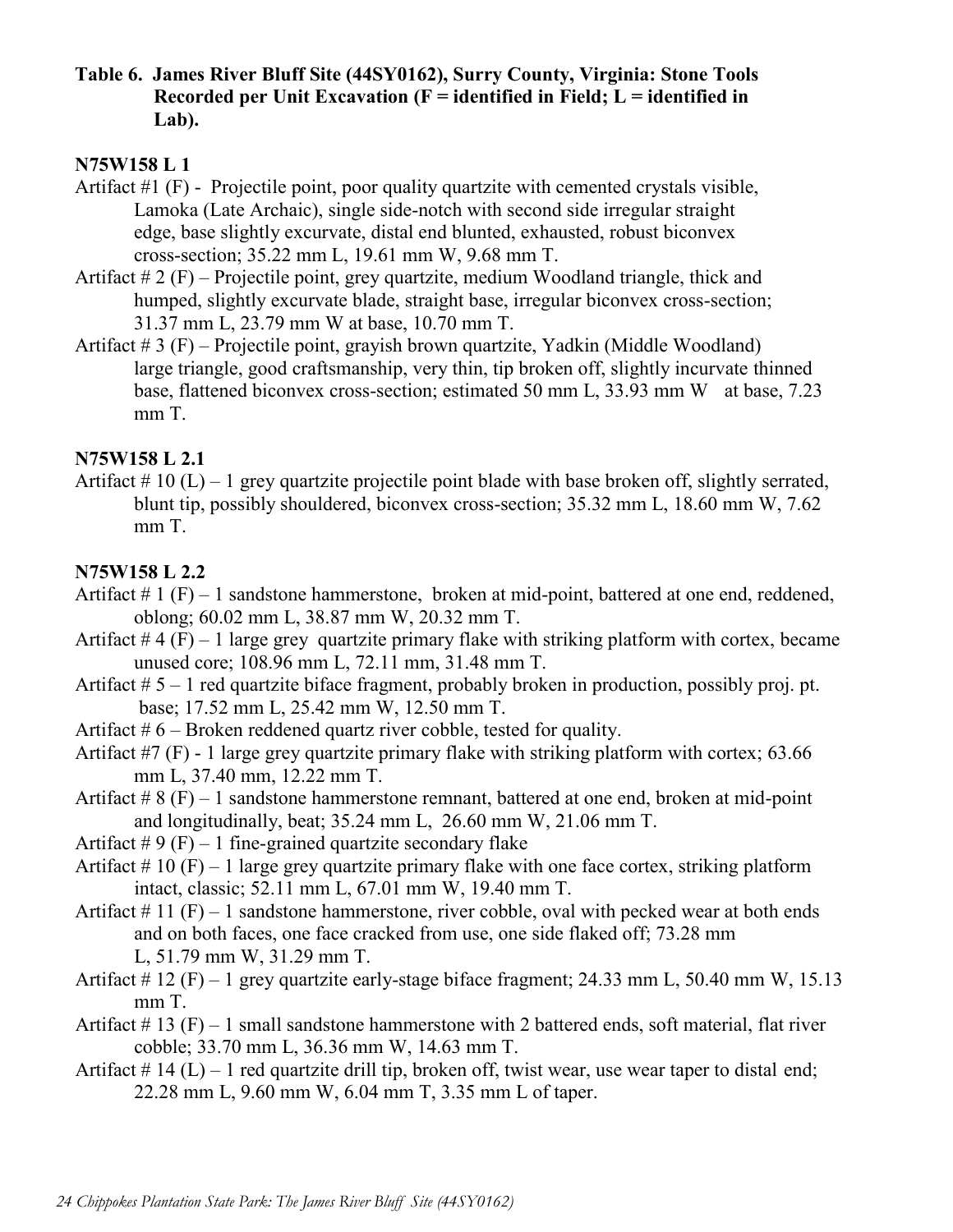- Artifact  $\#$  15 (L) 1 grey quartzite drill tip, broken off, twist wear, use wear taper to distal end; 15.41 mm L, 10.36 mm W, 3.88 mm T, 6.44 mm L of taper.
- Artifact  $\# 16$  (L) 1 grey quartzite biface, broken basal end, late stage or complete; 16.54 mm L, 32.22 mm W, 7.46 mm T.

## **N100W140 L 1 (11/01/08)**

Artifact  $\# 1$  (L) – 1 white quartz biface, poor quality material (crystallized) with no good edges, tear-drop shaped, thick biconvex cross-section: 41.27 mm L, 28.88 mm W, 17.14 mm T.

## **N106.7W83.5 L 2 (11/01/2007)**

- Artifact  $\# 1$  (F) small quartz triangle projectile point indicative of Late Woodland (small Hamilton), tip broken off – hinge fracture from impact (shaft retrieval), too small for resharpening, straight-edged blade, straight base, flattened biconvex cross -section (no flake curvature; 11.18 mm L, 15.29 mm W, 4.02 mm T.
- Artifact # 2 (F) small isosceles argillite triangle projectile point, Late Woodland Clarksville, extensively resharpened, base broken off, slightly humped, series of retouch pressure flakes on one edge/same side (differential patina); 24.12 mm L, 23.26 mm W, 7.12 mm T.
- Artifact # 3 (F) medium sized brown quartzite projectile point, Yadkin (Middle Woodland), straight blade edges, straight base, very thin, almost eared, flattened biconvex crosssection; 31.64 mm L, 26.26 mm W, 5.60 mm T.
- Artifact  $\# 4$  (L) 1 grey quartzite projectile point tip, small fragment; 10.74 mm L, 8.59 mm W, 3.48 mm T.

## **N106.7W83.5 L 3 (11/01/2008)**

- Artifact  $\# 1$  (F) 1 white quartz side-notched projectile point Brewerton, excurvate base, excurvate blade, tip broken off, base and notches ground; 32.86 mm L, 19.20 mm W, 12.34 mm T.
- Artifact  $\# 2(F) 1$  yellow quartzite knife, bifacially flaked, cutting wear on one edge only, poor material, teardrop shaped,; 59.77 mm L, 37.00 mm W, 12.64 mm T.

Artifact  $\# 3$  (F) – 1 quartz primary flake (added to total)

Artifact  $# 4 (L) - 1$  grey quartzite secondary flake, utilized flake drill, twist wear, plano-convex in cross-section, base wider than bit on one side, flake curvature remains with reverse side flat; 26.17 mm L, 21.62 mm W, 3.96 mm T, ca. 14 mm L of wear.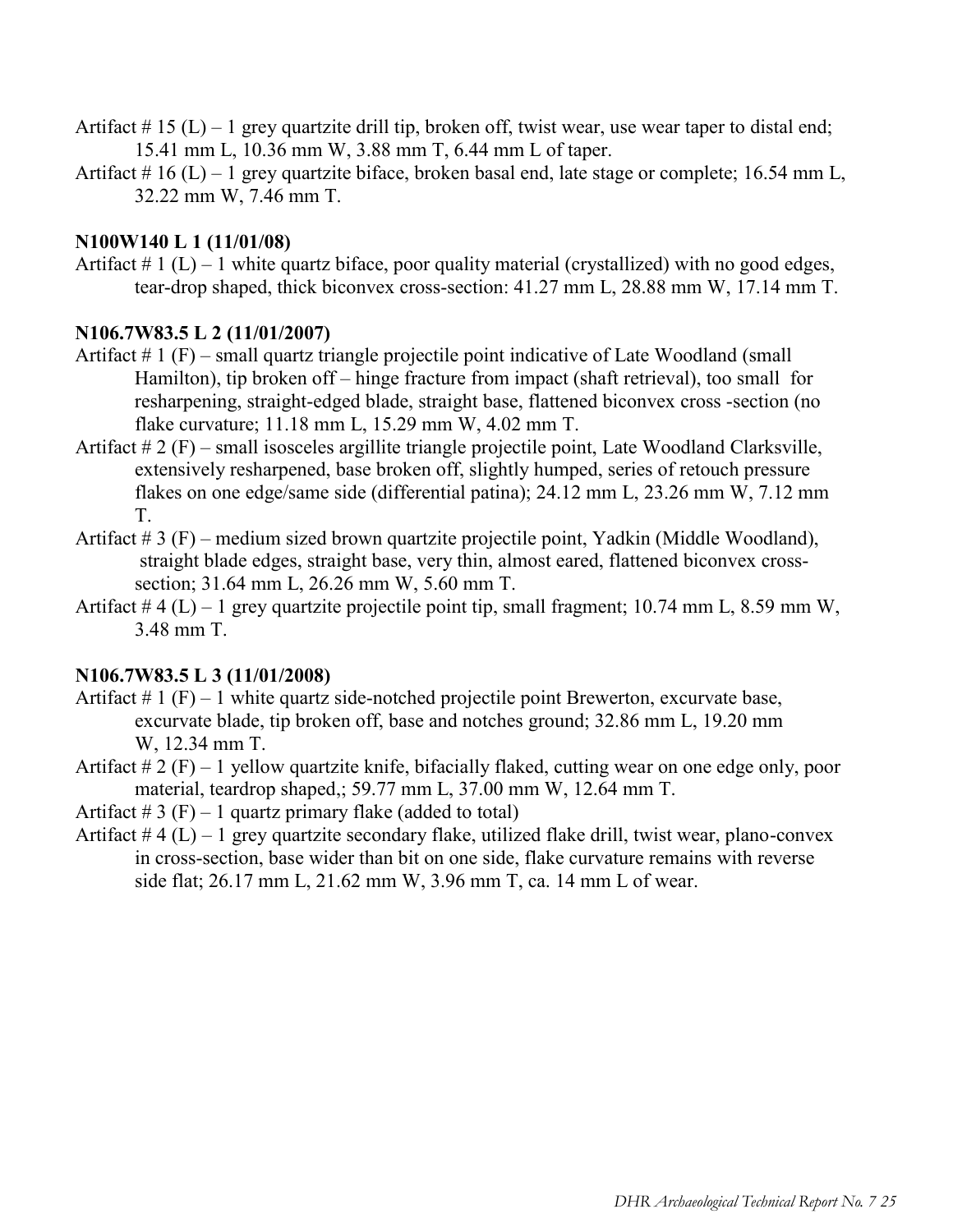## <span id="page-25-0"></span>**Appendices**

| <b>Appendix 1: Artifacts Recovered per STP</b>                                                 | $(aN = total number of artifacts; qN = number of quartzite artifacts)$ |                                      |
|------------------------------------------------------------------------------------------------|------------------------------------------------------------------------|--------------------------------------|
| <b>N0W50</b><br>zero                                                                           |                                                                        |                                      |
| <b>N0W75</b><br>1 quartzite flake<br>1 FCR                                                     | $aN = 2 qN = 1$                                                        | N25W175<br>1 q<br>2 q                |
| <b>N0W100</b><br>1 quartzite flake<br>1 FCR<br>2 sherds                                        | $aN = 4 qN = 1$                                                        | 6q<br>1 ja<br>$1 \,$ sh              |
| <b>N0W125</b><br>3 quartzite flakes<br><b>N0W150</b>                                           | $aN = 3$ qN= 3                                                         | <b>N50W50</b><br>zero                |
| zero                                                                                           |                                                                        | <b>N50W75</b>                        |
| <b>N0W175</b><br>3 quartzite chunks<br>11 quartzite flakes<br>1 quartzite biface frag<br>2 FCR | $aN=17 qN=14$                                                          | 1 q<br>10 <sub>s</sub><br>1 F        |
| N25W50<br>zero                                                                                 |                                                                        | <b>N50W100</b><br>3 qı<br>1 F        |
| N25W75<br>1 quartzite flake<br>1 crystal quartz shatter                                        | $aN = 3 qN = 1$                                                        | $3 \,$ sh<br>N50W125                 |
| 1 white quartz shatter<br><b>N25W100</b><br>14 quartzite flakes<br>2 quartz flakes             | $aN=17 qN=14$                                                          | 1 qı<br>1 q                          |
| 1 FCR                                                                                          |                                                                        | <b>N50W150</b>                       |
| N25W125<br>4 quartzite flakes<br>1 quartz flake                                                | $aN=5 qN=4$                                                            | 6 qı<br>2 q<br>2 <sub>st</sub>       |
| <b>N25W150</b><br>1 quartzite flake                                                            | $aN=1 qN=1$                                                            | N50W175<br>1 q<br>2 q<br>1 ja<br>1 F |
|                                                                                                |                                                                        | N75W25<br>zero                       |
|                                                                                                |                                                                        | N75W50<br>zero                       |
|                                                                                                |                                                                        | N75W75<br>T1                         |

| <b>N25W175</b>                                                                                   | $aN=11$ q N=8 |
|--------------------------------------------------------------------------------------------------|---------------|
| 1 quartzite core<br>2 quartzite shatter<br>6 quartzite flakes<br>1 jasper biface frag<br>1 sherd |               |
| <b>N50W50</b><br>zero                                                                            |               |
| <b>N50W75</b><br>1 quartzite flake<br>10 sherds<br>1 FCR                                         | $aN=12 qN=1$  |
| <b>N50W100</b><br>3 quartzite flakes<br>1 FCR<br>3 sherds                                        | $aN=7 qN=3$   |
| <b>N50W125</b><br>1 quartz flake<br>1 quartz biface                                              | $aN=2 qN=0$   |
| <b>N50W150</b><br>6 quartzite flakes<br>2 quartz flakes<br>2 sherds                              | $aN=10 qN=6$  |
| N50W175<br>1 quartzite flake<br>2 quartz flakes<br>1 jasper flake<br>1 FCR                       | $aN=5 qN=1$   |
| <b>N75W25</b><br>zero                                                                            |               |
| <b>N75W50</b><br>zero                                                                            |               |
| <b>N75W75</b><br>Flakes<br><b>FCR</b>                                                            |               |

Sherd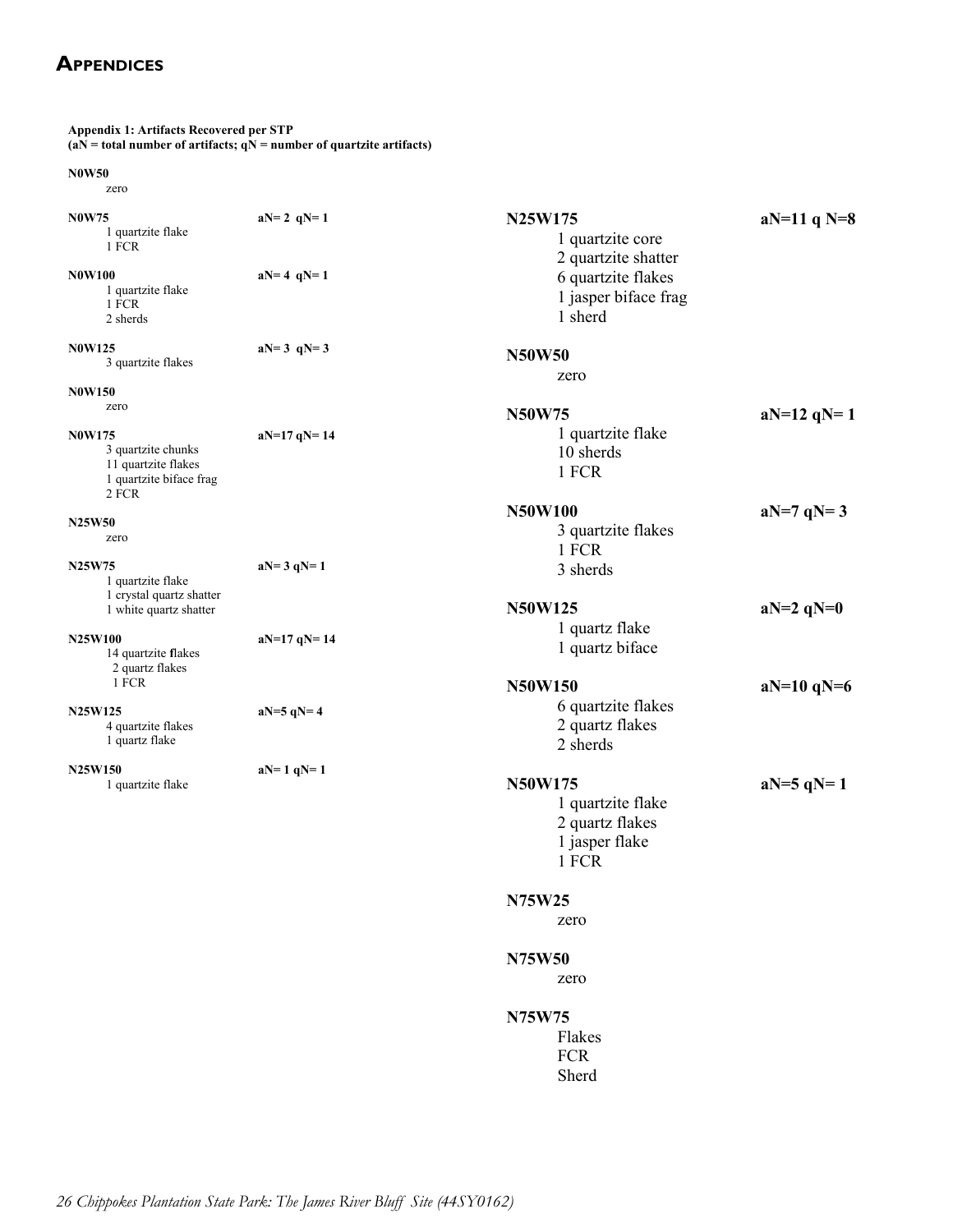| N75W100                           | $aN=3 qN=1$     |                           |               |
|-----------------------------------|-----------------|---------------------------|---------------|
| 1 quartzite flake                 |                 | 4 quartz flakes           |               |
| 1 quartz flake                    |                 | 3 FCR                     |               |
| 1 jasper flake                    |                 | 1 sherd                   |               |
| N75W125                           | $aN=11$ $qN=0$  | N100W100                  | $aN=2 qN=0$   |
| 2 quartz cores                    |                 | 1 quartz flake            |               |
| 2 quartz flakes                   |                 | 1 jasper flake            |               |
| 1 jasper flake                    |                 |                           |               |
| 5 FCR                             |                 | N100W125                  | $aN=18 qN=10$ |
| 1 sherd                           |                 | 5 quartzite shatter       |               |
|                                   |                 | 5 quartzite flakes        |               |
| N75W150                           | $aN=47 qN=27$   | 2 quartz shatter          |               |
| 27 quartzite flakes               |                 | 3 quartz flakes           |               |
| 3 quartz flakes<br>4 FCR          |                 | 1 quartz core<br>2 sherds |               |
| 9 sherds                          |                 |                           |               |
| 4 sherlets                        |                 | N100W150                  | $aN=45 qN=29$ |
|                                   |                 | 29 quartzite flakes       |               |
| N75W175                           | $aN=146 qN=127$ | 7 quartz shatter          |               |
| 1 quartzite shatter               |                 | 5 quartz flakes           |               |
| 126 quartzite flakes              |                 | 3 FCR                     |               |
| 1 quartzite projectile point (LA) |                 | 1 ochre nodule            |               |
| 2 quartz flakes                   |                 |                           |               |
| 1 broken hammerstone              |                 | N100W175                  | $aN=15 qN=7$  |
| 7 FCR                             |                 | 7 quartzite flakes        |               |
| 8 sherds                          |                 | 1 quartz shatter          |               |
|                                   |                 | 5 quartz flakes           |               |
| N75W200                           | $aN=5 qN=5$     | 2 sherdlets               |               |
| 5 quartzite flakes                |                 |                           |               |
|                                   |                 | N100W200                  | $aN=2 qN=2$   |
| N100W0                            |                 | 2 quartzite flakes        |               |
| zero                              |                 |                           |               |
| N100W25                           |                 |                           |               |
| zero                              |                 |                           |               |
| N100W50                           | $aN=17 qN=10$   |                           |               |
| 10 quartzite flakes               |                 |                           |               |
| 6 FCR                             |                 |                           |               |
| 1 hammerstone frag                |                 |                           |               |
|                                   |                 |                           |               |
| N100W75                           | $aN45 q=N=37$   |                           |               |

| UU VV 73            |  |
|---------------------|--|
| 1 quartzite shatter |  |
| 36 quartzite flakes |  |
|                     |  |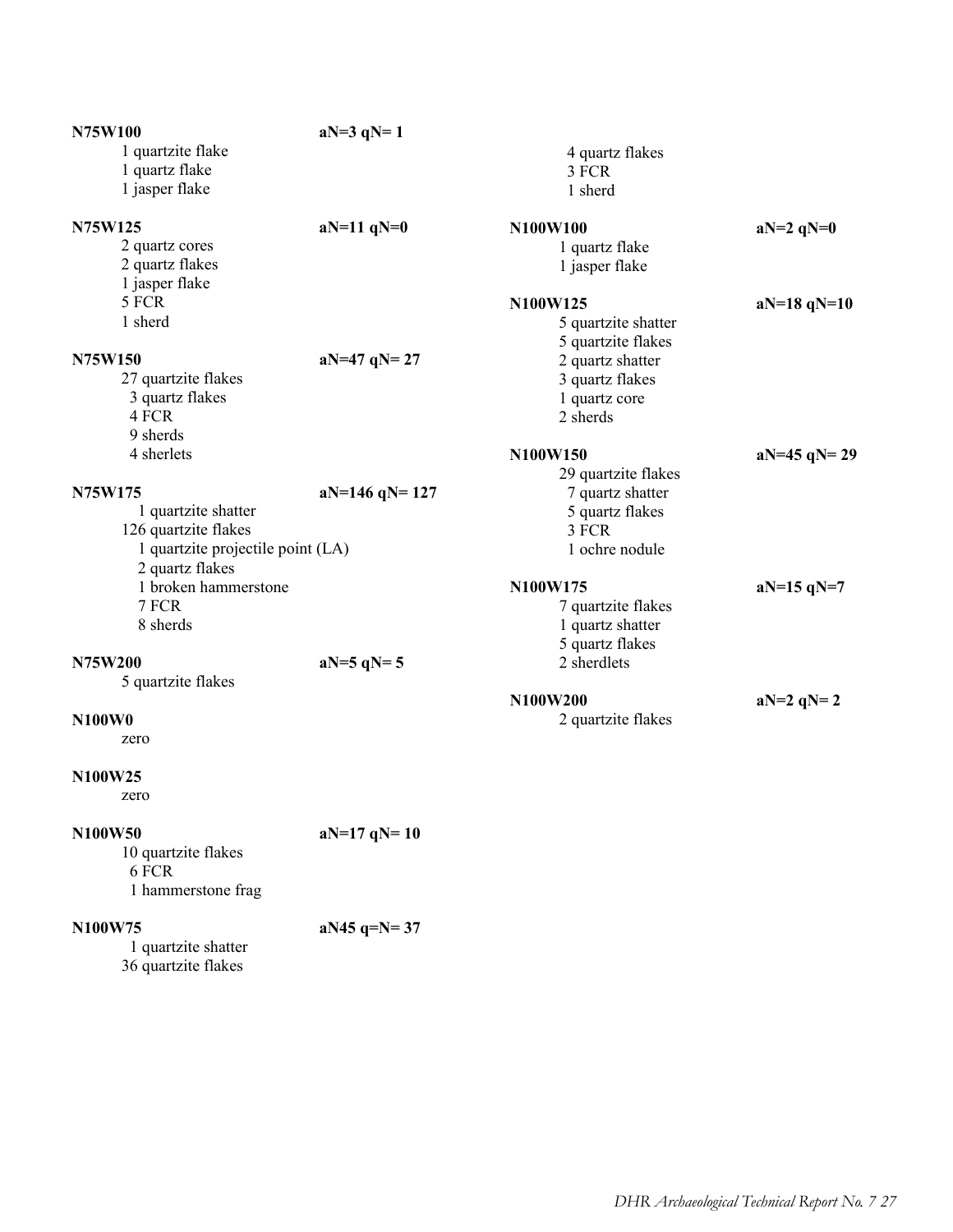## **Appendix 2: Artifacts per 5-Foot Unit Chippokes James River Bluff Site (44SY0162), Surry County, Virginia**

**F = field identified; L = laboratory identified**

**Lab Designation N75W158 = EU1 N100W140 = EU2 N106.7W83.5 = EU3**

## **N100W140 L 1**

Artifact  $\# 1$  (L) – 1 white quartz biface, poor quality material (crystallized) with no good edges, tear-drop shaped, thick biconvex cross-section: 41.27 mm L, 28.88 mm W, 17.14 mm T.

## **N106.7W83.5 L 1**

Artifact  $\# 10$  (L) – 1 grey quartzite projectile point blade with base broken off, slightly serrated, blunt tip, possibly shouldered, biconvex cross-section; 35.32 mm L, 18.60 mm W, 7.62 mm T.

## **N106.7W83.5 L 2**

- Artifact # 1 (F) small quartz triangle projectile point indicative of Late Woodland (small Hamilton or Caraway), tip broken off – hinge fracture from impact (shaft retrieval), too small for resharpening, straight-edged blade, straight base, flattened biconvex crosssection (no flake curvature; 11.18 mm L, 15.29 mm W, 4.02 mm T.
- Artifact # 2 (F) small isosceles argillite triangle projectile point, Late Woodland Clarksville, extensively resharpened, base broken off, slightly humped, series of retouch pressure flakes on one edge/same side (differential patina); 24.12 mm L, 23.26 mm W, 7.12 mm T.
- Artifact # 3 (F) medium sized brown quartzite projectile point, Yadkin (Middle Woodland), straight blade edges, straight base, very thin, almost eared, flattened biconvex crosssection; 31.64 mm L, 26.26 mm W, 5.60 mm T.
- Artifact  $\# 4$  (L) 1 grey quartzite projectile point tip, small fragment; 10.74 mm L, 8.59 mm W, 3.48 mm T.

## **N106.7W83.5 L 3**

- Artifact  $\# 1$  (F) 1 white quartz side-notched projectile point Lamoka, excurvate base, excurvate blade, tip broken off at plane, base and notches ground; 32.86 mm L, 19.20 mm W, 12.34 mm T.
- Artifact  $\# 2$  (F) 1 yellow quartzite knife, bifacially flaked, cutting wear on one edge only, poor material, teardrop shaped,; 59.77 mm L, 37.00 mm W, 12.64 mm T.
- Artifact  $\# 3$  (F) 1 quartz primary flake (added to total)
- Artifact  $# 4 (L) 1$  grey quartzite secondary flake, utilized flake drill, twist wear, plano-convex in cross-section, base wider than bit on one side, flake curvature remains with reverse side flat; 26.17 mm L, 21.62 mm W, 3.96 mm T, ca. 14 mm L of wear.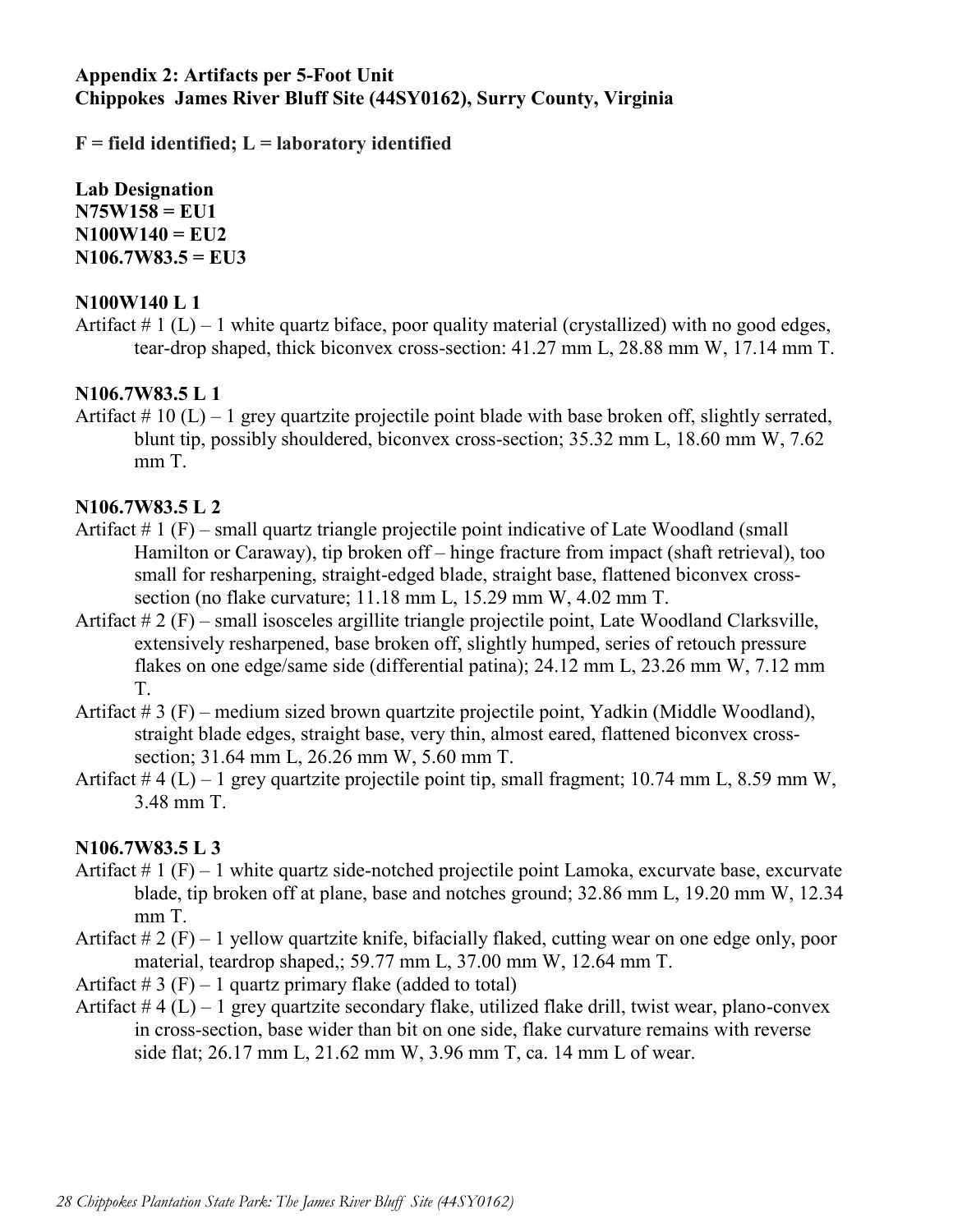## **N75W158 L 1 (11/01/07)**

3 shell tempered eroded surface sherd

1 pebble tempered cord-marked sherd

1 pebble tempered eroded surface sherd

1 pebble tempered eroded surface sherd

- Artifact #1 (F) Projectile point, poor quality quartzite with cemented crystals visible, Lamoka (Late Archaic), single side-notch with second side irregular straight edge, base slightly excurvate, distal end blunted, exhausted, robust biconvex cross-section; 35.22 mm L, 19.61 mm W, 9.68 mm T.
- Artifact  $# 2(F)$  Projectile point, grey quartzite, medium Woodland triangle, thick and humped, slightly excurvate blade, straight base, irregular biconvex cross-section; 31.37 mm L, 23.79 mm W at base, 10.70 mm T.
- Artifact # 3 (F) Projectile point, grayish brown quartzite, Yadkin (Middle Woodland) large triangle, good craftsmanship, very thin, tip broken off, slightly incurvate thinned base, flattened biconvex cross-section; estimated 50 mm L, 33.93 mm W at base, 7.23 mm T.

3 quartzite chunks

34 quartzite primary flakes 1 quartzite primary flake with cortex 1 quartzite primary flake – proximal 1 quartzite primary flake - distal 2 quartzite secondary flakes with cortex 113 quartzite secondary flakes 16 quartzite secondary flakes – proximal 12 quartzite secondary flakes – medial 32 quartzite secondary flakes - distal 3 red jasper chunks with cortex 2 red jasper chunks 3 yellow jasper chunks 5 red jasper secondary flakes 13 yellow jasper secondary flakes 1 red jasper secondary flake – proximal 1 red jasper secondary flake – medial 1 yellow jasper secondary flake – distal 4 quartz chunks 3 quartz primary flakes 19 quartz secondary flakes 6 quartz secondary flakes – medial 2 quartz secondary flakes – distal 1 ferruginous quartzite primary flake 2 ferruginous quartzite secondary flakes 1 basalt primary flake - proximal 1 grey chert secondary flake 1 sandstone secondary flake with cortex 12 FCR quartz (.35 kg, 12 oz) 37 FCR sandstone (1.6 kg, 3.5 lb)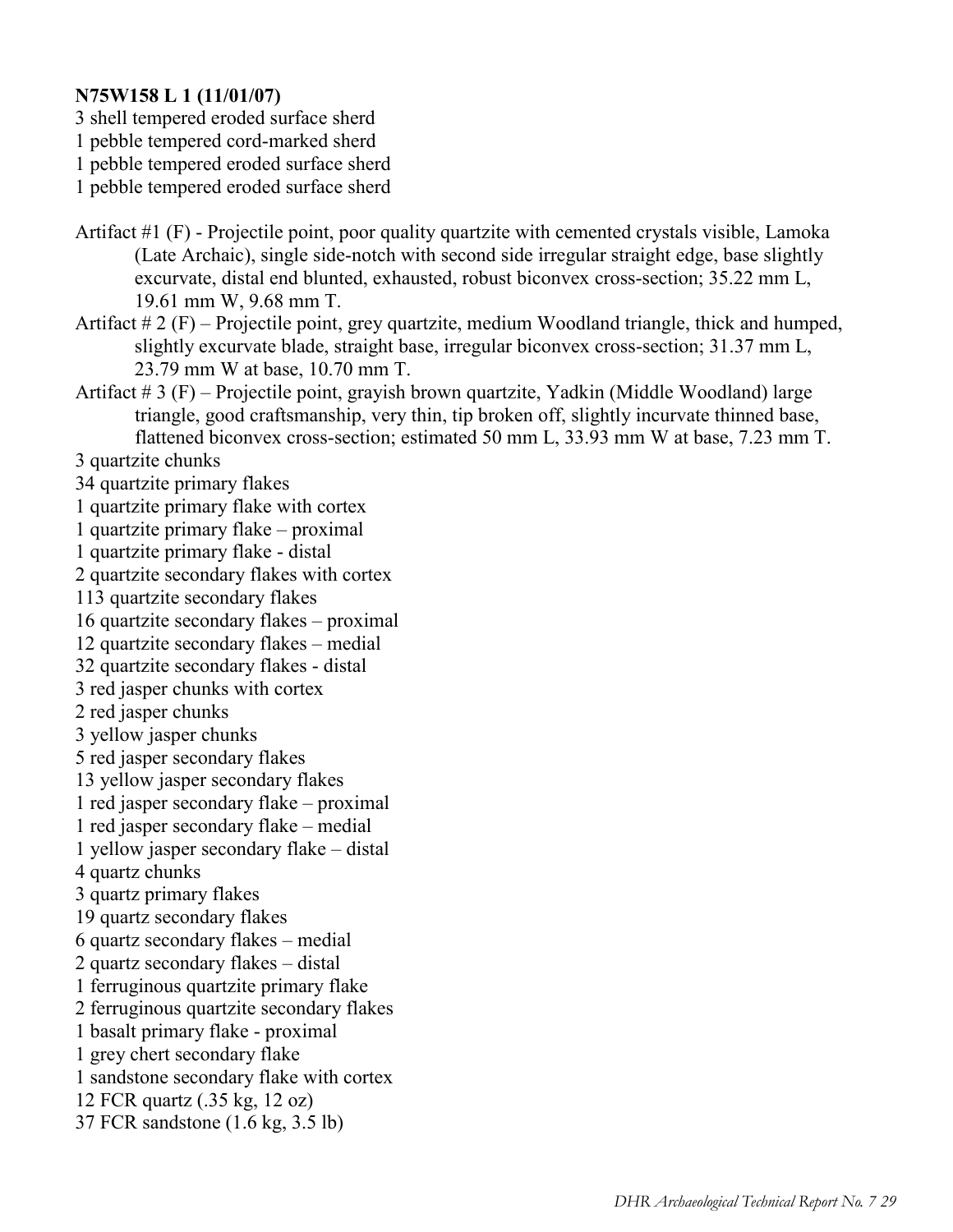#### **N75W158 L 2.1 (11/01/07)**

Artifact  $#1$  (F) – 1 Mockley fine cord-marked, shell tempered sherd (5 pieces), cord impressions less than 1mm W 6.24 mm T.

Artifact  $#2$  (F) – 1 Prince George net-impressed, crushed quartz-tempered rim sherd; straight rim, net- impressed to rim, tight net, knotted; 9.40 T.

- Artifact  $#3$  (F) 1 shell-tempered, flat sherd with incised parallel lines on exterior, sides form right angle, on side definitely smoothed w/ lines perpendicular, second side possibly broken, well fired.
- Artifact  $#4$  (F) 1 crushed rock/shell tempered, cord marked sherd, thick (2 pieces) 9.40 mm T.

Artifact #5 (F) – 1 pebble tempered, knotted net impressed sherd, thick; 8.00mm T.

- Artifact  $#6$  (L) 1 shell tempered, smoothed surface rim sherd, straight with finger pinching, blacked on portion of exterior; 5.4 mm T.
- Artifact  $#7(L) 1$  shell tempered, cord marked rim sherd, slightly excurvate, surface eroded; 5.37 mm T.
- Artifact #8 1 pebble tempered flattened coil
- Artifact #9 (L) 1 large pebble tempered cord marked sherd, thick; 12.88 mm T.
- 9 shell-tempered, cord-marked sherds
- 2 shell-tempered, net-impressed sherds
- 12 shell-tempered, surface eroded sherds
- 5 pebble tempered, cord-marked sherds
- 2 pebble tempered, net-impressed sherds
- 12 pebble tempered , eroded surface sherds
- Artifact  $\# 10$  (L) 1 grey quartzite projectile point blade with base broken off, slightly serrated, blunt tip, possibly shouldered, biconvex cross-section; 35.32 mm L, 18.60 mm W, 7.62 mm T.
- 9 quartzite nodule fragments
- 10 quartzite chunks
- 21 quartzite primary flakes with cortex
- 26 quartzite primary flakes
- 1 quartzite primary flake distal
- 234 quartzite secondary flakes
- 60 quartzite secondary flakes proximal
- 64 quartzite secondary flakes medial
- 70 quartzite secondary flakes distal
- 7 quartz chunks
- 1 quartz primary flake with cortex
- 4 quartz primary flakes
- 22 quartz secondary flakes
- 1 quartz secondary flake proximal
- 4 quartz secondary flakes medial
- 4 quartz secondary flake distal
- 1 yellow jasper nodule fragment with cortex
- 1 yellow jasper primary flake proximal
- 1 yellow jasper primary flake distal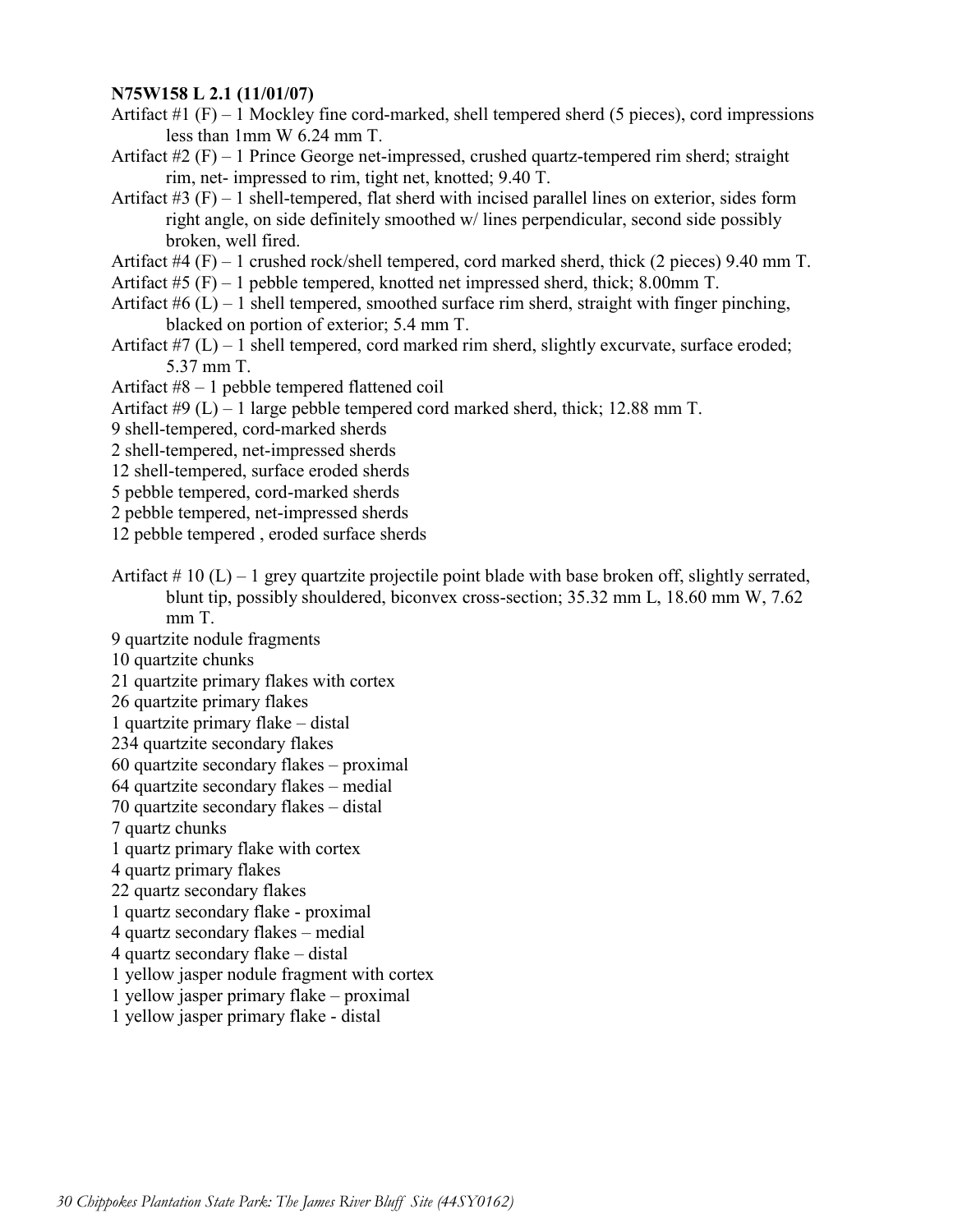10 red jasper secondary flakes 7 yellow jasper secondary flakes 1 red jasper secondary flake - proximal 2 red jasper secondary flake – medial 4 yellow jasper secondary flakes - distal 1 red jasper secondary flake – distal, potlid 1 chalcedony secondary flake 3 grey chert secondary flake 1 white chert secondary flake – cortex, distal 1 sandstone FCR

#### **N75W158 L 2.2 (11/02/07)**

4 shell-tempered eroded surface sherds

- 1 pebble tempered cord marked sherd
- 3 pebble tempered cord marked sherds
- 3 pebble tempered eroded surface sherds
- Artifact  $# 1 (F) 1$  sandstone hammerstone, broken at mid-point, battered at one end, reddened, oblong; 60.02 mm L, 38.87 mm W, 20.32 mm T.
- Artifact  $# 4 (F) 1$  large grey quartzite primary flake with striking platform with cortex, became unused core; 108.96 mm L, 72.11 mmW, 31.48 mm T.
- Artifact  $# 5 1$  red quartzite biface fragment, probably broken in production, possibly proj pt base; 17.52 mm L, 25.42 mm W, 12.50 mm T.
- Artifact  $# 6$  Broken reddened quartz river cobble, tested for quality.
- Artifact  $\#7$  (F) 1 large grey quartzite primary flake with striking platform with cortex; 63.66 mm L, 37.40 mmW, 12.22 mm T.
- Artifact  $# 8(F) 1$  sandstone hammerstone remnant, battered at one end, broken at mid-point and longitudinally, beat; 35.24 mm L, 26.60 mm W, 21.06 mm T.
- Artifact  $\#9$  (F) 1 fine-grained quartzite secondary flake

Artifact  $\# 10$  (F) – 1 large grey quartzite primary flake with one face cortex, striking platform intact, classic; 52.11 mm L, 67.01 mm W, 19.40 mm T.

- Artifact  $\# 11$  (F) 1 sandstone hammerstone, river cobble, oval with pecked wear at both ends and on both faces, one face cracked from use, one side flaked off; 73.28 mm L, 51.79 mm W, 31.29 mm T.
- Artifact # 12 (F) 1 grey quartzite early-stage biface fragment; 24.33 mm L, 50.40 mm W, 15.13 mm T.
- Artifact  $\#$  13 (F) 1 small sandstone hammerstone with 2 battered ends, soft material, flat river cobble; 33.70 mm L, 36.36 mm W, 14.63 mm T.
- Artifact  $\# 14$  (L) 1 red quartzite drill tip, broken off, twist wear, use wear taper to distal end; 22.28 mm L, 9.60 mm W, 6.04 mm T, 3.35 mm L of taper.
- Artifact  $\#$  15 (L) 1 grey quartzite drill tip, broken off, twist wear, use wear taper to distal end; 15.41 mm L, 10.36 mm W, 3.88 mm T, 6.44 mm L of taper.
- Artifact  $\# 16$  (L) 1 grey quartzite biface, broken basal end, late stage or complete; 16.54 mm L, 32.22 mm W, 7.46 mm T.
- 4 quartzite chunks with cortex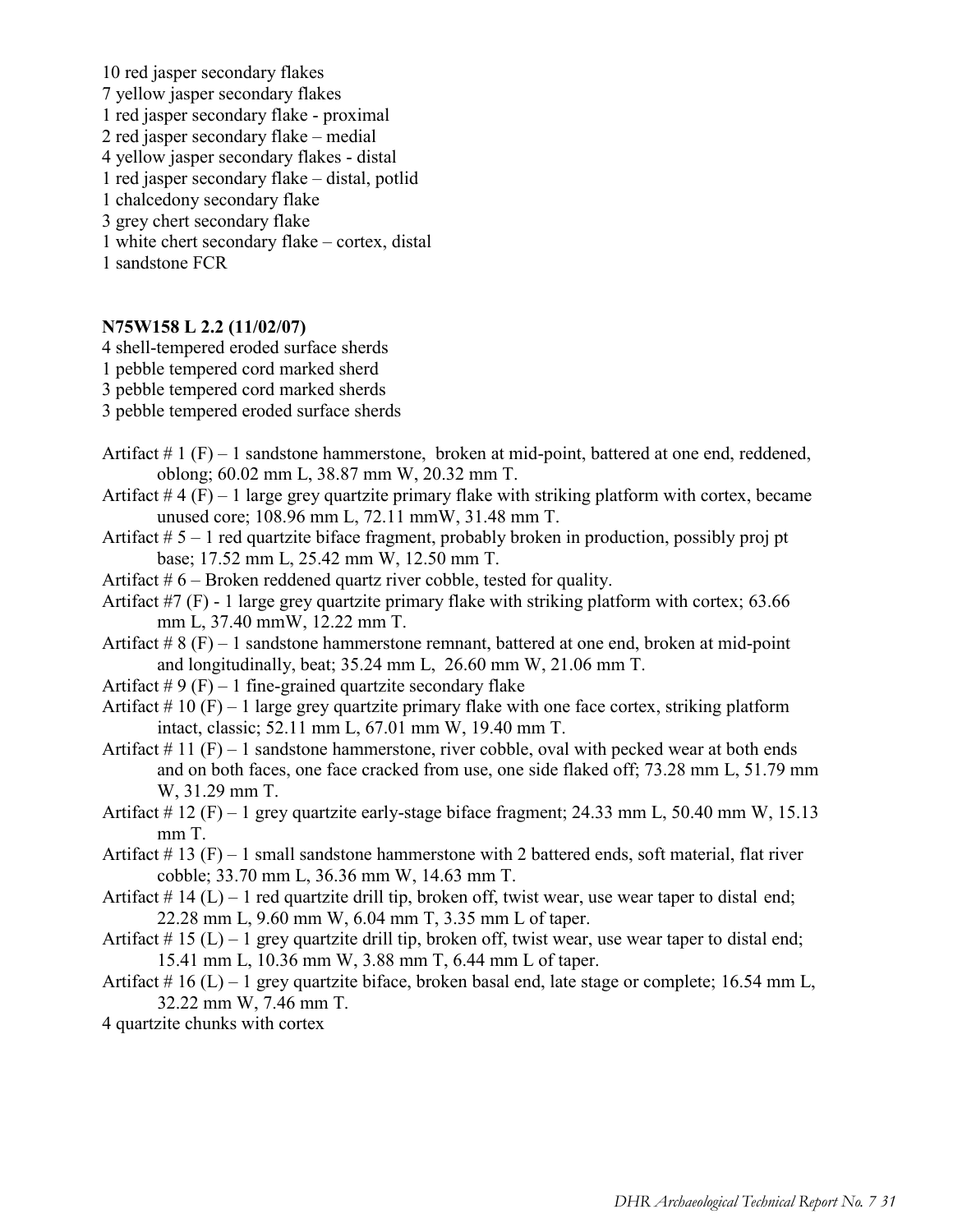2 quartzite primary flakes with cortex 22 quartzite primary flakes 2 quartzite primary flakes – proximal 1 quartzite primary flake – distal 68 quartzite secondary flakes 2 quartzite secondary flakes with cortex 18 quartzite secondary flakes - proximal 12 quartzite secondary flakes - medial 37 quartzite secondary flakes – distal 6 quartz chunks 3 quartz primary flakes 12 quartz secondary flakes 1 quartz secondary flake – medial 2 quartz secondary flakes – distal 1 red jasper chunk 1 yellow jasper primary flake 4 yellow jasper secondary flakes 1 red jasper secondary flake 1 yellow secondary flake - proximal 1 yellow secondary flake - medial 1 yellow secondary flake – distal 2 grey chert chunks 2 grey chert secondary flakes 1 grey chert secondary flake – distal

#### **N100W140 L 1 (11/01/08)**

1 shell tempered cord marked sherd 2 shell tempered net impressed sherds 7 shell tempered eroded surface sherds 1 shell tempered fired coil

2 pebble tempered cord marked sherds

3 pebble tempered eroded surface sherds

Artifact  $\# 1$  (L) – 1 white quartz biface, poor quality material (crystallized) with no good edges, tear-drop shaped, thick biconvex cross-section: 41.27 mm L, 28.88 mm W, 17.14 mm T.

1 quartzite chunk

2 quartzite primary flakes with cortex

- 5 quartzite primary flakes
- 1 quartzite primary flake proximal
- 1 quartzite primary flake distal
- 21 secondary flakes
- 3 secondary flakes proximal
- 6 secondary flakes medial
- 9 secondary flakes distal
- 3 quartz chunks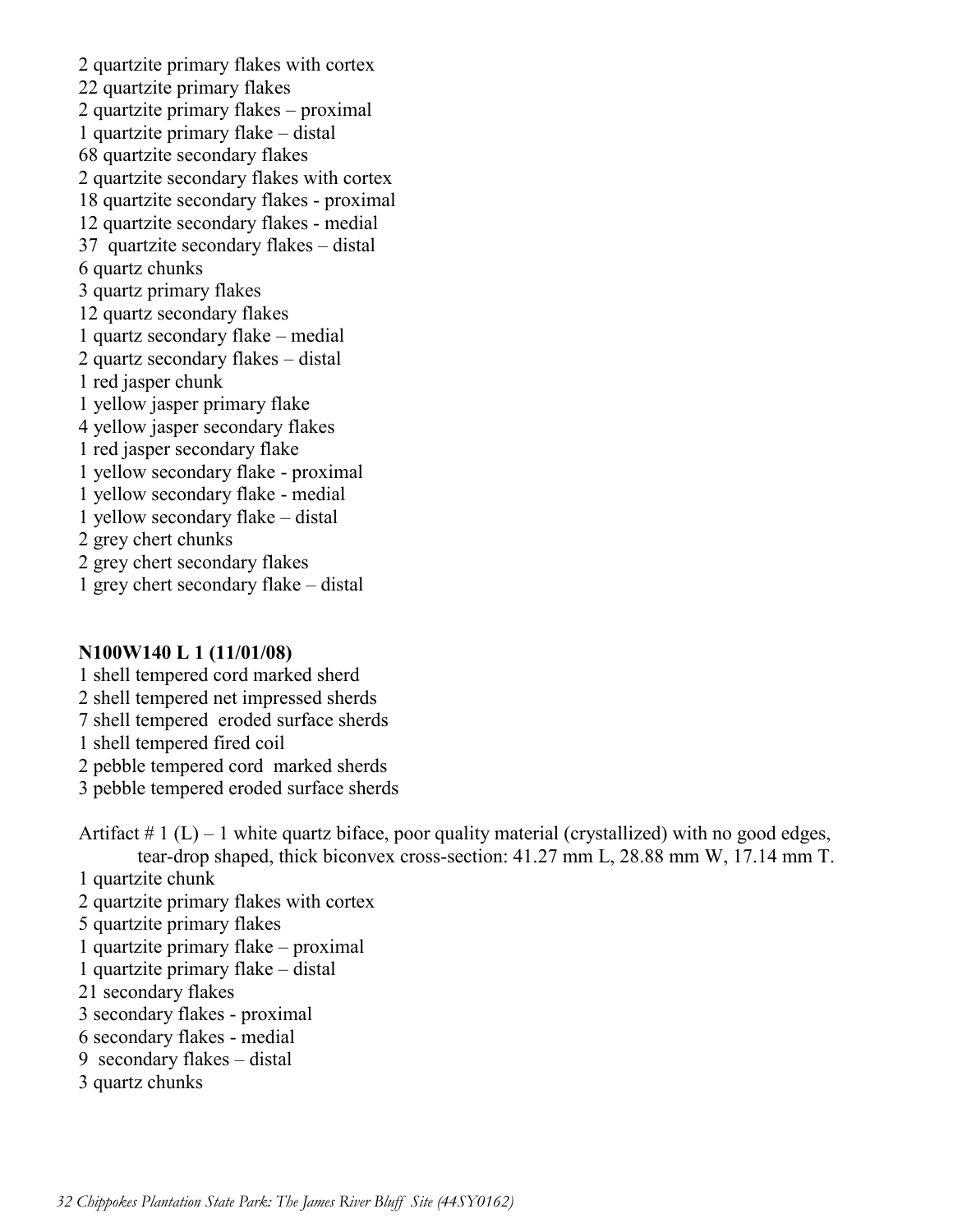1 quartz primary flake with cortex 8 quartz secondary flakes 1 quartz secondary flake - proximal 2 quartz secondary flake - medial 2 quartz secondary flakes - distal 5 quartz primary flakes 1 red jasper chunk 1 yellow jasper secondary flake 12 sandstone FCR (4 oz, 100 g)

#### **N100W140 L 2 (11/02/07)**

1 shell tempered net impressed 5 shell tempered eroded surface 2 shell pebble tempered eroded surface 2 pebbled tempered eroded surface

1 quartzite chunk 3 quartzite primary flakes with cortex 7 quartzite primary flakes 3 quartzite primary flakes – proximal 7 quartzite secondary flakes 2 quartzite secondary flakes - proximal 2 quartzite secondary flakes - medial 2 quartzite secondary flakes – distal 1 quartz pebble fragment 3 quartz chunks 10 quartz secondary flakes 1 quartz secondary flake – proximal 1 quartz secondary flake - distal 11 sandstone FCR (6 oz, 200 g)

#### **N100W140 L 3.1 (11/03/07)**

1 shell tempered cord marked sherd

1 quartzite nodule fragment 1 quartzite primary flake 2 quartzite secondary flakes – proximal 2 quartzite secondary flakes - medial 2 sandstone FCR (2.5 oz, 25 g)

#### **N106.7W83.5 L 1 (10/31/07)**

1 shell tempered cord marked sherd 1 shell tempered eroded surface sherd 1 shell grit/pebble tempered sherd 7 pebble tempered cord marked sherds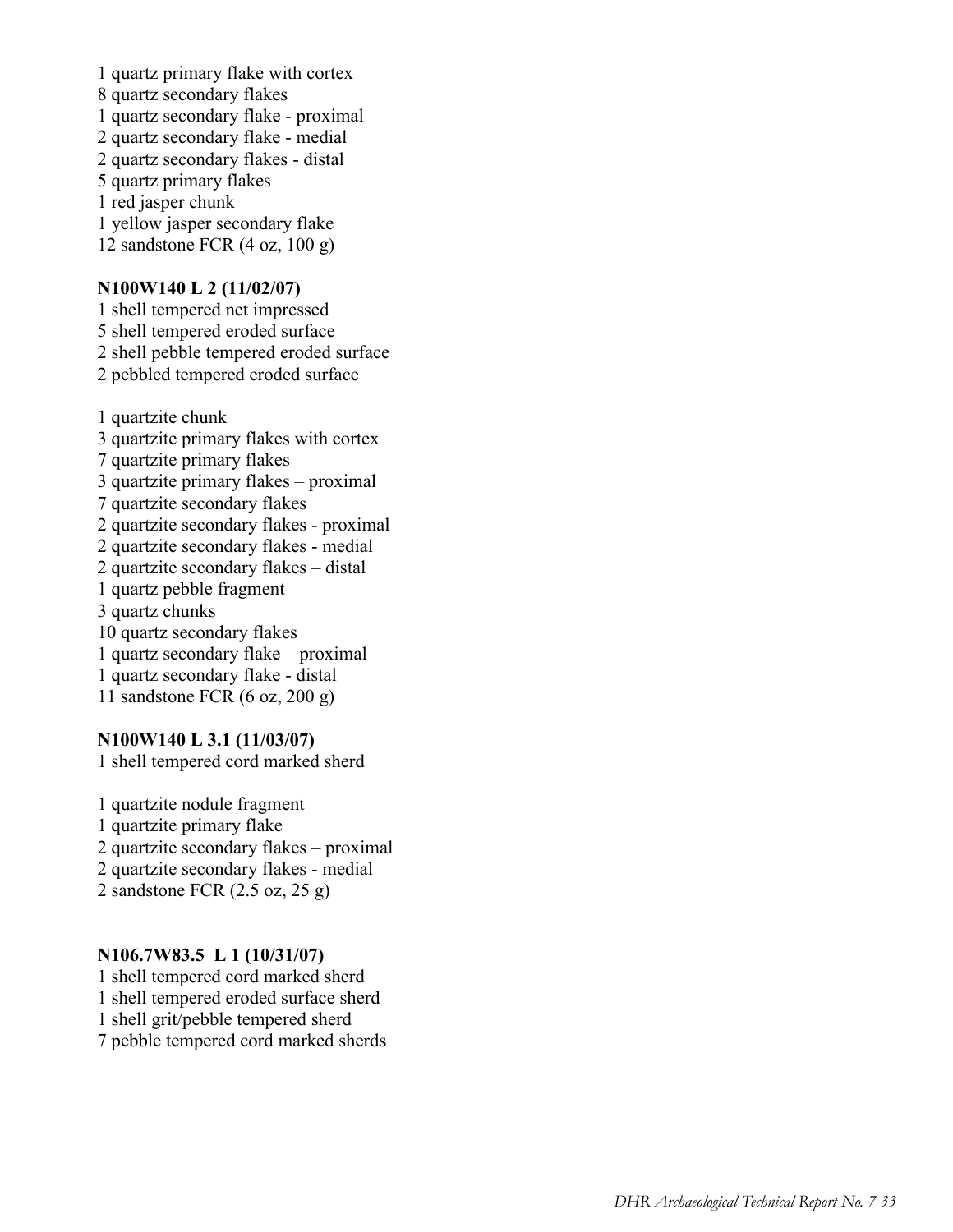11 pebble tempered net impressed sherds 2 pebble tempered eroded surface sherds

3 quartzite chunks 9 quartzite primary flakes with cortex 34 quartzite primary flakes 4 quartzite primary flakes – proximal 3 quartzite secondary flakes with cortex 87 quartzite secondary flakes 19 quartzite secondary flakes – proximal 14 quartzite secondary flakes – medial 19 quartzite secondary flakes – distal 1 quartz chunk 10 quartz primary flakes 1 quartz primary flake – proximal 11 quartz secondary flakes 2 quartz secondary flakes – proximal 3 quartz secondary flakes – distal 1 red jasper secondary flake 1 yellow jasper secondary flake 2 yellow jasper secondary flakes - proximal 2 yellow jasper secondary flakes – distal 12 sandstone FCR (6 oz, 200 g)

## **N106.7W83.5 L 2 (11/01/2007)**

- 3 shell tempered cord marked sherds (eroded holes) 2 shell tempered net impressed sherds (eroded holes) 1 shell / grit/pebble tempered cord marked sherd 16 pebble tempered cord marked sherds 42 pebble tempered net impressed sherds 2 pebble tempered plain surface sherds 7 pebble tempered eroded surface sherds
- Artifact # 1 (F) small quartz triangle projectile point indicative of Late Woodland (small Hamilton), tip broken off – hinge fracture from impact (shaft retrieval), too small for resharpening, straight-edged blade, straight base, flattened biconvex cross -section (no flake curvature; 11.18 mm L, 15.29 mm W, 4.02 mm T.
- Artifact # 2 (F) small isosceles argillite triangle projectile point, Late Woodland Clarksville, extensively resharpened, base broken off, slightly humped, series of retouch pressure flakes on one edge/same side (differential patina); 24.12 mm L, 23.26 mm W, 7.12 mm T.
- Artifact # 3 (F) medium sized brown quartzite projectile point, Yadkin (Middle Woodland), straight blade edges, straight base, very thin, almost eared, flattened biconvex crosssection; 31.64 mm L, 26.26 mm W, 5.60 mm T.
- Artifact  $\# 4$  (L) 1 grey quartzite projectile point tip, small fragment; 10.74 mm L, 8.59 mm W, 3.48 mm T.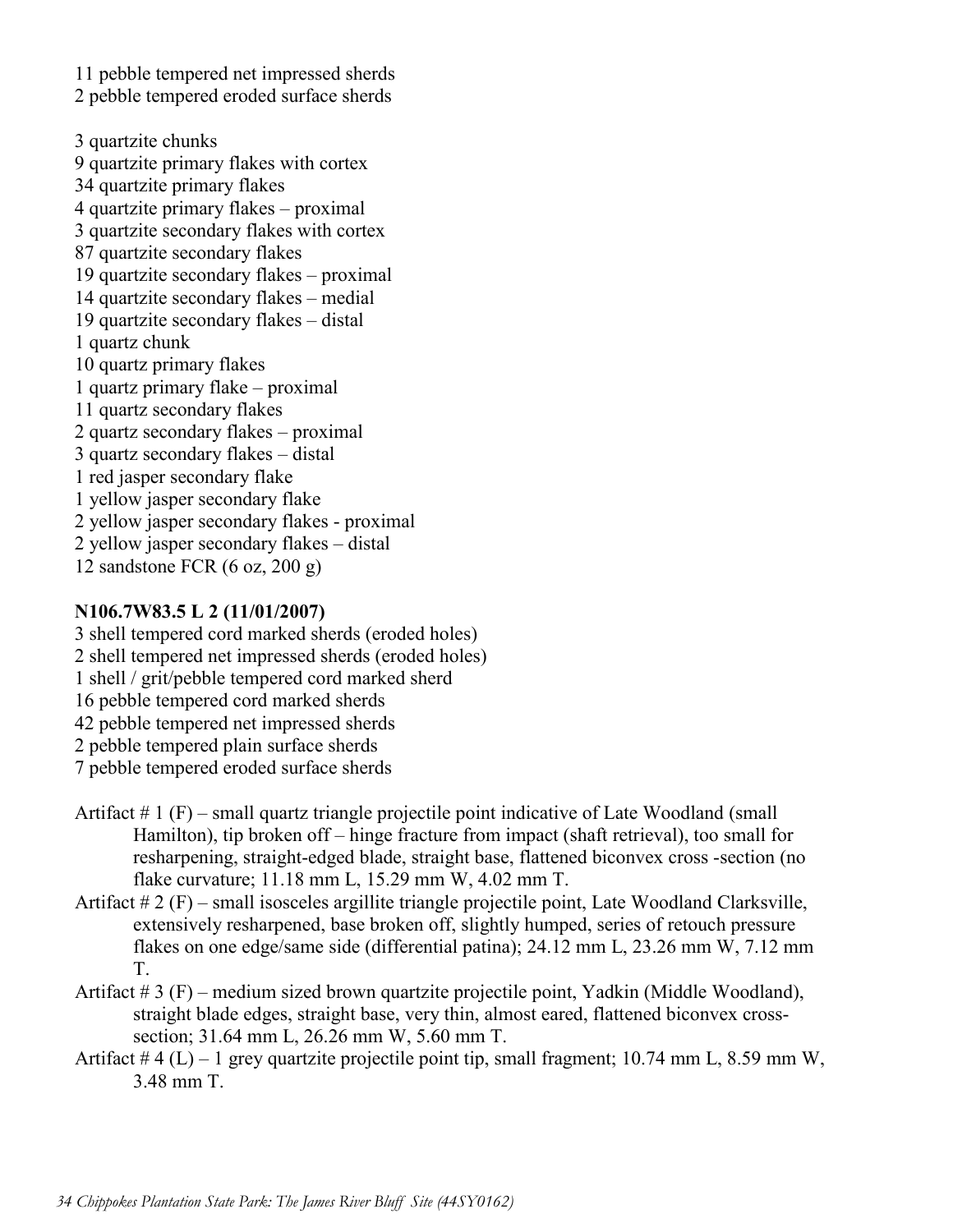8 quartzite chunks 22 quartzite primary flakes with cortex 59 quartzite primary flakes 4 quartzite primary flakes - proximal 2 quartzite primary flakes – medial 2 quartzite primary flakes – distal 9 quartzite secondary flakes with cortex 188 quartzite secondary flakes 45 quartzite secondary flakes - proximal 21 quartzite secondary flakes - medial 31 quartzite secondary flakes – distal 1 quartz cobble fragment 8 quartz chunks 4 quartz primary flakes with cortex 21 quartz primary flakes 29 quartz secondary flakes 1 quartz secondary flake - proximal 5 quartz secondary flakes - medial 3 quartz secondary flakes – distal 1 red jasper primary flake 1 yellow jasper secondary flake 2 red jasper secondary flake 2 yellow jasper secondary flake – proximal 1 grey chert secondary flake 1 chalcedony secondary flake 31 sandstone FCR (2 lb 6 oz, 1.075 kg)

#### **N106.7W83.5 L2 Anomaly A**

12 pebble tempered net impressed sherds 1 pebble tempered cord marked

1 quartzite primary flake with cortex 1 quartzite primary flake 1 quartzite primary flake – distal 7 quartzite secondary flakes 1 quartzite secondary flake - proximal 1 quartzite secondary flake - medial 1 quartzite secondary flake – distal 1 quartz chunk 1 quartz secondary flake

#### **N106.7W83.5 L 3 (11/01/2008)**

- 21 pebble tempered net impressed sherds 10 pebble tempered cord marked sherds
- 2 pebble tempered eroded surface sherds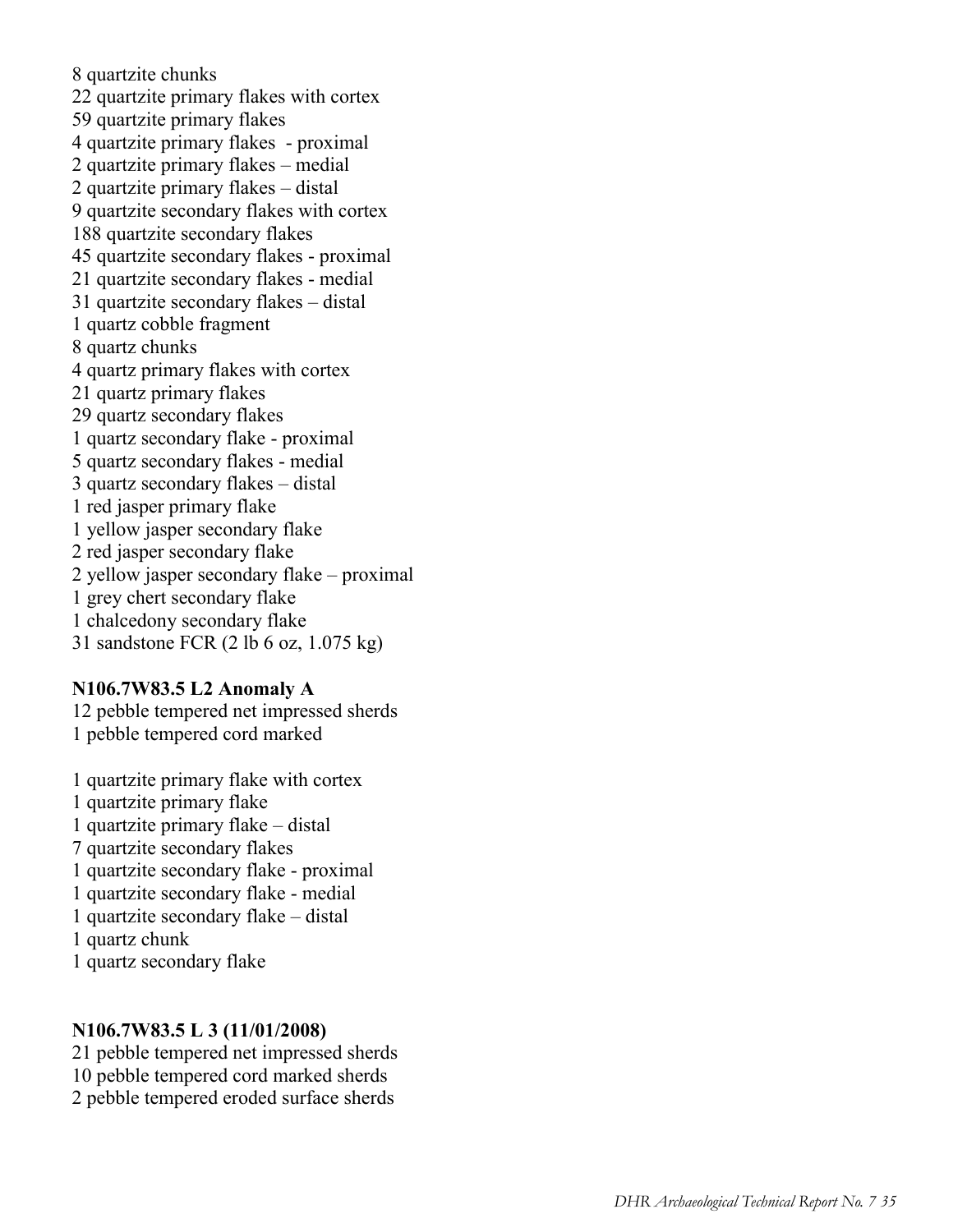10 shell tempered net impressed sherds

2 shell tempered cord marked sherds

1 shell tempered eroded surface sherd

- Artifact  $# 1$  (F) 1 white quartz side-notched projectile point Brewerton, excurvate base, excurvate blade, tip broken off, base and notches ground; 32.86 mm L, 19.20 mm W, 12.34 mm T.
- Artifact  $\# 2(F) 1$  yellow quartzite knife, bifacially flaked, cutting wear on one edge only, poor material, teardrop shaped,; 59.77 mm L, 37.00 mm W, 12.64 mm T.

Artifact  $\# 3$  (F) – 1 quartz primary flake (added to total)

Artifact  $# 4 (L) - 1$  grey quartzite secondary flake, utilized flake drill, twist wear, plano-convex in cross-section, base wider than bit on one side, flake curvature remains with reverse side flat; 26.17 mm L, 21.62 mm W, 3.96 mm T, ca. 14 mm L of wear.

1 quartzite primary flake – river worn

9 quartzite primary flakes with cortex

17 quartzite primary flakes

1 quartzite primary flake - medial

- 82 quartzite secondary flakes
- 15 quartzite secondary flakes proximal
- 16 quartzite secondary flakes medial
- 26 quartzite secondary flakes distal
- 3 quartz pebble fragments
- 1 quartz chunk
- 10 quartz primary flakes
- 9 quartz secondary flakes
- 4 quartz secondary flakes distal
- 1 yellow jasper chunk
- 4 yellow jasper secondary flakes proximal
- 1 black chert secondary flake
- 48 sandstone FCR (8 lb 8 oz, 3800 g)

#### **N106.7W83.5 L4 (11/3/2008)**

3 pebble tempered net impressed sherds 1 pebble tempered cord marked 1 shell tempered cord marked sherd

5 quartzite primary flakes with cortex 2 quartzite primary flakes 1 quartzite primary flake – medial 18 quartzite secondary flakes 5 quartzite secondary flakes - proximal 2 quartzite secondary flakes - medial 10 quartzite secondary flakes – distal 1 quartz chunk with cortex 1 quartz chunk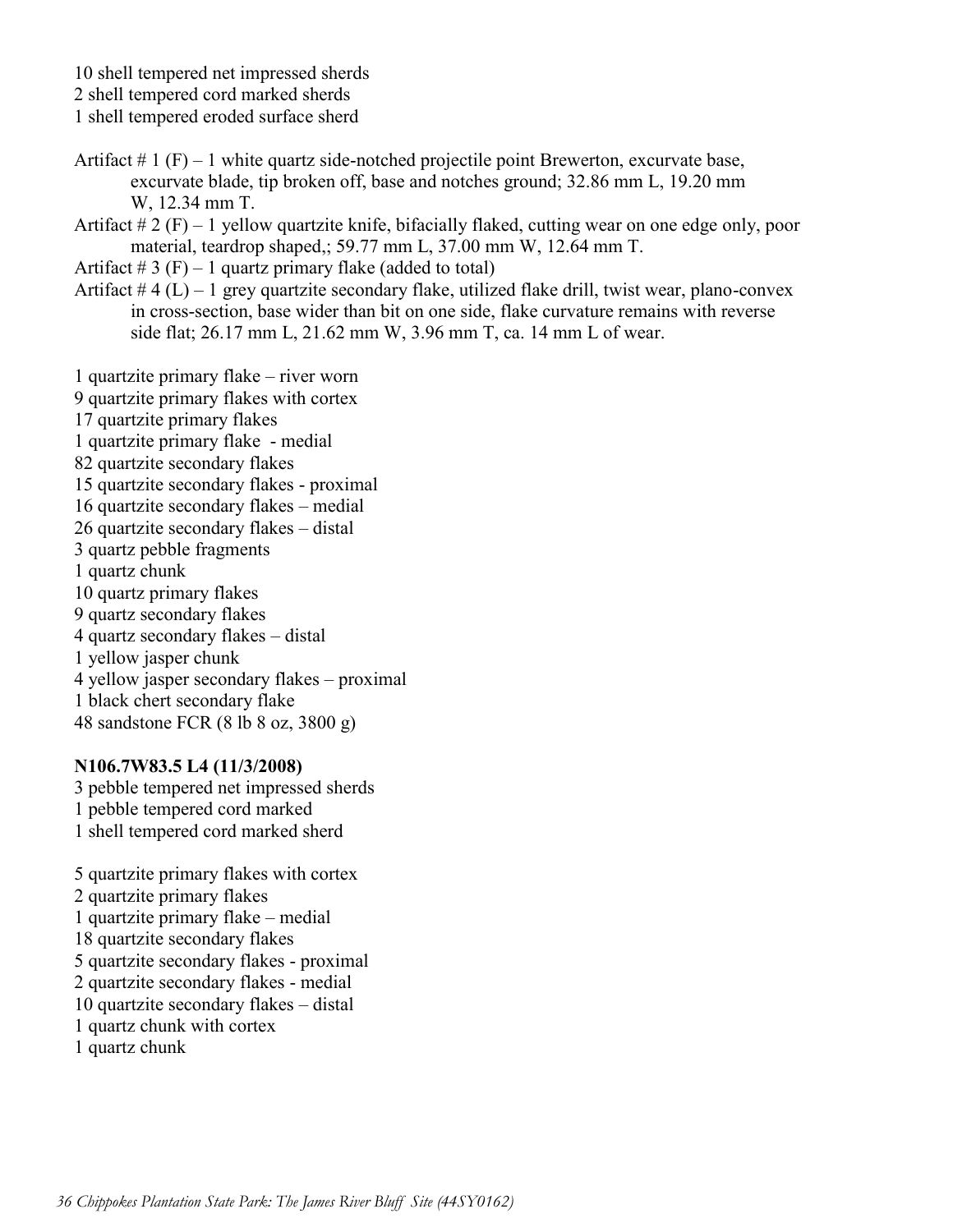3 quartz primary flakes 6 quartz secondary flakes 1 quartz secondary flake - proximal 1 quartz secondary flake – medial 1 chalcedony secondary flake